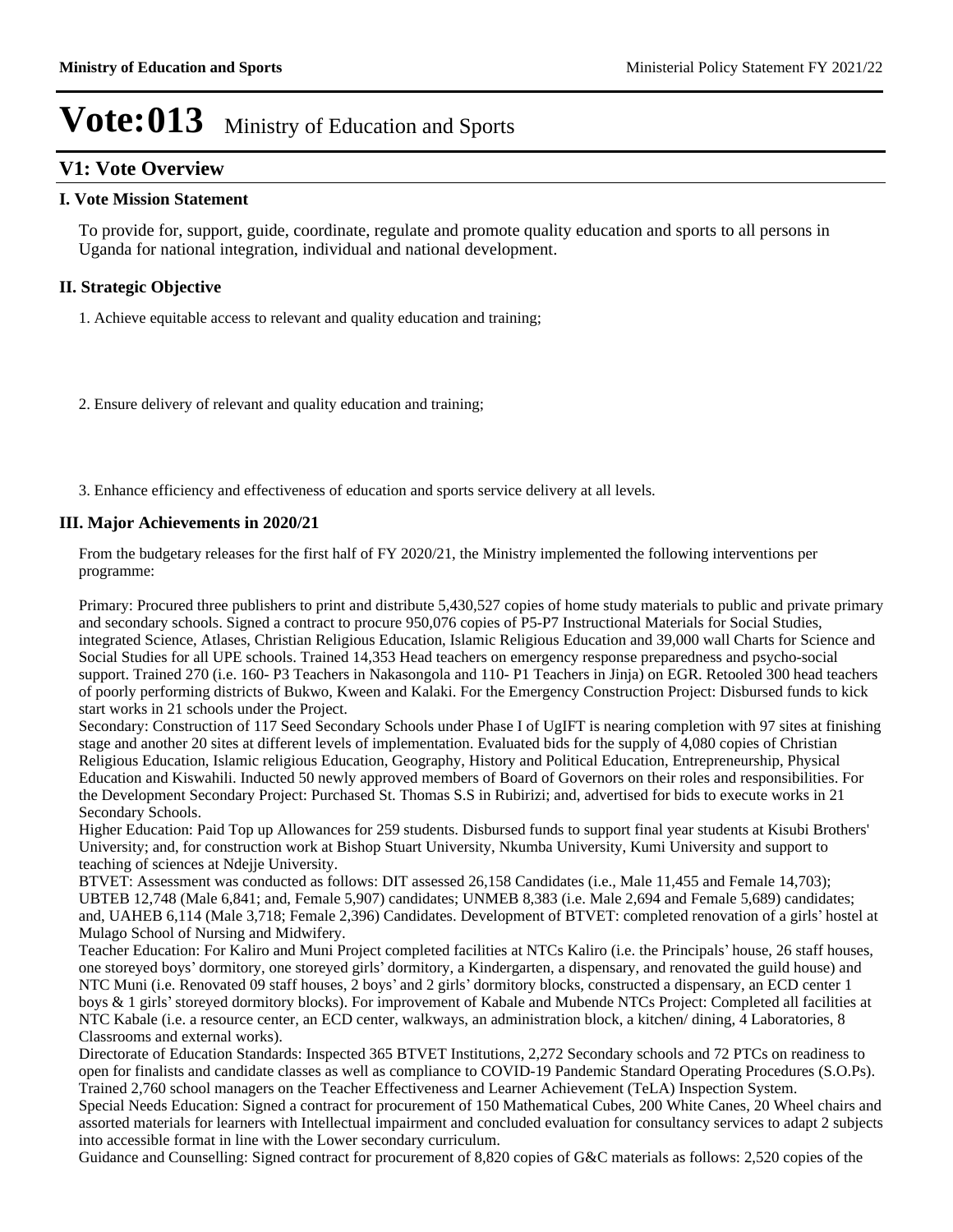G&C for Post- Primary Education Institutions in Uganda - Teachers Resource book, 6,300 copies of the Placement Information Guide for S.4 candidates. Signed contract for printing of 3,500 copies of G&C materials in line with the new secondary school curriculum.

Policy, planning and Support services: Paid Pension for 2,407 beneficiaries; held the Annual Education and Sports Sector Review workshop for FY 2019/20; produced the Budget Framework Paper FY 2021/22. Developed a Customized and Institutionalized Rewards &Sanctions Framework linked to Performance system.

### **IV. Medium Term Plans**

The medium term plans are as follows;

i) Continue to disseminate and sensitize communities on ECCE policy and provision of ECCE services in the underserved areas; ii) Rehabilitate and construct facilities in primary and secondary schools to meet the required levels under the BRMS;

iii) Construct science laboratories in secondary schools and establish virtual labs in secondary schools to promote virtual learning;

iv) Increase staffing levels to 100% at all levels of education and 70% for higher education;

v) Continue with the implementation of the new lower secondary curriculum aim at rollout to the following classes of S.2, 3 and 4.

vi) Establish a National Teacher Education Institute and upgrade 5 PTCs to Degree Awarding institutions;

vii) Implement curricula that promotes practical skills and life skills in line with NDP III objective four; and establish a TVET Council to coordinate promotion of skills development in conjunction with the industry;

viii) Review the National Physical Education and Sports Policy (NPESP) 2004, Physical Activity and Sports (PAS) Bill and Nakivubo War Memorial 1953 Trustee Amendment Bill;

ix) Review and harmonize the legal and policy frameworks (i.e. the Education Act (2008), the Universities and Other Tertiary Institutions Act (2001), develop the Higher Education Policy etc) in view of promoting STEM/STEI at all education levels; x) Establish ICT platforms that support e-learning, digital repository of all education resource materials; and digital libraries at the various levels of education.

xi) Implement programs that promote retention and increase the participation of girls, learners with special learning needs, conflict and the disaster hit areas, refugees in education and skills development programs.

xii) Continue with the construction and rehabilitation of sports facilities and stadia to promote the country's niche' sports (ie. football, netball, athletics, and boxing).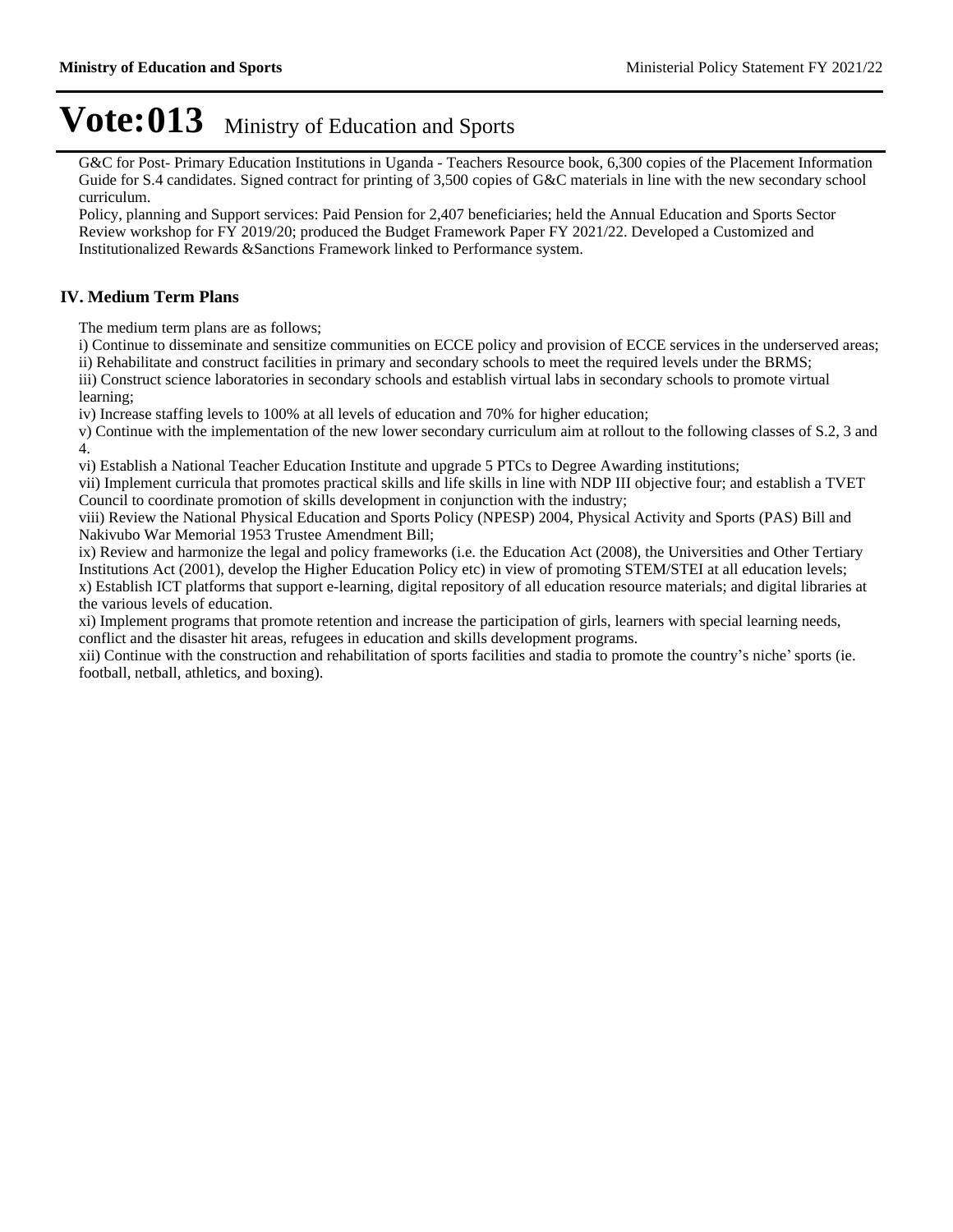### **V. Snapshot Of Medium Term Budget Allocations**

**Table 5.1: Overview of Vote Expenditures (UShs Billion)**

|                  |                                                      |                    |               | 2020/21                                   |         |         | <b>MTEF Budget Projections</b> |         |         |  |
|------------------|------------------------------------------------------|--------------------|---------------|-------------------------------------------|---------|---------|--------------------------------|---------|---------|--|
|                  |                                                      | 2019/20<br>Outturn | <b>Budget</b> | <b>Approved Expenditure</b><br>by End Dec | 2021/22 | 2022/23 | 2023/24                        | 2024/25 | 2025/26 |  |
| <b>Recurrent</b> | Wage                                                 | 17.664             | 17.811        | 8.863                                     | 23.532  | 24.708  | 24.708                         | 24.708  | 24.708  |  |
|                  | Non Wage                                             | 219.256            | 266.678       | 91.035                                    | 230.857 | 230.857 | 230.857                        | 230.857 | 230.857 |  |
| Devt.            | GoU                                                  | 41.645             | 76.847        | 18.096                                    | 82.582  | 82.582  | 82.582                         | 82.582  | 82.582  |  |
|                  | Ext. Fin.                                            | 162.204            | 223.339       | 40.769                                    | 132.067 | 147.925 | 278.700                        | 267.008 | 0.000   |  |
|                  | <b>GoU</b> Total                                     | 278.564            | 361.335       | 117.994                                   | 336.970 | 338.147 | 338.147                        | 338.147 | 338.147 |  |
|                  | <b>Total GoU+Ext Fin (MTEF)</b>                      | 440.767            | 584.675       | 158.764                                   | 469.037 | 486.072 | 616.846                        | 605.155 | 338.147 |  |
|                  | Arrears                                              | 0.734              | 16.689        | 13.638                                    | 9.925   | 0.000   | 0.000                          | 0.000   | 0.000   |  |
|                  | <b>Total Budget</b>                                  | 441.502            | 601.364       | 172.402                                   | 478.962 | 486.072 | 616.846                        | 605.155 | 338.147 |  |
|                  | <b>A.I.A Total</b>                                   | N/A                | N/A           | N/A                                       | N/A     | N/A     | N/A                            | N/A     | N/A     |  |
|                  | <b>Grand Total</b>                                   | 441.502            | 601.364       | 172.402                                   | 478.962 | 486.072 | 616.846                        | 605.155 | 338.147 |  |
|                  | <b>Total Vote Budget</b><br><b>Excluding Arrears</b> | 440.767            | 584.675       | 158.764                                   | 469.037 | 486.072 | 616.846                        | 605.155 | 338.147 |  |

#### **Table 5.2: Budget Allocation by Programme (UShs Billion)**

|                                 | 2021/22 Draft Estimates |          |              |  |  |  |  |  |
|---------------------------------|-------------------------|----------|--------------|--|--|--|--|--|
| <b>Billion Uganda Shillings</b> | GoU                     | Ext. Fin | <b>Total</b> |  |  |  |  |  |
| Human Capital Development       | 336.970                 | 132.067  | 469.037      |  |  |  |  |  |
| <b>Grand Total:</b>             | 346.895                 | 132.067  | 478.962      |  |  |  |  |  |
| <b>Total excluding Arrears</b>  | 336.970                 | 132.067  | 469.037      |  |  |  |  |  |

### **VI. Budget By Economic Clasification**

**Table V6.1 2020/21 and 2021/22 Budget Allocations by Item**

|                                       | 2020/21 Approved Budget |          |            |              |         | 2021/22 Draft Estimates |              |  |
|---------------------------------------|-------------------------|----------|------------|--------------|---------|-------------------------|--------------|--|
| Billion Uganda Shillings              | GoU                     | Ext. Fin | <b>AIA</b> | <b>Total</b> | GoU     | Ext. Fin                | <b>Total</b> |  |
| <b>Output Class: Outputs Provided</b> | 139.304                 | 52.386   | 0.000      | 191.690      | 150.219 | 40.204                  | 190.423      |  |
| 211 Wages and Salaries                | 24.946                  | 8.592    | 0.000      | 33.538       | 32.931  | 7.527                   | 40.458       |  |
| 212 Social Contributions              | 28.911                  | 0.382    | 0.000      | 29.292       | 29.035  | 0.495                   | 29.529       |  |
| 213 Other Employee Costs              | 2.793                   | 0.572    | 0.000      | 3.366        | 4.745   | 0.476                   | 5.221        |  |
| 221 General Expenses                  | 53.781                  | 22.940   | 0.000      | 76.720       | 54.452  | 13.839                  | 68.291       |  |
| 222 Communications                    | 3.136                   | 0.059    | 0.000      | 3.195        | 3.112   | 1.450                   | 4.562        |  |
| 223 Utility and Property Expenses     | 5.246                   | 0.186    | 0.000      | 5.432        | 5.334   | 0.066                   | 5.400        |  |
| 224 Supplies and Services             | 0.758                   | 0.000    | 0.000      | 0.758        | 0.758   | 0.000                   | 0.758        |  |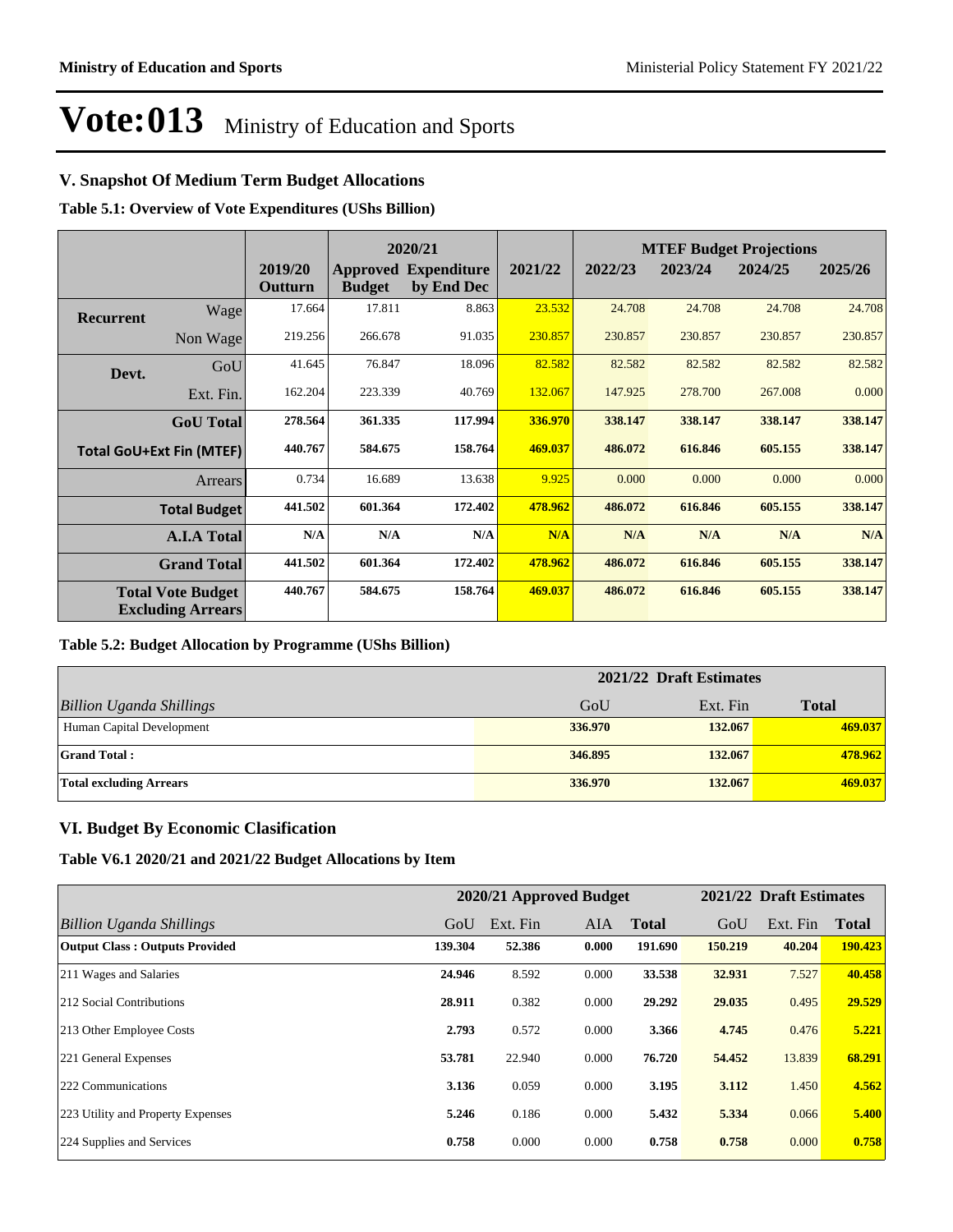| 225 Professional Services                 | 0.799   |         |       |         |         |         | 9.403   |
|-------------------------------------------|---------|---------|-------|---------|---------|---------|---------|
|                                           |         | 12.907  | 0.000 | 13.705  | 0.840   | 8.564   |         |
| 227 Travel and Transport                  | 11.526  | 6.208   | 0.000 | 17.734  | 12.132  | 4.992   | 17.125  |
| 228 Maintenance                           | 3.574   | 0.542   | 0.000 | 4.115   | 3.965   | 2.450   | 6.416   |
| 281 Property expenses other than interest | 0.000   | 0.000   | 0.000 | 0.000   | 0.415   | 0.345   | 0.760   |
| 282 Miscellaneous Other Expenses          | 3.834   | 0.000   | 0.000 | 3.834   | 2.499   | 0.000   | 2.499   |
| <b>Output Class: Outputs Funded</b>       | 156.595 | 15.248  | 0.000 | 171.842 | 115.371 | 9.339   | 124.711 |
| 262 To international organisations        | 1.300   | 0.000   | 0.000 | 1.300   | 1.360   | 0.000   | 1.360   |
| 263 To other general government units     | 140.552 | 2.500   | 0.000 | 143.052 | 99.269  | 2.500   | 101.769 |
| 264 To Resident Non-government units      | 13.742  | 0.000   | 0.000 | 13.742  | 13.742  | 0.000   | 13.742  |
| 291 Tax Refunds                           | 1.000   | 0.300   | 0.000 | 1.300   | 1.000   | 0.300   | 1.300   |
| 321 DOMESTIC                              | 0.000   | 12.448  | 0.000 | 12.448  | 0.000   | 6.539   | 6.539   |
| <b>Output Class: Capital Purchases</b>    | 65.437  | 155.705 | 0.000 | 221.142 | 71.379  | 82.524  | 153.903 |
| 281 Property expenses other than interest | 1.681   | 6.884   | 0.000 | 8.565   | 2.408   | 1.900   | 4.308   |
| <b>312 FIXED ASSETS</b>                   | 63.756  | 148.821 | 0.000 | 212.577 | 68.971  | 80.624  | 149.595 |
| <b>Output Class: Arrears</b>              | 16.689  | 0.000   | 0.000 | 16.689  | 9.925   | 0.000   | 9.925   |
| 321 DOMESTIC                              | 16.689  | 0.000   | 0.000 | 16.689  | 9.925   | 0.000   | 9.925   |
| <b>Grand Total:</b>                       | 378.025 | 223.339 | 0.000 | 601.364 | 346.895 | 132.067 | 478.962 |
| <b>Total excluding Arrears</b>            | 361.335 | 223.339 | 0.000 | 584.675 | 336.970 | 132.067 | 469.037 |

## VII. Budget By Sub-Subprogramme, Department And Project

## **Table V7.1: Past Expenditure Outturns and Medium Term Projections by Sub-SubProgramme,Department and Project**

| Billion Uganda shillings                                       |                       | FY 2020/21                       |                                   |                                             | <b>Medium Term Projections</b> |         |         |         |
|----------------------------------------------------------------|-----------------------|----------------------------------|-----------------------------------|---------------------------------------------|--------------------------------|---------|---------|---------|
|                                                                | FY 2019/20<br>Outturn | <b>Approved</b><br><b>Budget</b> | <b>Spent By</b><br><b>End Dec</b> | 2021-22<br><b>Proposed</b><br><b>Budget</b> | 2022-23                        | 2023-24 | 2024-25 | 2025-26 |
| 01 Pre-Primary and Primary<br><b>Education</b>                 | 73.166                | 29.877                           | 14.384                            | 39.196                                      | 29.877                         | 29.877  | 29.877  | 29.877  |
| 02 Basic Education                                             | 18.584                | 18.893                           | 6.113                             | 19.135                                      | 18.893                         | 18.893  | 18.893  | 18.893  |
| 1296 Uganda Teacher and School<br><b>Effectiveness Project</b> | 50.292                | 0.000                            | 0.000                             | 0.000                                       | 0.000                          | 0.000   | 0.000   | 0.000   |
| 1339 Emergency Construction of Primary<br>Schools Phase II     | 4.291                 | 10.984                           | 8.271                             | 20.061                                      | 10.984                         | 10.984  | 10.984  | 10.984  |
| 02 Secondary Education                                         | 7.391                 | 82.726                           | 9.634                             | 79.125                                      | 126.458                        | 263.717 | 281.030 | 54.368  |
| 03 Secondary Education                                         | 4.552                 | 27.730                           | 7.918                             | 23.623                                      | 24.053                         | 24.053  | 24.053  | 24.053  |
| 14 Private Schools Department                                  | 0.778                 | 0.746                            | 0.307                             | 0.758                                       | 0.746                          | 0.746   | 0.746   | 0.746   |
| 1540 Development of Secondary Education<br>Phase II            | 2.061                 | 14.869                           | 1.133                             | 24.773                                      | 27.069                         | 27.069  | 27.069  | 29.569  |
| 1665 Uganda Secondary Education<br><b>Expansion Project</b>    | 0.000                 | 39.381                           | 0.275                             | 29.971                                      | 74.589                         | 211.849 | 229.162 | 0.000   |
| 04 Higher Education                                            | 85.342                | 74.079                           | 21.685                            | 59.101                                      | 58.891                         | 53.064  | 53.064  | 53.064  |
| 07 Higher Education                                            | 50.844                | 55.385                           | 13.380                            | 47.266                                      | 47.769                         | 47.769  | 47.769  | 47.769  |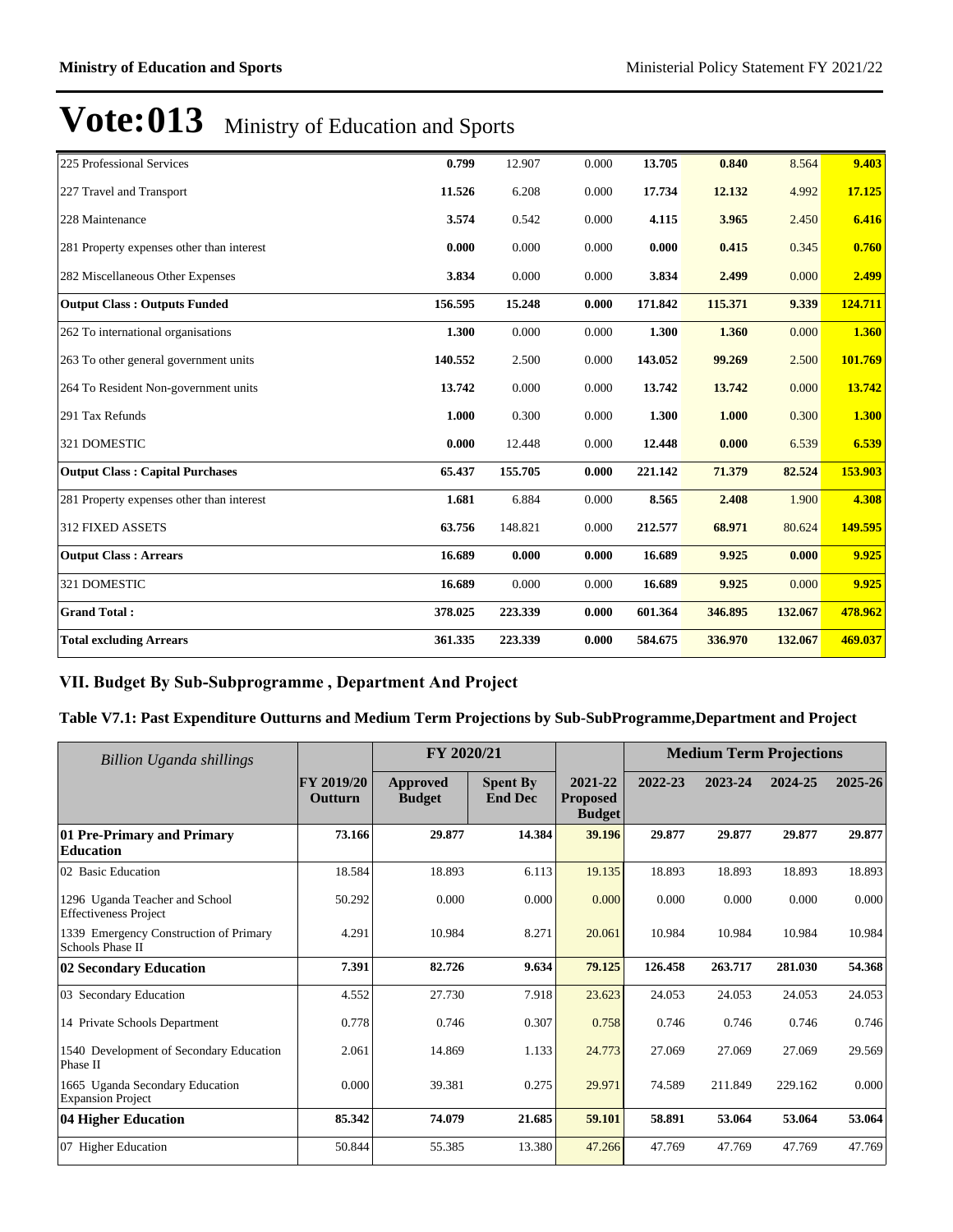| 1241 Development of Uganda Petroleum<br>Institute Kigumba                    | 1.235   | 5.000   | 1.687  | 5.000   | 5.000   | 5.296   | 5.296   | 5.296  |
|------------------------------------------------------------------------------|---------|---------|--------|---------|---------|---------|---------|--------|
| 1273 Support to Higher Education, Science &<br>Technology                    | 17.114  | 0.000   | 0.000  | 0.000   | 0.000   | 0.000   | 0.000   | 0.000  |
| 1491 African Centers of Excellence II                                        | 16.148  | 13.694  | 6.617  | 6.835   | 6.123   | 0.000   | 0.000   | 0.000  |
| 05 Skills Development                                                        | 136.871 | 279.736 | 78.657 | 189.895 | 168.369 | 167.711 | 138.706 | 98.360 |
| 05 BTVET                                                                     | 43.507  | 60.994  | 31.594 | 43.696  | 46.872  | 46.872  | 46.872  | 46.872 |
| 0942 Development of BTVET                                                    | 6.727   | 0.000   | 0.000  | 0.000   | 0.000   | 0.000   | 0.000   | 0.000  |
| 10 NHSTC                                                                     | 20.270  | 23.340  | 14.495 | 21.580  | 20.500  | 20.500  | 20.500  | 20.500 |
| 11 Dept. Training Institutions                                               | 5.392   | 7.386   | 2.177  | 8.245   | 7.386   | 7.386   | 7.386   | 7.386  |
| 1310 Albertine Region Sustainable<br>Development Project                     | 5.642   | 41.327  | 11.693 | 0.000   | 0.000   | 0.000   | 0.000   | 0.000  |
| 1338 Skills Development Project                                              | 31.543  | 58.821  | 7.184  | 66.799  | 0.000   | 0.000   | 0.000   | 0.000  |
| 1368 John Kale Institute of Science and<br>Technology (JKIST)                | 0.175   | 0.005   | 0.000  | 0.000   | 0.000   | 0.000   | 0.000   | 0.000  |
| 1378 Support to the Implementation of<br>Skilling Uganda Strategy (BTC)      | 19.381  | 3.699   | 7.149  | 0.000   | 0.000   | 0.000   | 0.000   | 0.000  |
| 1412 The Technical Vocational Education<br>and Training (TVET-LEAD)          | 0.263   | 16.547  | 2.915  | 17.463  | 16.463  | 16.463  | 16.463  | 23.603 |
| 1432 OFID Funded Vocational Project Phase<br>П                               | 3.953   | 29.238  | 1.450  | 32.111  | 77.148  | 76.490  | 47.486  | 0.000  |
| 1433 IDB funded Technical and Vocational<br>Education and Training Phase III | 0.017   | 38.381  | 0.000  | 0.000   | 0.000   | 0.000   | 0.000   | 0.000  |
| 06 Quality and Standards                                                     | 58.161  | 38.655  | 16.155 | 24.152  | 22.594  | 22.594  | 22.594  | 22.594 |
| 04 Teacher Education                                                         | 12.155  | 14.366  | 4.714  | 15.684  | 14.366  | 14.366  | 14.366  | 14.366 |
| 09 Education Standards Agency                                                | 6.914   | 8.227   | 2.050  | 8.468   | 8.227   | 8.227   | 8.227   | 8.227  |
| 1340 Development of PTCs Phase II                                            | 1.357   | 0.000   | 0.000  | 0.000   | 0.000   | 0.000   | 0.000   | 0.000  |
| 1457 Improvement of Muni and Kaliro<br><b>National Teachers Colleges</b>     | 0.053   | 0.000   | 0.000  | 0.000   | 0.000   | 0.000   | 0.000   | 0.000  |
| 1458 Improvement of Secondary Teachers<br>Education-Kabale and Mubende NTCs  | 37.681  | 16.062  | 9.391  | 0.000   | 0.000   | 0.000   | 0.000   | 0.000  |
| 07 Physical Education and Sports                                             | 27.627  | 22.251  | 9.015  | 4.683   | 4.663   | 4.663   | 4.663   | 4.663  |
| 12 Sports and PE                                                             | 26.866  | 22.251  | 9.015  | 4.683   | 4.663   | 4.663   | 4.663   | 4.663  |
| 1370 National High Altitude Training Centre<br>(NHATC)                       | 0.761   | 0.000   | 0.000  | 0.000   | 0.000   | 0.000   | 0.000   | 0.000  |
| <b>10 Special Needs Education</b>                                            | 1.573   | 4.599   | 0.631  | 4.677   | 4.599   | 4.599   | 4.599   | 4.599  |
| 06 Special Needs Education and Career<br>Guidance                            | 0.932   | 1.901   | 0.340  | 1.978   | 1.901   | 1.901   | 1.901   | 1.901  |
| 1308 Development and Improvement of<br>Special Needs Education (SNE)         | 0.641   | 2.698   | 0.292  | 2.698   | 2.698   | 2.698   | 2.698   | 2.698  |
| 11 Guidance and Counselling                                                  | 1.073   | 1.171   | 0.289  | 1.214   | 1.171   | 1.171   | 1.171   | 1.171  |
| 15 Guidance and Counselling                                                  | 1.073   | 1.171   | 0.289  | 1.214   | 1.171   | 1.171   | 1.171   | 1.171  |
| <b>49 Policy, Planning and Support</b><br><b>Services</b>                    | 50.338  | 68.269  | 21.951 | 76.919  | 69.450  | 69.450  | 69.450  | 69.450 |
| 01 Headquarter                                                               | 39.613  | 49.701  | 18.178 | 58.283  | 50.881  | 50.881  | 50.881  | 50.881 |
| 08 Planning                                                                  | 3.728   | 5.519   | 1.554  | 5.662   | 5.519   | 5.519   | 5.519   | 5.519  |
| 13 Internal Audit                                                            | 0.539   | 0.518   | 0.211  | 0.627   | 0.518   | 0.518   | 0.518   | 0.518  |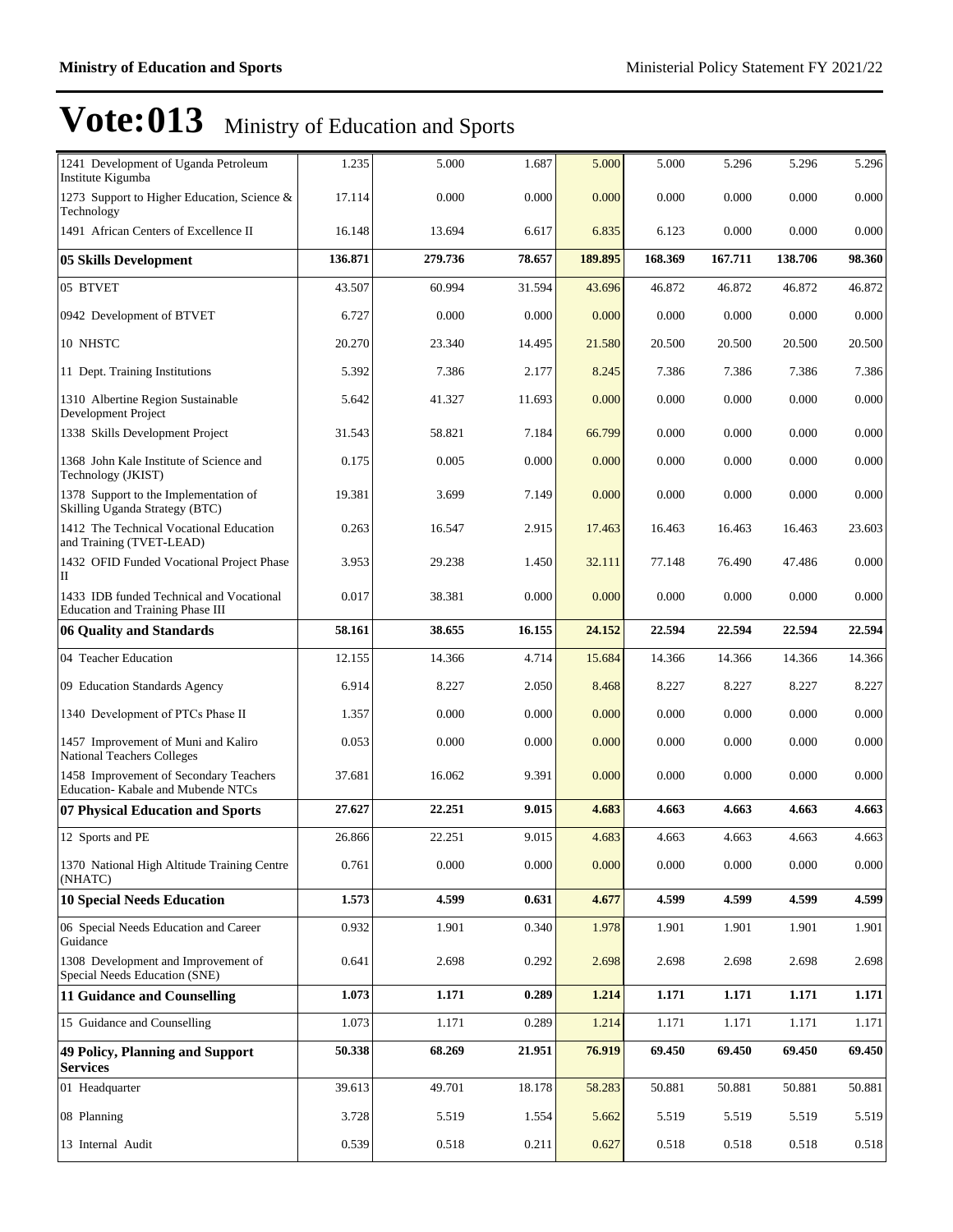| 1435 Retooling and Capacity Development<br>for Ministry of Education and Sports | 4.552   | 0.000   | 0.000   | 0.000   | 0.000   | 0.000   | 0.000   | 0.000   |
|---------------------------------------------------------------------------------|---------|---------|---------|---------|---------|---------|---------|---------|
| 16 Human Resource Management<br>Department                                      | 1.907   | 2.099   | 0.531   | 2.099   | 2.099   | 2.099   | 2.099   | 2.099   |
| 1601 Retooling of Ministry of Education and<br><b>Sports</b>                    | 0.000   | 10.432  | 1.478   | 10.248  | 10.432  | 10.432  | 10.432  | 10.432  |
| Total for the Vote                                                              | 441.542 | 601.364 | 172.402 | 478.962 | 486.072 | 616.846 | 605.155 | 338.147 |
| <b>Total Excluding Arrears</b>                                                  | 440.807 | 584.675 | 158.764 | 469.037 | 486.072 | 616.846 | 605.155 | 338.147 |

## **VIII. Sub-SubProgramme Performance and Medium Term Plans**

### **Table V8.1: Sub-SubProgramme Outcome and Outcome Indicators**

|                                               | Sub-SubProgramme: 01 Pre-Primary and Primary Education                                                                                                                                   |                 |                  |                            |                   |            |
|-----------------------------------------------|------------------------------------------------------------------------------------------------------------------------------------------------------------------------------------------|-----------------|------------------|----------------------------|-------------------|------------|
| Objective:                                    | To provide policy direction and support supervision to Education Managers to<br>ensure provision of quality pre-primary and primary education as well as increase learning achievements. |                 |                  |                            |                   |            |
| <b>Responsible Officer:</b>                   | Cleophus Mugenyi<br>Commissioner, Basic Education Department                                                                                                                             |                 |                  |                            |                   |            |
| <b>Outcome:</b>                               | Increased access to pre-primary education                                                                                                                                                |                 |                  |                            |                   |            |
|                                               | 1. Increased enrolment for male and female at all levels                                                                                                                                 |                 |                  |                            |                   |            |
|                                               |                                                                                                                                                                                          |                 |                  | <b>Performance Targets</b> |                   |            |
|                                               | <b>Outcome Indicators</b>                                                                                                                                                                |                 |                  | 2021/22                    | 2022/23           | 2023/24    |
|                                               |                                                                                                                                                                                          | <b>Baseline</b> | <b>Base year</b> | <b>Target</b>              | Projection        | Projection |
| Gross Enrollment ratio                        |                                                                                                                                                                                          | 50              | 2019             | 50                         | 50                | 50         |
| <b>Outcome:</b>                               | Improved proficiency rates at primary                                                                                                                                                    |                 |                  |                            |                   |            |
| 1. Improved proficiency and basic life skills |                                                                                                                                                                                          |                 |                  |                            |                   |            |
|                                               |                                                                                                                                                                                          |                 |                  | <b>Performance Targets</b> |                   |            |
|                                               | <b>Outcome Indicators</b>                                                                                                                                                                |                 |                  | 2021/22                    | 2022/23           | 2023/24    |
|                                               |                                                                                                                                                                                          | <b>Baseline</b> | <b>Base year</b> | <b>Target</b>              | <b>Projection</b> | Projection |
| · Pupil teacher ratio                         |                                                                                                                                                                                          | 53              | 2019             | 51                         | 50                | 49         |
| <b>Outcome:</b>                               | Improved resource utilization and accountability                                                                                                                                         |                 |                  |                            |                   |            |
|                                               | 1. Improved resource utilization and accountability                                                                                                                                      |                 |                  |                            |                   |            |
|                                               |                                                                                                                                                                                          |                 |                  | <b>Performance Targets</b> |                   |            |
|                                               | <b>Outcome Indicators</b>                                                                                                                                                                |                 |                  | 2021/22                    | 2022/23           | 2023/24    |
|                                               |                                                                                                                                                                                          | <b>Baseline</b> | <b>Base year</b> | <b>Target</b>              | Projection        | Projection |
|                                               | • proportion of local governments monitored and support supervised                                                                                                                       | 11.4%           | 2020             | 13.6%                      | 15.8%             | 18%        |
|                                               | proportion of primary schools monitored and support supervised                                                                                                                           | 1.6%            | 2020             | 3.1%                       | 4.6%              | 6.1%       |
| <b>Outcome:</b>                               | Increased access to primary education                                                                                                                                                    |                 |                  |                            |                   |            |
|                                               | 1. Increased enrolment for male and female at all levels                                                                                                                                 |                 |                  |                            |                   |            |
|                                               |                                                                                                                                                                                          |                 |                  | <b>Performance Targets</b> |                   |            |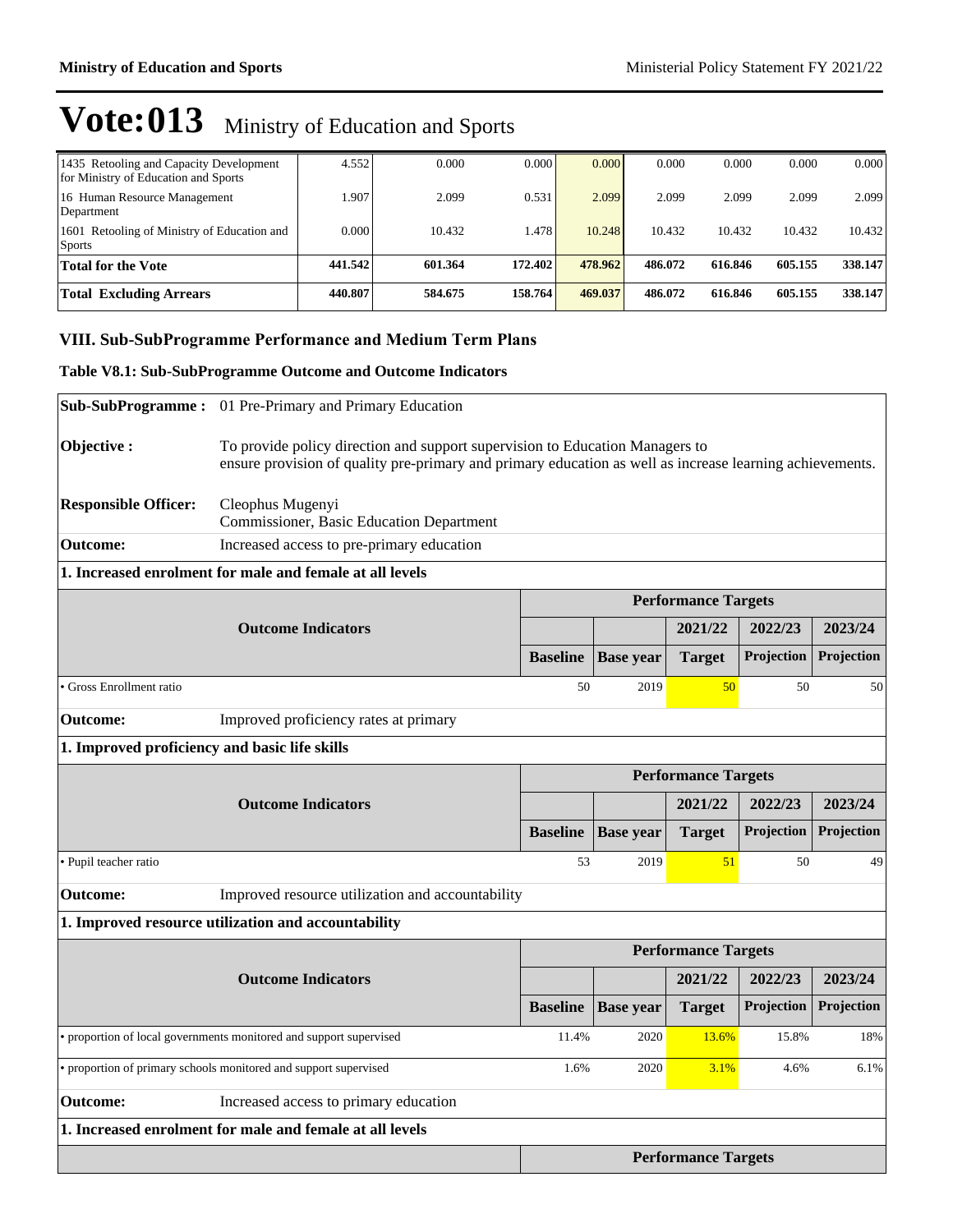|                                                  | <b>Outcome Indicators</b>                                                                              |                 |                  | 2021/22                    | 2022/23      | 2023/24        |
|--------------------------------------------------|--------------------------------------------------------------------------------------------------------|-----------------|------------------|----------------------------|--------------|----------------|
|                                                  |                                                                                                        | <b>Baseline</b> | <b>Base year</b> | <b>Target</b>              | Projection   | Projection     |
| • pupil classroom ratio                          |                                                                                                        | 70              | 2017             | 68                         | 67           | 63             |
| <b>Department: 02 Basic Education</b>            |                                                                                                        |                 |                  |                            |              |                |
|                                                  | <b>Budget Output: 02 Instructional Materials for Primary Schools</b>                                   |                 |                  |                            |              |                |
| No. of textbooks procured                        |                                                                                                        |                 |                  | 2,212,653                  | 2,212,653    | 2,212,653      |
| No. of teachers guides procured                  |                                                                                                        |                 |                  | 156,000                    | 156,000      | 156,000        |
|                                                  | <b>Budget Output: 03 Monitoring and Supervision of Primary Schools</b>                                 |                 |                  |                            |              |                |
| No. of ECD centers monitored                     |                                                                                                        |                 |                  | <b>200</b>                 | 200          | 225            |
|                                                  | No. of Primary Schools monitored and support supervised                                                |                 |                  | 300                        | 300          | 350            |
|                                                  | Number of Local Governments monitored and support supervised                                           |                 |                  | 20                         | 20           | 40             |
|                                                  | Project: 1339 Emergency Construction of Primary Schools Phase II                                       |                 |                  |                            |              |                |
|                                                  | Budget Output: 80 Classroom construction and rehabilitation (Primary)                                  |                 |                  |                            |              |                |
| No. of classrooms constructed                    |                                                                                                        |                 |                  | <b>150</b>                 | 150          | 150            |
| No. of rehabilitated primary schools established |                                                                                                        |                 |                  | 24                         | 24           | 24             |
| No. of latrine stances constructed               |                                                                                                        |                 |                  | <b>100</b>                 | 150          | <b>200</b>     |
|                                                  | Sub-SubProgramme : 02 Secondary Education                                                              |                 |                  |                            |              |                |
| Objective:                                       | To promote the advancement of quality, appropriate, accessible, and affordable<br>Secondary Education. |                 |                  |                            |              |                |
| <b>Responsible Officer:</b>                      | Sam Kuloba-<br><b>Commissioner, Government Secondary Schools</b>                                       |                 |                  |                            |              |                |
| <b>Outcome:</b>                                  | Improved proficiency rates at secondary                                                                |                 |                  |                            |              |                |
| 1. Improved proficiency and basic life skills    |                                                                                                        |                 |                  |                            |              |                |
|                                                  |                                                                                                        |                 |                  | <b>Performance Targets</b> |              |                |
|                                                  | <b>Outcome Indicators</b>                                                                              |                 |                  | 2021/22                    | 2022/23      | 2023/24        |
|                                                  |                                                                                                        | <b>Baseline</b> | <b>Base year</b> | <b>Target</b>              | Projection   | Projection     |
| · Student Teacher Ratio                          |                                                                                                        | 22              | 2020             | 21                         | 20           | 18             |
| • Student Textbook Ratio                         |                                                                                                        | 3               | 2019             | $\overline{2}$             | $\mathbf{2}$ | $\overline{c}$ |
| <b>Outcome:</b>                                  | Improved resource utilization and accountability                                                       |                 |                  |                            |              |                |
|                                                  | 1. Improved resource utilization and accountability                                                    |                 |                  |                            |              |                |
|                                                  |                                                                                                        |                 |                  | <b>Performance Targets</b> |              |                |
|                                                  | <b>Outcome Indicators</b>                                                                              |                 |                  | 2021/22                    | 2022/23      | 2023/24        |
|                                                  |                                                                                                        | <b>Baseline</b> | <b>Base year</b> | <b>Target</b>              | Projection   | Projection     |
|                                                  | • Proportion of Government Secondary schools monitored and support supervised                          | 34%             | 2020             | 34%                        | 36%          | 40%            |
|                                                  | • Proportion of private schools and institutions monitored and support supervised                      | 15.6%           | 2020             | 16%                        | 20%          | 22%            |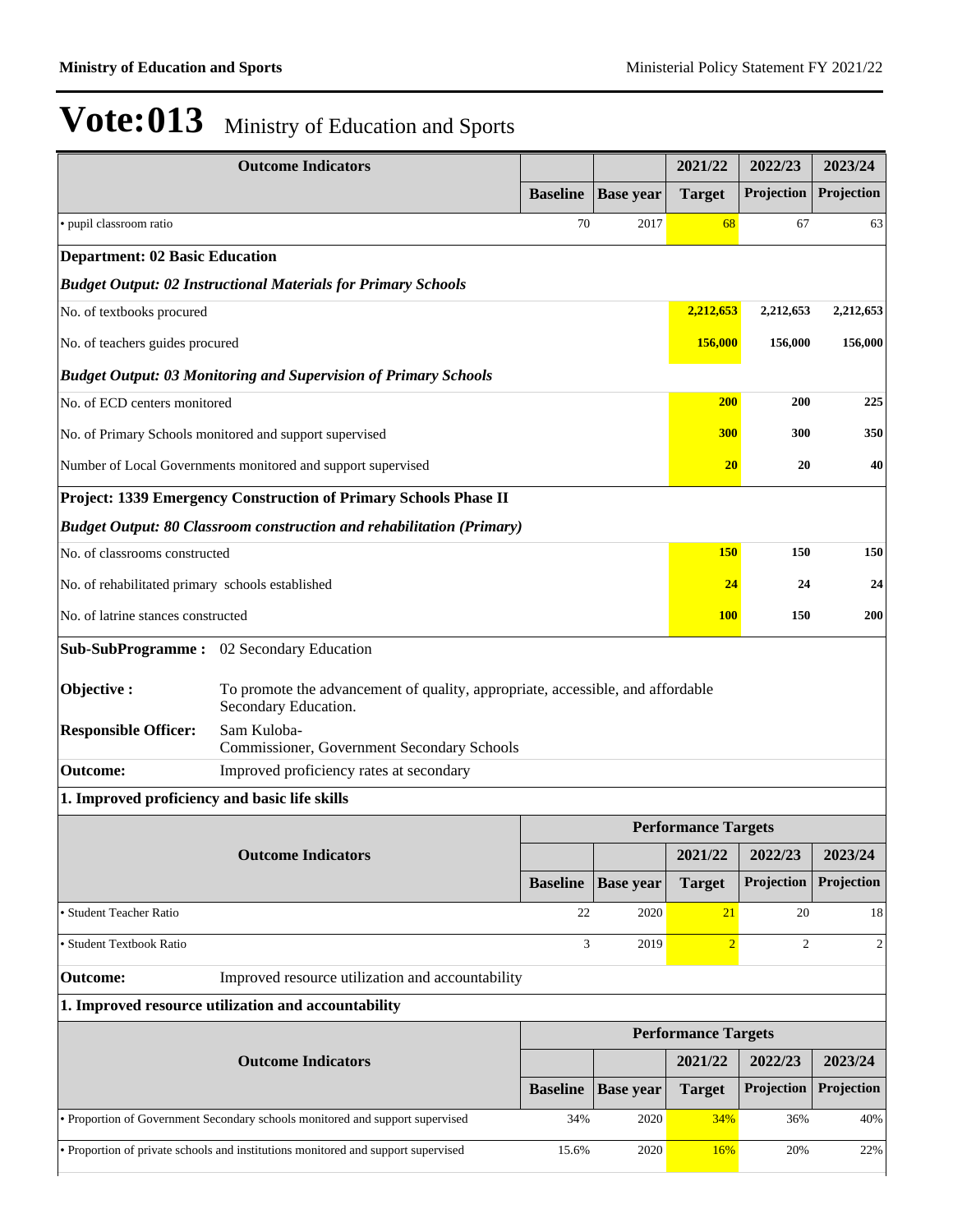| <b>Outcome:</b>                                     | Increased access to secondary education                                                            |                 |                  |                            |            |            |
|-----------------------------------------------------|----------------------------------------------------------------------------------------------------|-----------------|------------------|----------------------------|------------|------------|
|                                                     | 1. Increased enrolment for male and female at all levels                                           |                 |                  |                            |            |            |
|                                                     |                                                                                                    |                 |                  | <b>Performance Targets</b> |            |            |
|                                                     | <b>Outcome Indicators</b>                                                                          |                 |                  | 2021/22                    | 2022/23    | 2023/24    |
|                                                     |                                                                                                    | <b>Baseline</b> | <b>Base year</b> | <b>Target</b>              | Projection | Projection |
| · student classroom ratio                           |                                                                                                    | 49              | 2020             | 45                         | 45         | 45         |
| • Student stance ratio                              |                                                                                                    | 35              | 2020             | 33                         | 32         | 30         |
| <b>Department: 03 Secondary Education</b>           |                                                                                                    |                 |                  |                            |            |            |
|                                                     | <b>Budget Output: 03 Monitoring and Supervision of Secondary Schools</b>                           |                 |                  |                            |            |            |
|                                                     | No. of government secondary schools monitored and support supervised                               |                 |                  | 384                        | 400        | 400        |
| <b>Department: 14 Private Schools Department</b>    |                                                                                                    |                 |                  |                            |            |            |
|                                                     | <b>Budget Output: 05 Monitoring USE Placements in Private Schools</b>                              |                 |                  |                            |            |            |
|                                                     | No. of Private Schools and Institutions monitored and support supervised                           |                 |                  | 240                        | 260        | 300        |
|                                                     | Project: 1540 Development of Secondary Education Phase II                                          |                 |                  |                            |            |            |
|                                                     | <b>Budget Output: 84 Construction and rehabilitation of learning facilities (Secondary)</b>        |                 |                  |                            |            |            |
| No. of laboratories constructed                     |                                                                                                    |                 |                  | 20                         | 20         | 20         |
| No. of libraries constructed                        |                                                                                                    |                 |                  | 1                          | 1          |            |
|                                                     | Project: 1665 Uganda Secondary Education Expansion Project                                         |                 |                  |                            |            |            |
|                                                     | <b>Budget Output: 01 Policies, laws, guidelines plans and strategies</b>                           |                 |                  |                            |            |            |
| No. of secondary teachers recruited                 |                                                                                                    |                 |                  | 1,000                      |            |            |
|                                                     | <b>Budget Output: 02 Instructional Materials for Secondary Schools</b>                             |                 |                  |                            |            |            |
| No. of Science kits provided to Secondary Schools** |                                                                                                    |                 |                  |                            |            | 116        |
|                                                     | <b>Budget Output: 03 Monitoring and Supervision of Secondary Schools</b>                           |                 |                  |                            |            |            |
|                                                     | No. of Local Governments monitored and support supervised                                          |                 |                  | 60                         |            |            |
|                                                     | No. of government secondary schools monitored and support supervised                               |                 |                  | 60                         | 121        | 177        |
|                                                     | <b>Budget Output: 80 Classroom construction and rehabilitation (Secondary)</b>                     |                 |                  |                            |            |            |
|                                                     | No. of secondary schools constructed and rehabilitated                                             |                 |                  | 60                         | 61         | 56         |
| <b>Sub-SubProgramme:</b> 04 Higher Education        |                                                                                                    |                 |                  |                            |            |            |
| Objective:                                          | To provide quality higher education and make it equitably accessible to all<br>qualified Ugandans. |                 |                  |                            |            |            |
| <b>Responsible Officer:</b>                         | Jolly Uzamukunda                                                                                   |                 |                  |                            |            |            |
|                                                     | Commissioner, Higher Education                                                                     |                 |                  |                            |            |            |
| <b>Outcome:</b>                                     | Globally competitive graduates                                                                     |                 |                  |                            |            |            |
| 1. Improved proficiency and basic life skills       |                                                                                                    |                 |                  |                            |            |            |
|                                                     |                                                                                                    |                 |                  | <b>Performance Targets</b> |            |            |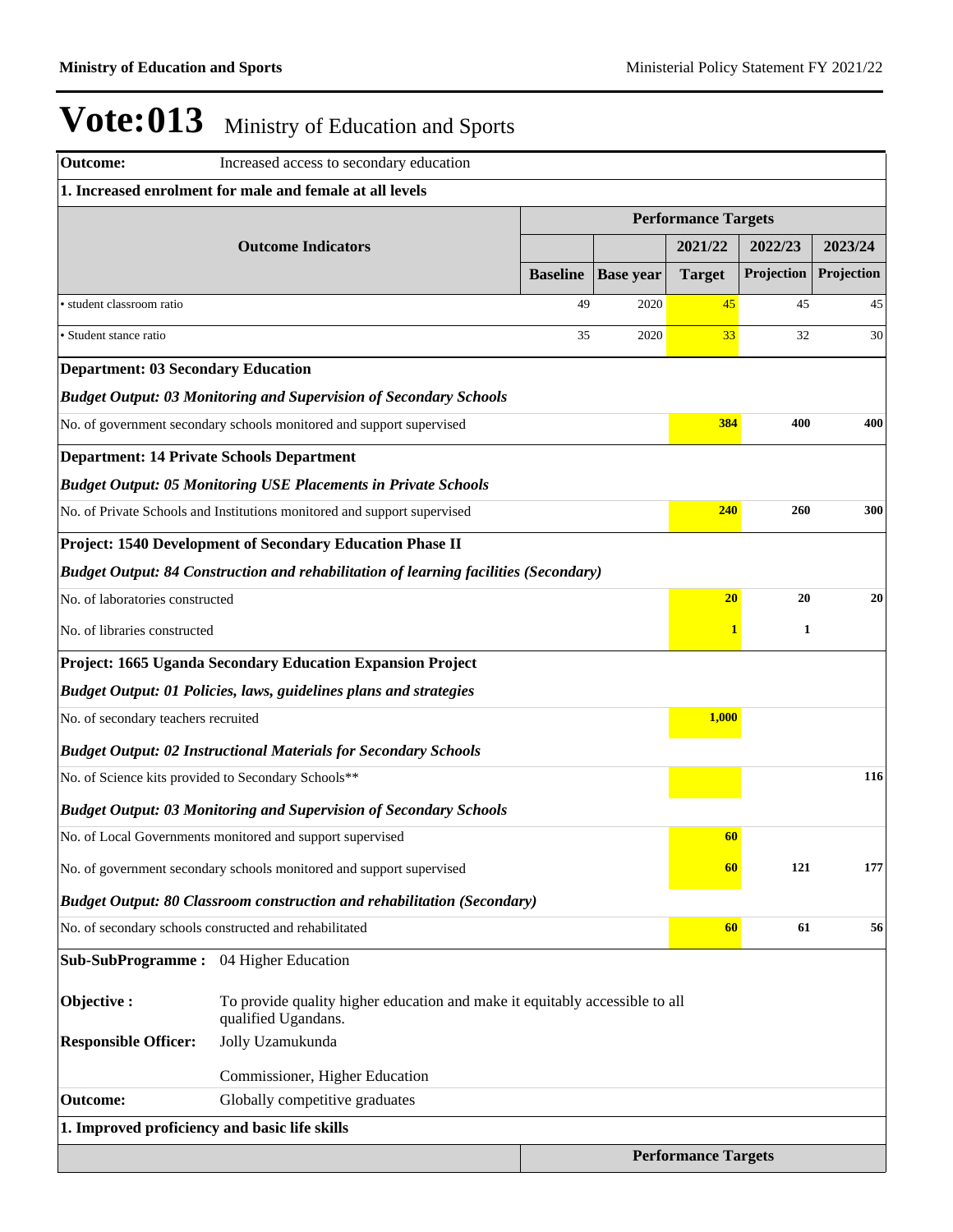|                                                              | <b>Outcome Indicators</b>                                                                                                     |                 |                  | 2021/22                    | 2022/23    | 2023/24    |  |
|--------------------------------------------------------------|-------------------------------------------------------------------------------------------------------------------------------|-----------------|------------------|----------------------------|------------|------------|--|
|                                                              |                                                                                                                               | <b>Baseline</b> | <b>Base</b> year | <b>Target</b>              | Projection | Projection |  |
| • Percentage of universities providing apprenticeship        |                                                                                                                               | 60%             | 2020             | 62%                        | 65%        | 70%        |  |
|                                                              | • Percentage of universities implementing the exchange programs                                                               | 27%             | 2020             | 30%                        | 35%        | 40%        |  |
| • Percentage of vacant teaching posts at public universities |                                                                                                                               | 73%             | 2020             | 65%                        | 60%        | 50%        |  |
| <b>Department: 07 Higher Education</b>                       |                                                                                                                               |                 |                  |                            |            |            |  |
|                                                              | <b>Budget Output: 53 Sponsorship Scheme and Staff Development for Masters and Phds</b>                                        |                 |                  |                            |            |            |  |
| No. of staff sponsored to purse further studies              |                                                                                                                               |                 |                  | $\overline{\mathbf{8}}$    | 8          | 8          |  |
| Sub-SubProgramme: 05 Skills Development                      |                                                                                                                               |                 |                  |                            |            |            |  |
| Objective :                                                  | To provide relevant knowledge, values and skills for purposes of academic<br>progression and employment in the labour market. |                 |                  |                            |            |            |  |
| <b>Responsible Officer:</b>                                  | Dr. Safina Kisu Museene<br>Commissioner, Business, Technical, Vocational Education and Training.                              |                 |                  |                            |            |            |  |
| Outcome:                                                     | Graduates with relevant and employable skills                                                                                 |                 |                  |                            |            |            |  |
| 1. Improved proficiency and basic life skills                |                                                                                                                               |                 |                  |                            |            |            |  |
|                                                              |                                                                                                                               |                 |                  | <b>Performance Targets</b> |            |            |  |
|                                                              | <b>Outcome Indicators</b>                                                                                                     |                 |                  | 2021/22                    | 2022/23    | 2023/24    |  |
|                                                              |                                                                                                                               | <b>Baseline</b> | <b>Base</b> year | <b>Target</b>              | Projection | Projection |  |
| • Proportion of established vacancies (instructors) filled   |                                                                                                                               | 60%             | 2020             | 65%                        | 70%        | 75%        |  |
| • Proportion of BTVET institutions equipped                  |                                                                                                                               | 45%             | 2020             | 50%                        | 55%        | 60%        |  |
| <b>Outcome:</b>                                              | Increased access to BTVET                                                                                                     |                 |                  |                            |            |            |  |
|                                                              | 1. Increased enrolment for male and female at all levels                                                                      |                 |                  |                            |            |            |  |
|                                                              |                                                                                                                               |                 |                  | <b>Performance Targets</b> |            |            |  |
|                                                              | <b>Outcome Indicators</b>                                                                                                     |                 |                  | 2021/22                    | 2022/23    | 2023/24    |  |
|                                                              |                                                                                                                               | <b>Baseline</b> | <b>Base</b> year | <b>Target</b>              | Projection | Projection |  |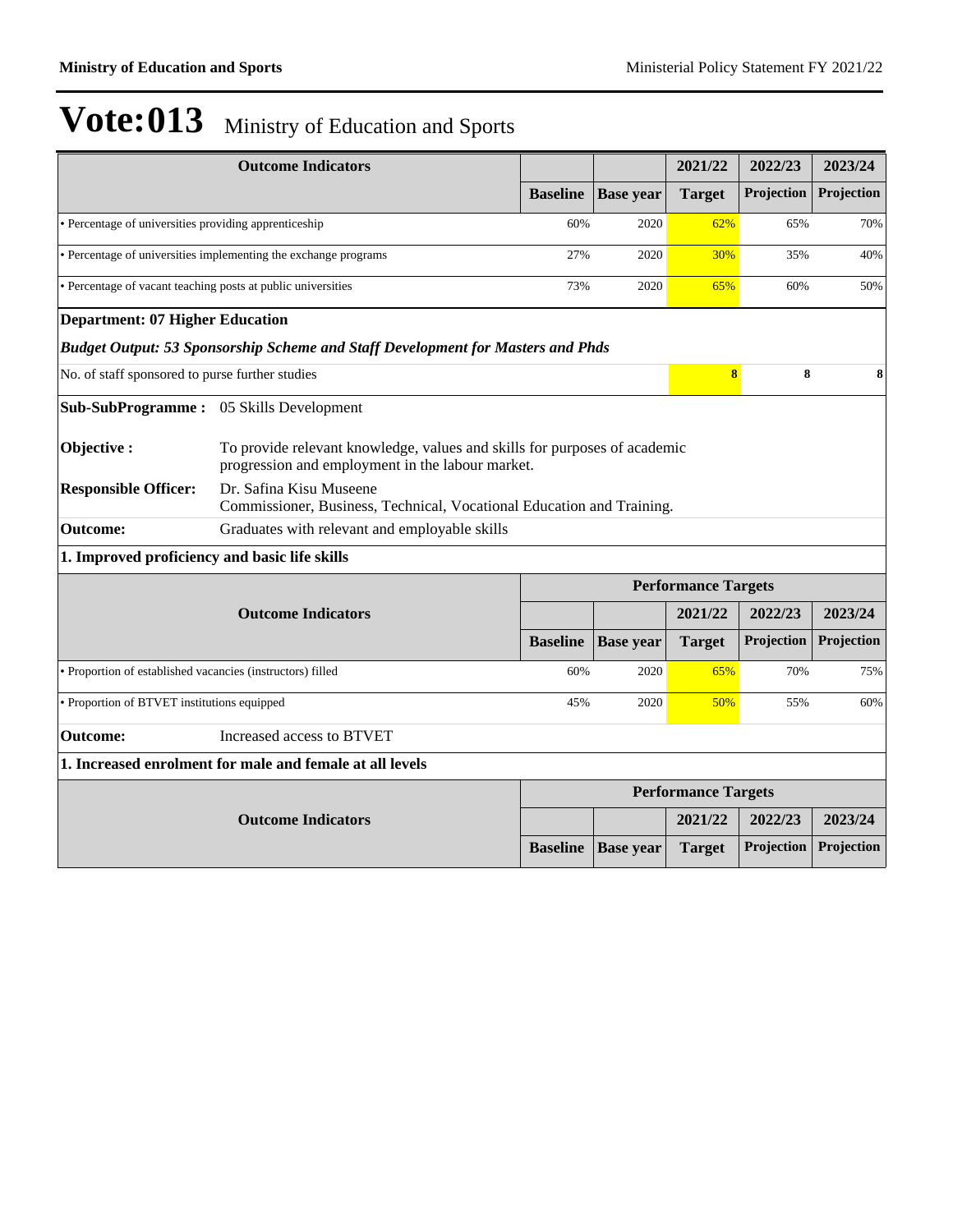| · Enrollment growth rate                          |                                                                                                            | 5   | 2020 | 5                          | 5            | 5       |  |
|---------------------------------------------------|------------------------------------------------------------------------------------------------------------|-----|------|----------------------------|--------------|---------|--|
| · Proportion of districts with BTVET institutions |                                                                                                            | 43% | 2020 | 45%                        | 48%          | 50%     |  |
| <b>Department: 05 BTVET</b>                       |                                                                                                            |     |      |                            |              |         |  |
|                                                   | <b>Budget Output: 01 Policies, laws, guidelines plans and strategies</b>                                   |     |      |                            |              |         |  |
| No. of Instructors trained                        |                                                                                                            |     |      | 300                        | 350          | 400     |  |
| Project: 1338 Skills Development Project          |                                                                                                            |     |      |                            |              |         |  |
|                                                   | <b>Budget Output: 01 Policies, laws, guidelines plans and strategies</b>                                   |     |      |                            |              |         |  |
| No. of Instructors trained                        |                                                                                                            |     |      | 1,045                      |              |         |  |
|                                                   | <b>Budget Output: 80 Construction and rehabilitation of learning facilities (BTEVET)</b>                   |     |      |                            |              |         |  |
| No. of classrooms constructed                     |                                                                                                            |     |      | 4                          |              |         |  |
| No. of workshops constructed                      |                                                                                                            |     |      |                            |              |         |  |
| No. of dormitories constructed                    |                                                                                                            |     |      |                            |              |         |  |
|                                                   | Project: 1412 The Technical Vocational Education and Training (TVET-LEAD)                                  |     |      |                            |              |         |  |
|                                                   | Budget Output: 01 Policies, laws, guidelines plans and strategies                                          |     |      |                            |              |         |  |
| No. of Instructors trained                        |                                                                                                            |     |      | 360                        | 360          | 360     |  |
|                                                   | <b>Budget Output: 80 Construction and rehabilitation of learning facilities (BTEVET)</b>                   |     |      |                            |              |         |  |
| No. of classrooms constructed                     |                                                                                                            |     |      | 15                         |              |         |  |
| No. of workshops constructed                      |                                                                                                            |     |      | 12                         |              |         |  |
| No. of dormitories constructed                    |                                                                                                            |     |      | 2                          |              |         |  |
|                                                   | Project: 1432 OFID Funded Vocational Project Phase II                                                      |     |      |                            |              |         |  |
|                                                   | <b>Budget Output: 01 Policies, laws, guidelines plans and strategies</b>                                   |     |      |                            |              |         |  |
| No. of Instructors trained                        |                                                                                                            |     |      | <b>129</b>                 | 129          |         |  |
|                                                   | <b>Budget Output: 80 Construction and rehabilitation of learning facilities (BTEVET)</b>                   |     |      |                            |              |         |  |
| No. of classrooms constructed                     |                                                                                                            |     |      |                            | 2            | 4       |  |
| No. of workshops constructed                      |                                                                                                            |     |      |                            | 1            | 1       |  |
| No. of dormitories constructed                    |                                                                                                            |     |      |                            | $\mathbf{1}$ | 1       |  |
| Sub-SubProgramme:                                 | 06 Quality and Standards                                                                                   |     |      |                            |              |         |  |
| Objective:                                        | To ensure enhanced efficiency and effectiveness of education and sports service<br>delivery at all levels. |     |      |                            |              |         |  |
| <b>Responsible Officer:</b>                       | Dr. Kedrace R.T. Turyagyenda<br>Director-Directorate of Education Standards                                |     |      |                            |              |         |  |
| <b>Outcome:</b>                                   | Improved Teacher competence                                                                                |     |      |                            |              |         |  |
| 1. Improved proficiency and basic life skills     |                                                                                                            |     |      |                            |              |         |  |
|                                                   |                                                                                                            |     |      | <b>Performance Targets</b> |              |         |  |
|                                                   | <b>Outcome Indicators</b>                                                                                  |     |      | 2021/22                    | 2022/23      | 2023/24 |  |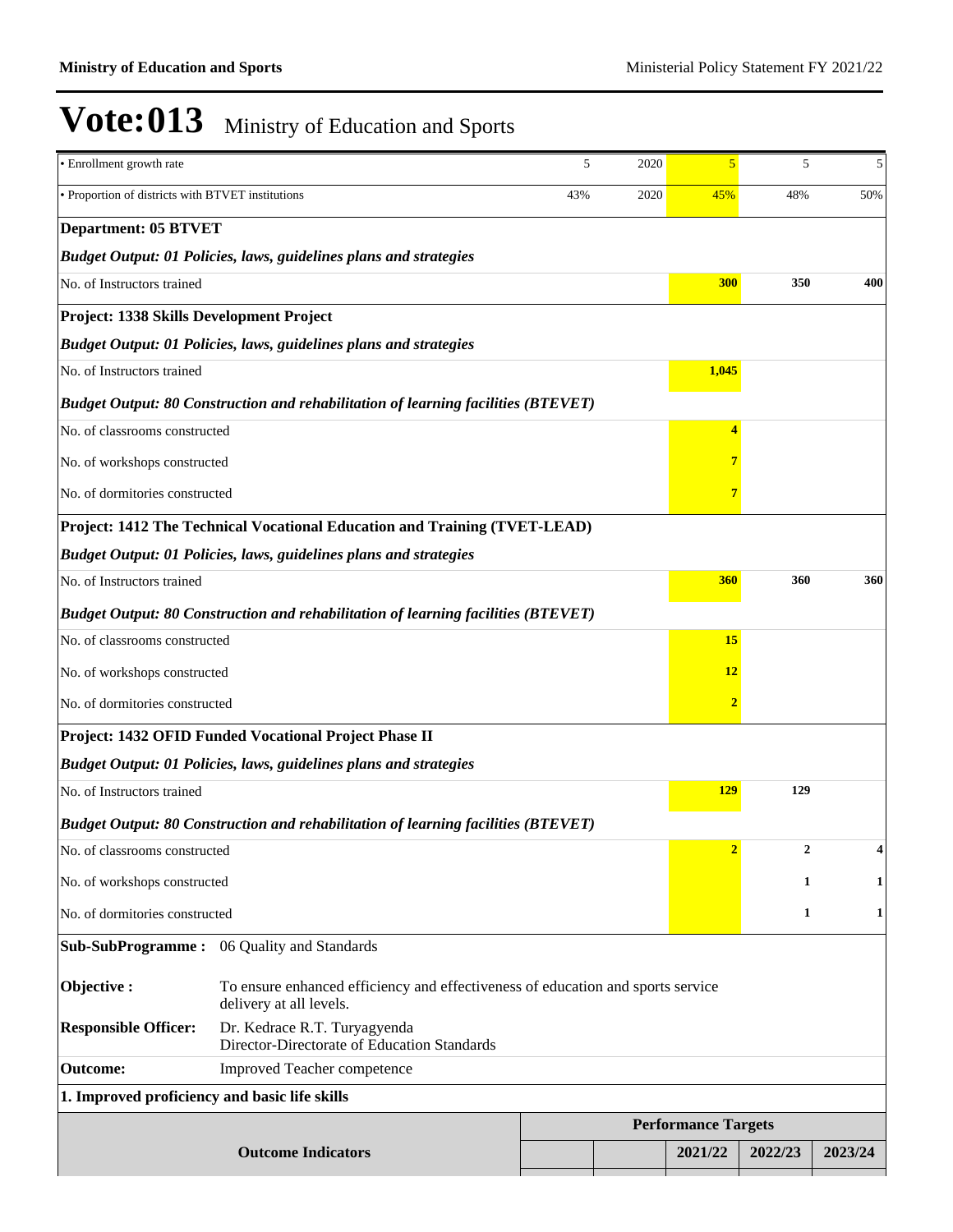|                                                         |                                                                                                                                                                                | <b>Baseline</b> | <b>Base year</b> | <b>Target</b>              | Projection | Projection |
|---------------------------------------------------------|--------------------------------------------------------------------------------------------------------------------------------------------------------------------------------|-----------------|------------------|----------------------------|------------|------------|
| • Percentage of teachers rated proficient at primary    |                                                                                                                                                                                | 70%             | 2020             | 73%                        | 75%        | 80%        |
| <b>Outcome:</b>                                         | Improved time on task                                                                                                                                                          |                 |                  |                            |            |            |
| 1. Improved proficiency and basic life skills           |                                                                                                                                                                                |                 |                  |                            |            |            |
|                                                         |                                                                                                                                                                                |                 |                  | <b>Performance Targets</b> |            |            |
|                                                         | <b>Outcome Indicators</b>                                                                                                                                                      |                 |                  | 2021/22                    | 2022/23    | 2023/24    |
|                                                         |                                                                                                                                                                                | <b>Baseline</b> | <b>Base year</b> | <b>Target</b>              | Projection | Projection |
|                                                         | • Proportion of Higher Local Governments rated compliant to inspection guidelines                                                                                              | 60%             | 2020             | 64%                        | 67%        | 70%        |
| • Proportion of Secondary schools inspected             |                                                                                                                                                                                | 80%             | 2020             | 80%                        | 83%        | 85%        |
| • Proportion of BTVET institutions inspected            |                                                                                                                                                                                | 80%             | 2020             | 80%                        | 83%        | 85%        |
| • Proportion of teacher training institutions inspected |                                                                                                                                                                                | 80%             | 2020             | 80%                        | 82%        | 85%        |
| <b>Department: 04 Teacher Education</b>                 |                                                                                                                                                                                |                 |                  |                            |            |            |
|                                                         | <b>Budget Output: 01 Policies, laws, guidelines, plans and strategies</b>                                                                                                      |                 |                  |                            |            |            |
| No. of teachers retooled                                |                                                                                                                                                                                |                 |                  | 1,300                      | 1,500      | 1,700      |
| <b>Sub-SubProgramme:</b>                                | 07 Physical Education and Sports                                                                                                                                               |                 |                  |                            |            |            |
| Objective:                                              | To guide, coordinate and promote quality physical education, training and sports to all<br>persons in Uganda for national integration, development and individual advancement. |                 |                  |                            |            |            |
| <b>Responsible Officer:</b>                             | Omara Apiita<br>Commissioner, Physical Education and Sports                                                                                                                    |                 |                  |                            |            |            |
| <b>Outcome:</b>                                         | Increased Participation in physical Education and Sports by schools and educational institutions                                                                               |                 |                  |                            |            |            |
| 1. Improved proficiency and basic life skills           |                                                                                                                                                                                |                 |                  |                            |            |            |
|                                                         |                                                                                                                                                                                |                 |                  | <b>Performance Targets</b> |            |            |
|                                                         | <b>Outcome Indicators</b>                                                                                                                                                      |                 |                  | 2021/22                    | 2022/23    | 2023/24    |
|                                                         |                                                                                                                                                                                | <b>Baseline</b> | <b>Base year</b> | <b>Target</b>              | Projection | Projection |
|                                                         | • Proportion of schools and educational institutions sports competitions held                                                                                                  | 80%             | 2020             | 80%                        | 85%        | 88%        |
| <b>Outcome:</b>                                         | Increased participation in Regional, Continental and Global sports competitions by national teams                                                                              |                 |                  |                            |            |            |
| 1. Improved proficiency and basic life skills           |                                                                                                                                                                                |                 |                  |                            |            |            |
|                                                         |                                                                                                                                                                                |                 |                  | <b>Performance Targets</b> |            |            |
|                                                         | <b>Outcome Indicators</b>                                                                                                                                                      |                 |                  | 2021/22                    | 2022/23    | 2023/24    |
|                                                         |                                                                                                                                                                                | <b>Baseline</b> | <b>Base year</b> | <b>Target</b>              | Projection | Projection |
| competitions                                            | • Proportion of national sports federations/associations qualifying for international sports                                                                                   | 42%             | 2020             | <b>50%</b>                 | 58%        | 60%        |
| <b>Department: 12 Sports and PE</b>                     |                                                                                                                                                                                |                 |                  |                            |            |            |
|                                                         | <b>Budget Output: 04 Sports Management and Capacity Development</b>                                                                                                            |                 |                  |                            |            |            |
|                                                         | No. of sports equipment distributed to education institutions                                                                                                                  |                 |                  | <b>100</b>                 | 100        | 100        |
|                                                         | <b>Sub-SubProgramme:</b> 10 Special Needs Education                                                                                                                            |                 |                  |                            |            |            |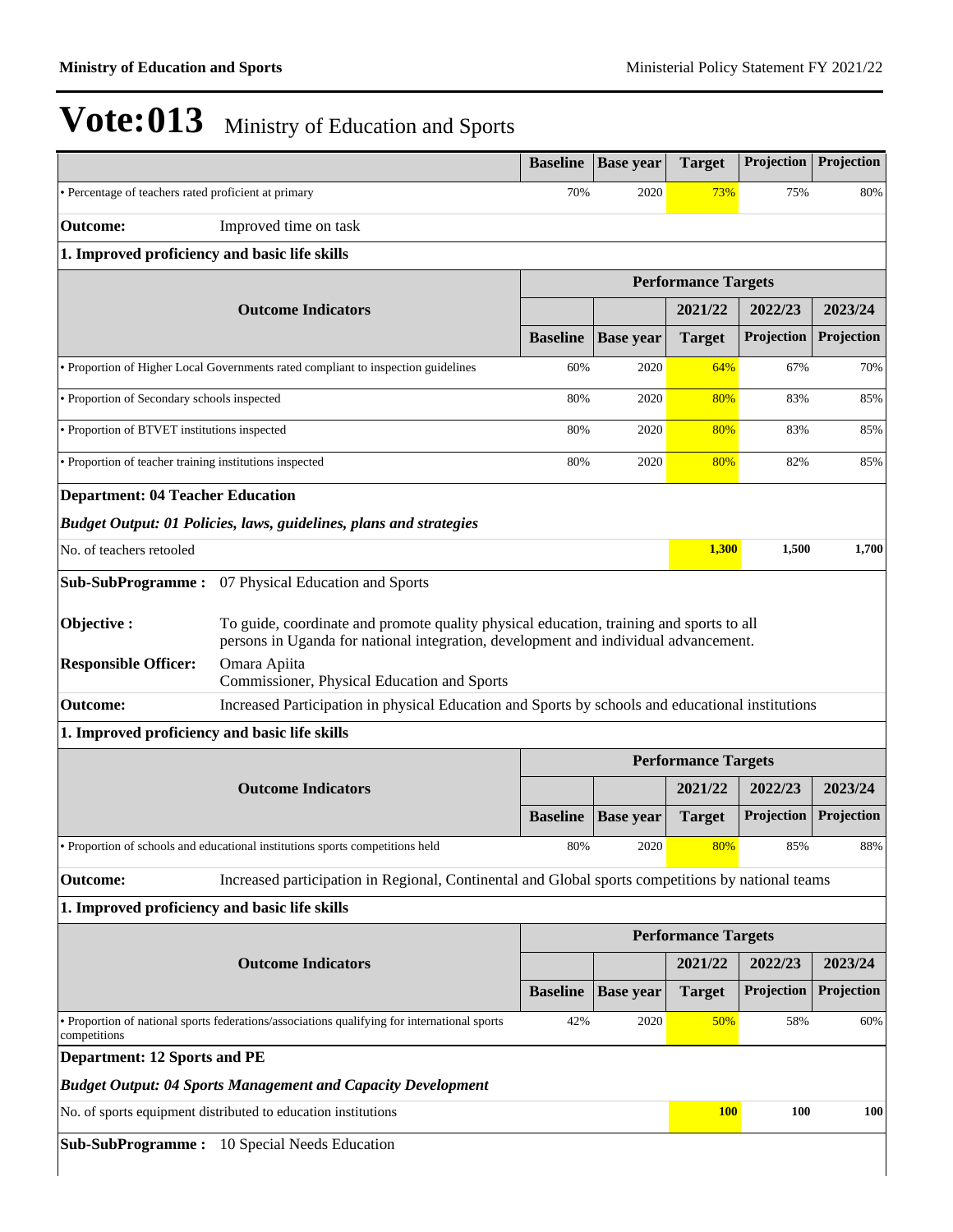| Objective:                                                         | To provide guidance on the delivery of special needs and inclusive education in a<br>coordinated and adequately resourced manner for equitable and quality access to education<br>by learners with special educational needs.                                                     |                 |                  |                            |            |            |
|--------------------------------------------------------------------|-----------------------------------------------------------------------------------------------------------------------------------------------------------------------------------------------------------------------------------------------------------------------------------|-----------------|------------------|----------------------------|------------|------------|
| <b>Responsible Officer:</b>                                        | Sarah Bugoosi<br>Ag. Commissioner Special Needs Education                                                                                                                                                                                                                         |                 |                  |                            |            |            |
| <b>Outcome:</b>                                                    | Increased Access to special needs education                                                                                                                                                                                                                                       |                 |                  |                            |            |            |
|                                                                    | 1. Increased enrolment for male and female at all levels                                                                                                                                                                                                                          |                 |                  |                            |            |            |
|                                                                    |                                                                                                                                                                                                                                                                                   |                 |                  | <b>Performance Targets</b> |            |            |
|                                                                    | <b>Outcome Indicators</b>                                                                                                                                                                                                                                                         |                 |                  | 2021/22                    | 2022/23    | 2023/24    |
|                                                                    |                                                                                                                                                                                                                                                                                   | <b>Baseline</b> | <b>Base year</b> | <b>Target</b>              | Projection | Projection |
| • Proportion of special and inclusive schools receiving subvention |                                                                                                                                                                                                                                                                                   |                 | 2020             | 10%                        | 15%        | 20%        |
|                                                                    | • Percentage of special and inclusive schools supplied with specialized equipment                                                                                                                                                                                                 | 42%             | 2020             | 42%                        | 43%        | 45%        |
|                                                                    | • Percentage of learners identified and assessed who are appropriately placed                                                                                                                                                                                                     | 3%              | 2020             | 3%                         | 5%         | 8%         |
| N/A                                                                |                                                                                                                                                                                                                                                                                   |                 |                  |                            |            |            |
|                                                                    | <b>Sub-SubProgramme:</b> 11 Guidance and Counselling                                                                                                                                                                                                                              |                 |                  |                            |            |            |
| Objective:                                                         | To plan, formulate, monitor, analyze, evaluate and review policies; provide technical<br>support and guidance; and set standards for guidance and counselling services for the<br>Education and Sports sector.                                                                    |                 |                  |                            |            |            |
| <b>Responsible Officer:</b>                                        | <b>Ajilong Mary Harriet</b><br>Acting Commissioner, Guidance and Counseling                                                                                                                                                                                                       |                 |                  |                            |            |            |
| <b>Outcome:</b>                                                    | <b>Assertive learners</b>                                                                                                                                                                                                                                                         |                 |                  |                            |            |            |
|                                                                    | 1. Increased enrolment for male and female at all levels                                                                                                                                                                                                                          |                 |                  |                            |            |            |
|                                                                    |                                                                                                                                                                                                                                                                                   |                 |                  | <b>Performance Targets</b> |            |            |
|                                                                    |                                                                                                                                                                                                                                                                                   |                 |                  |                            |            |            |
|                                                                    | <b>Outcome Indicators</b>                                                                                                                                                                                                                                                         |                 |                  | 2021/22                    | 2022/23    | 2023/24    |
|                                                                    |                                                                                                                                                                                                                                                                                   | <b>Baseline</b> | <b>Base year</b> | <b>Target</b>              | Projection | Projection |
| • Percentage of P.7 leavers placed                                 |                                                                                                                                                                                                                                                                                   | 65%             | 2020             | 65%                        | 70%        | 75%        |
| • Percentage of S.4 leavers placed                                 |                                                                                                                                                                                                                                                                                   | 65%             | 2020             | 65%                        | 69%        | 73%        |
| <b>Department: 15 Guidance and Counselling</b>                     |                                                                                                                                                                                                                                                                                   |                 |                  |                            |            |            |
|                                                                    | <b>Budget Output: 02 Advocacy, Sensitisation and Information Dissemmination</b>                                                                                                                                                                                                   |                 |                  |                            |            |            |
| No. of Learners placed                                             |                                                                                                                                                                                                                                                                                   |                 |                  | 1,083,586                  | 1,100,000  | 1,200,000  |
| <b>Sub-SubProgramme:</b>                                           | 49 Policy, Planning and Support Services                                                                                                                                                                                                                                          |                 |                  |                            |            |            |
| Objective:                                                         | To facilitate the operations of technical departments through the provision of<br>support services in the areas of administration, establishment management,<br>management of financial resources, manpower development, and procurement<br>and disposal of utilities and assets. |                 |                  |                            |            |            |
| <b>Responsible Officer:</b>                                        | Ketty Lamaro                                                                                                                                                                                                                                                                      |                 |                  |                            |            |            |
|                                                                    | Under Secretary, Finance and Administration                                                                                                                                                                                                                                       |                 |                  |                            |            |            |
| <b>Outcome:</b>                                                    | Efficient and effective resource utilization                                                                                                                                                                                                                                      |                 |                  |                            |            |            |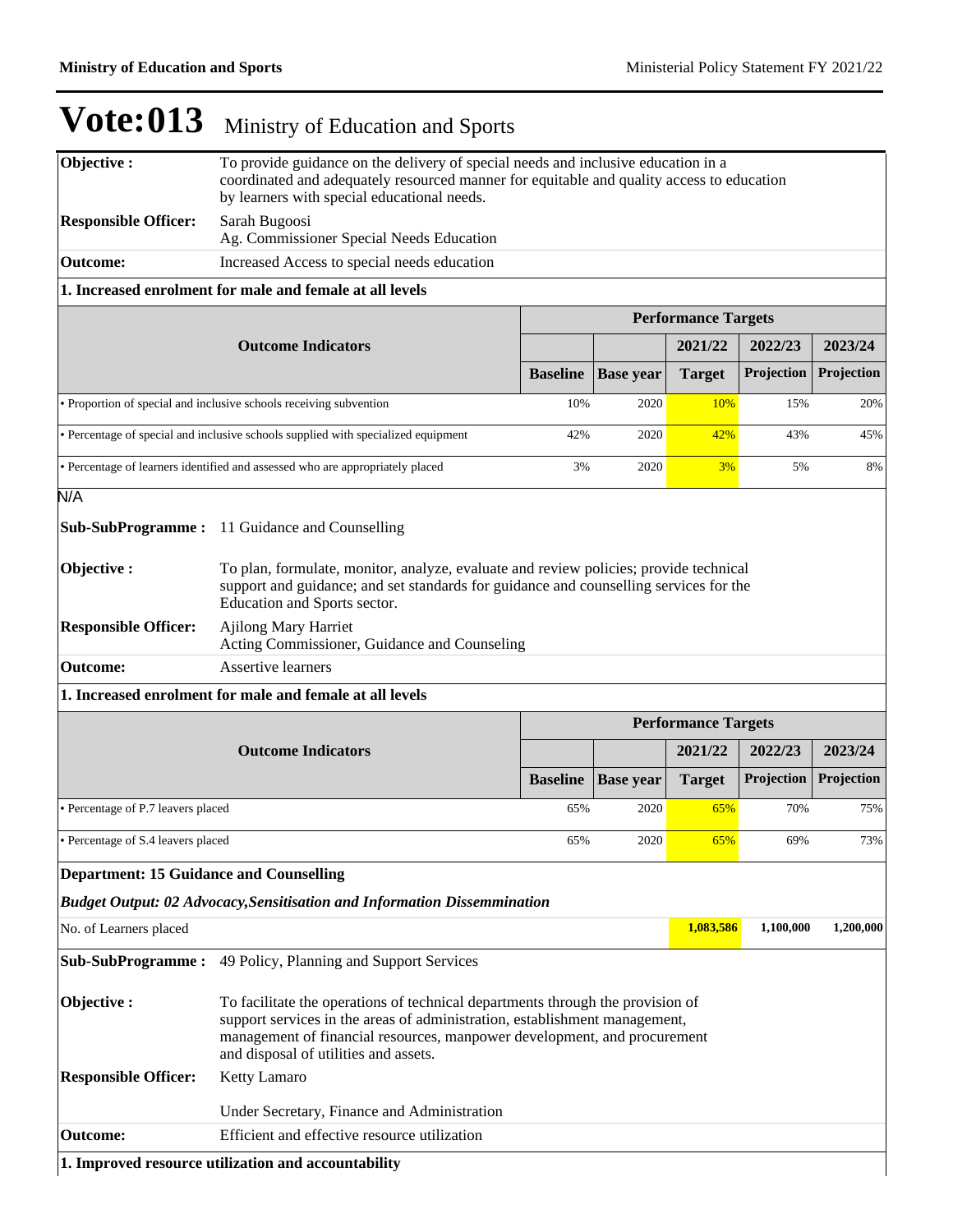|                                                                                                   |                 |                  | <b>Performance Targets</b> |            |            |
|---------------------------------------------------------------------------------------------------|-----------------|------------------|----------------------------|------------|------------|
| <b>Outcome Indicators</b>                                                                         |                 |                  | 2021/22                    | 2022/23    | 2023/24    |
|                                                                                                   | <b>Baseline</b> | <b>Base year</b> | <b>Target</b>              | Projection | Projection |
| • Annual external Auditor General rating of the institution                                       | 55              | 2019             | 80                         | 85         | 90         |
| • Level of strategic plan delivered (%)                                                           | 70%             | 2020             | 75%                        | 80%        | 85%        |
| • Level of compliance of planning and Budgeting instruments to NDP 11                             | 90%             | 2020             | 90%                        | 92%        | 95%        |
| • Budget absorption rate                                                                          | 95%             | 2020             | 97%                        | 98%        | 99%        |
| • Level of compliance of the Ministerial Policy statement (MPS) to Gender and Equity<br>budgeting | 80%             | 2020             | 85%                        | 86%        | 90%        |
| <b>Department: 08 Planning</b>                                                                    |                 |                  |                            |            |            |
| <b>Budget Output: 01 Policy, consultation, planning and monitoring services</b>                   |                 |                  |                            |            |            |
| Strategic Plan in place                                                                           |                 |                  | <b>Yes</b>                 | Yes        | Yes        |
| MPS, BFP, Quarterly performance and annual reports in place                                       |                 |                  | <b>Yes</b>                 | Yes        | Yes        |
| Sector Annual Review Report in place                                                              |                 |                  | <b>Yes</b>                 | Yes        | Yes        |
| No. of SWG and TWG minutes                                                                        |                 |                  | 60                         | 60         | 60         |
| <b>Department: 16 Human Resource Management Department</b>                                        |                 |                  |                            |            |            |
| <b>Budget Output: 19 Human Resource Management Services</b>                                       |                 |                  |                            |            |            |
| Level of absenteeism                                                                              |                 |                  | 12%                        | 12%        | 12%        |

## **IX. Major Capital Investments And Changes In Resource Allocation**

### **Table 9.1: Major Capital Investment (Capital Purchases outputs over 0.5Billion)**

| FY 2020/21                                                                                                                                                                                       |          |                                                    | FY 2021/22                                                                                                                                                                                                                                                            |
|--------------------------------------------------------------------------------------------------------------------------------------------------------------------------------------------------|----------|----------------------------------------------------|-----------------------------------------------------------------------------------------------------------------------------------------------------------------------------------------------------------------------------------------------------------------------|
| <b>Appr. Budget and Planned Outputs</b>                                                                                                                                                          |          | <b>Expenditures and Achievements by</b><br>end Dec | <b>Proposed Budget and Planned</b><br><b>Outputs</b>                                                                                                                                                                                                                  |
| <b>Vote 013 Ministry of Education and Sports</b>                                                                                                                                                 |          |                                                    |                                                                                                                                                                                                                                                                       |
| Sub-SubProgramme: 07 01 Pre-Primary and Primary Education                                                                                                                                        |          |                                                    |                                                                                                                                                                                                                                                                       |
| Development Project : 1339 Emergency Construction of Primary Schools Phase II                                                                                                                    |          |                                                    |                                                                                                                                                                                                                                                                       |
| Budget Output: 07 01 77 Purchase of Specialised Machinery and Equipment                                                                                                                          |          |                                                    |                                                                                                                                                                                                                                                                       |
| Lightening arrestors for 360 schools in 10 Local Governments Nil<br>i.e. Nakasongola, Mayuge, Kaliro, Oyam, Amuru, Pakwach,<br>Buikwe, Bunyangabu, Ntungamo and Kiboga procured and<br>installed |          |                                                    | Lightening arrestors for 13 LGs i.e. Kagadi - 10;<br>Kakumiro - 10; Kaliro - 10; Butambala - 10;<br>Namutumba-10; Nakasongola - 20; Kikuube - 10;<br>Tororo - 10; Kasese - 10 and Oyam - 10; Amolatar<br>- 10; Kayunga - 10 and Luwero - 10 procured and<br>installed |
| <b>Total Output Cost(Ushs Thousand)</b>                                                                                                                                                          | 800,000  | 368,302                                            | 800,000                                                                                                                                                                                                                                                               |
| Gou Dev't:                                                                                                                                                                                       | 800,000  | 368,302                                            | 800,000                                                                                                                                                                                                                                                               |
| Ext Fin:                                                                                                                                                                                         | $\theta$ | $\sqrt{ }$                                         |                                                                                                                                                                                                                                                                       |
| $A.I.A$ :                                                                                                                                                                                        | $\theta$ | $\Omega$                                           | $\Omega$                                                                                                                                                                                                                                                              |
| Budget Output: 07 01 80 Classroom construction and rehabilitation (Primary)                                                                                                                      |          |                                                    |                                                                                                                                                                                                                                                                       |
|                                                                                                                                                                                                  |          |                                                    |                                                                                                                                                                                                                                                                       |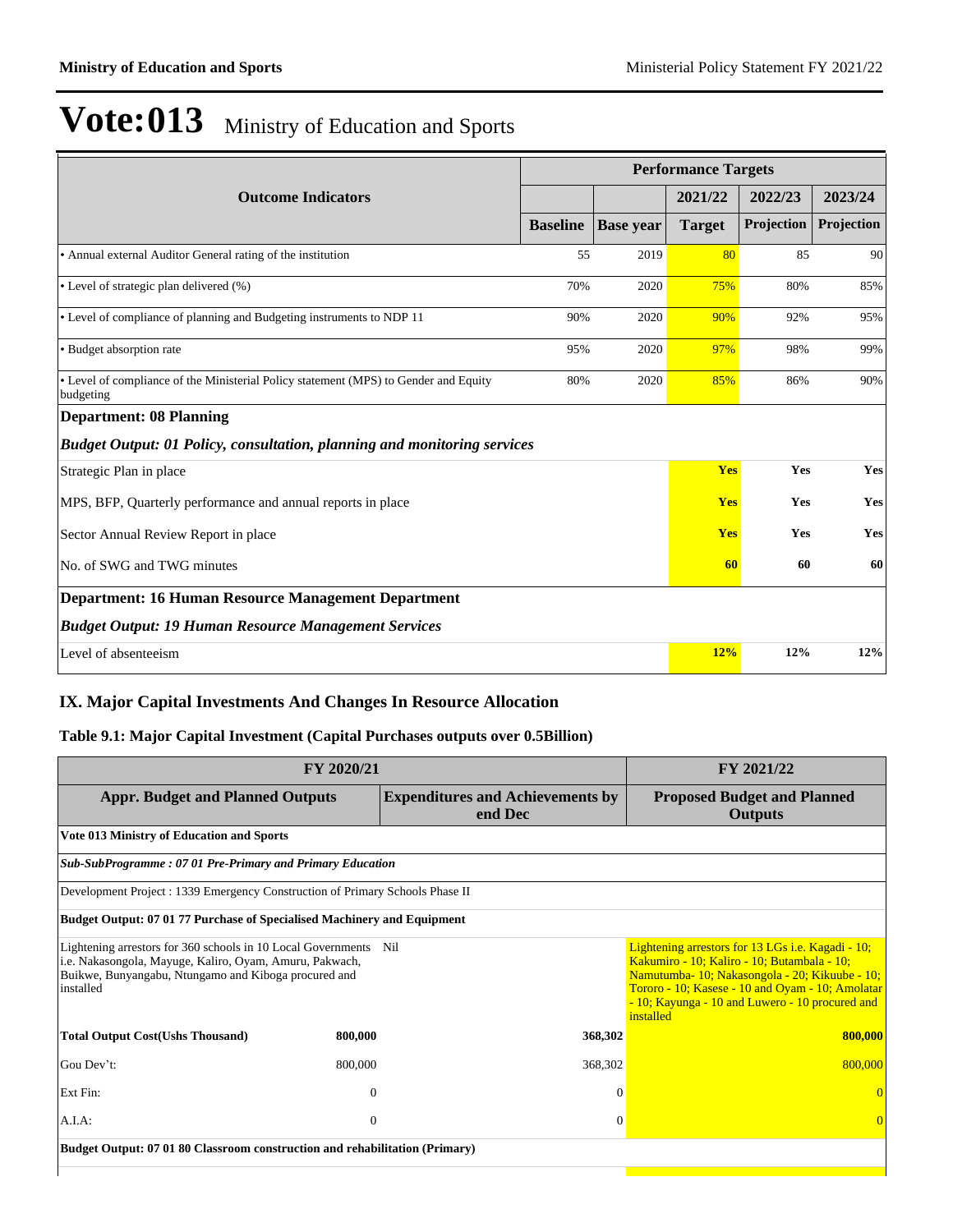Construction of 4 classrooms and a 5-stance latrine block at Budhuba P/S -Luuka Renovation and construction of Bugongi P/S - Kabaale

Renovation of classrooms at Ngora Girls -Ngora

Construction of 4 classrooms and a 5-stance latrine block at Kabira P/S- Iganga

Construction of 4 classrooms and a 5-stance latrine block at Bumutale P/S- Sironko

Renovation of facilities at Okir  $P/S - Lira$ 

Construction of 4 classrooms, 2 blocks 5 stance VIP latrine and renovation of Gombe Primary school-Butambala Construction of a 2-Classroom Block (Furnished) And Rehabilitation of a 2-Classroom Block with Office and Store (Furnished) and

5-Stance lined latrine block at Bukasa UMEA P/s - Luwero

Construction of a 2-classroom block and a 5-stance VIP latrine at Kafumu P/s -Mpigi

Construction of 4 classrooms and a 5-stance latrine block at Nawankompe P/S - Luuka

Construction of a 2-classroom block and a 5-stance VIP latrine at Kwezi P/S - Butambala

Construction of a 2-Classroom Blocks (Furnished) A 5-Stance Lined Latrine Block with bathrooms/Urinals at Bunpingu P/S - Bugweri; Construction of two 2-Classroom Blocks (Furnished) at Bubenge P/S - Bugweri Construction of a 3-Classroom Block (Furnished) Two 5-Stance Lined Latrine Blocks bathrooms/Urinals A 2-Stance Lined Latrine Block at Kirowoza P/S -Rakai; Construction of two 2-Classroom Blocks (Furnished) A 5-Stance Lined Latrine Block with bathrooms/Urinals at Lubango Muslim P/S -

Namayingo; Construction of two 2-Classroom Blocks (Furnished) at Bugwanyi P/S - Sironko

Construction of two 2-Classroom Blocks (Furnished) A 5-Stance lined latrine blocks at Nakanyonyi P/S - Mukono; Construction of two 2-Classroom Blocks (Furnished) A 5-Stance lined latrine blocks at Namwiwa P/ S - Kaliro Construction of two 2-Classroom Blocks (Furnished) A 5- Stance Lined Latrine Blocks with bathrooms/Urinals at Nkongooro P/S-Ntungamo; Construction of two 2-Classroom Blocks (Furnished) at Kiyenje P/S - Ntungamo Construction of two 2-Classroom Blocks (Furnished) A 5- Stance Lined Latrine Blocks with bathrooms/Urinals at St. Bruno - Kasenge P/S - Wakiso; Construction of two 2- Classroom Blocks (Furnished) at Nshaka P/S - Kanungu Construction of two 2-Classroom Blocks (Furnished) and 5-Stance lined latrine block at Kitswamba P/s - Kasese; Construction of two 2-Classroom Blocks (Furnished) at Kisanja P/S - Masindi; Construction of two 2-Classroom Blocks (Furnished) at Road Barrier P/S - Kasese; Renovation of 8 Classrooms at Kitwekyambogo P/S -Luuka

Construction of two 2-Classroom Blocks (Furnished) at Kyambula RC P/S -

Kalungu; Construction of two 2-Classroom Blocks (Furnished) at Lwere P/S - Butambala; Renovation of two 2-Classroom Block at Barocok P/S - Otuke

Construction of two 2-Classroom Blocks (Furnished) at Mpaija P/S - Hoima; Construction of two 2-Classroom Blocks (Furnished) at Buwongo P/S in Namutumba

Construction of two 2-Classroom Blocks (Furnished) at St. Henry's Budadiri P/S -

Sironko; Construction of two 2-Classroom Blocks (Furnished) at Rwenkobwa P/S -

Mityana

Construction of two 2-Classroom Blocks (Furnished)A 5- Stance Lined Latrine Block with bathrooms/Urinals at Bukanha P/S -Luuka; Construction of two 2-Classroom Blocks (Furnished)A 5-Stance Lined Latrine Block with

Nil

Nil

Nil Disbursed funds for construction of a 2- Classroom Blocks (Furnished), a 5-Stance Lined Latrine Block with bathrooms/Urinals at Bunpingu P/S and two 2-Classroom Blocks (Furnished) at Bubenge P/S in Bugweri. Works at both schools are at mobilization stage. Nil Nil

Disbursed funds for construction of a 2- Classroom Blocks (Furnished), a 5-Stance Lined Latrine Block with bathrooms/Urinals at Bunpingu P/S and two 2-Classroom Blocks (Furnished) at Bubenge P/S in Bugweri. Works at both schools are at mobilization stage. Prepared of specifications, drawings and BoQs for construction of two 2-classroom blocks (furnished) at Kisanja P/S in Masindi, renovation of 8 Classrooms at Kitwekyambogo P/S in Luuka and construction of two 2- Classroom Blocks (Furnished) at Road Barrier P/S in Kasese.

Disbursed funds for the construction of two 2- Classroom Blocks (Furnished) at Bugwanyi P/S in Sironko. Prepared specifications, drawings and BoQs for construction of two 2-Classroom Blocks (Furnished), a 5-Stance Lined Latrine Block with bathrooms/Urinals at Lubango Muslim P/S in Namayingo.

Disbursed funds for construction of two 2 classroom blocks (Furnished) at St. Henry's Budadiri P/S in Sironko and works are at mobilization stage. Prepared specifications, drawings and BoQs for construction of two 2- Classroom Blocks (Furnished) at Rwenkobwa P/S in Mityana.

Works are at mobilization stage for construction of 2-2 classroom blocks at Kiyenje P/S in Isingiro district. Nil

Prepared of specifications, drawings and BoQs for construction of two 2-classroom blocks (furnished) at Kisanja P/S in Masindi, renovation of 8 Classrooms at Kitwekyambogo P/S in Luuka and construction of two 2- Classroom Blocks (Furnished) at Road Barrier P/S in Kasese.

Disbursed funds for construction of two 2- Classroom Blocks (Furnished) at Kyambula RC P/S in Kalungu; two 2-Classroom Blocks (Furnished) at Lwere P/S in Butambala; and, renovation of two 2-Classroom Block at Barocok P/S in Otuke. All these works are at mobilization stage.

Disbursed funds for construction of two 2- Classroom Blocks (Furnished) at Mpaija P/S in Hoima. Prepared specifications, drawings and BoQs for construction of two 2-classroom Blocks (Furnished) at Buwongo P/S in Namutumba.

Disbursed funds for construction of two 2 classroom blocks (Furnished) at St. Henry's Budadiri P/S in Sironko and works are at mobilization stage. Prepared specifications, drawings and BoQs for construction of two 2- Classroom Blocks (Furnished) at Rwenkobwa P/S in Mityana. Nil

Disbursed funds for the construction of 2-2 classroom blocks and 5- stance latrine block at Kyamate P/S in Ntungamo MC and the works

2 new classroom blocks, 4 classrooms rehabilitated and 5 VIP latrine stances constructed at Kimega CU PS - Mukono

2 new classrooms and 5 VIP stances constructed: and 4 classrooms rehabilitated at Achiro Corner PS in Kaberamaido

2 new classrooms, an office and 2 VIP latrine stances constructed at Lubango PS - Namayingo;  $10$  VIP latrines constructed at Lukomera PS  $-$ Luwero

3 classrooms and 7 VIP latrine stances constructed at Kirowooza  $PS - Rakai$ ; Construction of 5 classrooms and  $2$  VIP stances at Kisanja PS  $-$ Masindi

4 classrooms and 5 VIP stances constructed at Nakanonyi CU PS - Mukono and Namwiwa PS -Kaliro.

4 classrooms and 5 VIP stances constructed in Bukanha PS - Luuka, Bituntu PS - Ntungamo, Bukeeka PS - Kayunga, Mulatsi P/S-Mbale and Greek River PS in Kween

4 classrooms, an office and 5 VIP latrine stances constructed at Nkogooro PS - Ntungamo 4 new classrooms and 10 VIP stances constructed

at Habala PS - Namayingo; and 4 classrooms and 7 stances constructed at Kasokoso PS in Iganga

5 new classrooms and 5 VIP latrine stances constructed at St. Thereza Kabunza PS - Wakiso  $5$  new classrooms constructed at Nshaka PS  $-$ Kanungu and; 4 classrooms constructed at Road Barrier PS - Kasese and St. Bruno Kasenge PS -Wakiso

 $6$  classrooms rehabilated at Mwiri PS  $-$  Jinja Aloet Primary School in Soroti and Mukono Town Muslim PS in Mukono MC rehabilitated; 4 new classrooms constructed at Emvenga PS -Madi Okollo

Construction and rehabilitation of facilities in selected Primary Schools across the country i.e Kafumu  $CS - M$ pigi, Ibanda PS  $-$ Ibanda,

Bulembya PS - Kasese, Kyekumbya PS - Kiboga Needs assessment carried out in selected beneficiary primary schools. Construction works monitored and support supervised New structures constructed and facilities rehabilitated Buwongo PS - Namutumba and Rusherere Primary School including staff houses

at Rusherere Primary school. New structures constructed and facilities

rehabilitated in Budwege PS - Iganga, Achinga PS - Kapelebyong, Lwangala PS - Ntoroko, Kachwankumu PS - Ntoroko, Rugano PS -

Mitooma, Kibanda PS - Kaliro and Kiwumulo Parents PS - Kagadi

New structures constructed and facilities rehabilitated in selected Primary Schools across the country i.e Atopi PS – Apac, Bushokolo PS – Mbale City, Kiziba CU PS - Luwero, Bunyiiro Muslim PS - Iganga, Kidiki PS - Kamuli and Kalaki PS - Kalaki

New structures constructed and facilities rehabilitated in selected Primary Schools across the country i.e Bukanga  $PS - Luuka$ , Mawoito PS  $-$  Jinja, Nyakitabire PS – Ntungamo, and Gombe  $UMEA$   $PS - Butambala$ 

New structures constructed and facilities rehabilitated in selected Primary Schools across the country i.e Bukulula PS - Masaka DLG, Buhanda PS - Kibaale, Nyamirima PS -Bushenyi, Ageni PS - Dokolo and Makokoto PS -Kasanda

New structures constructed and facilities rehabilitated in selected Primary Schools across the country i.e Bwikya Islamic  $PS - Kibaale$ ,

Nil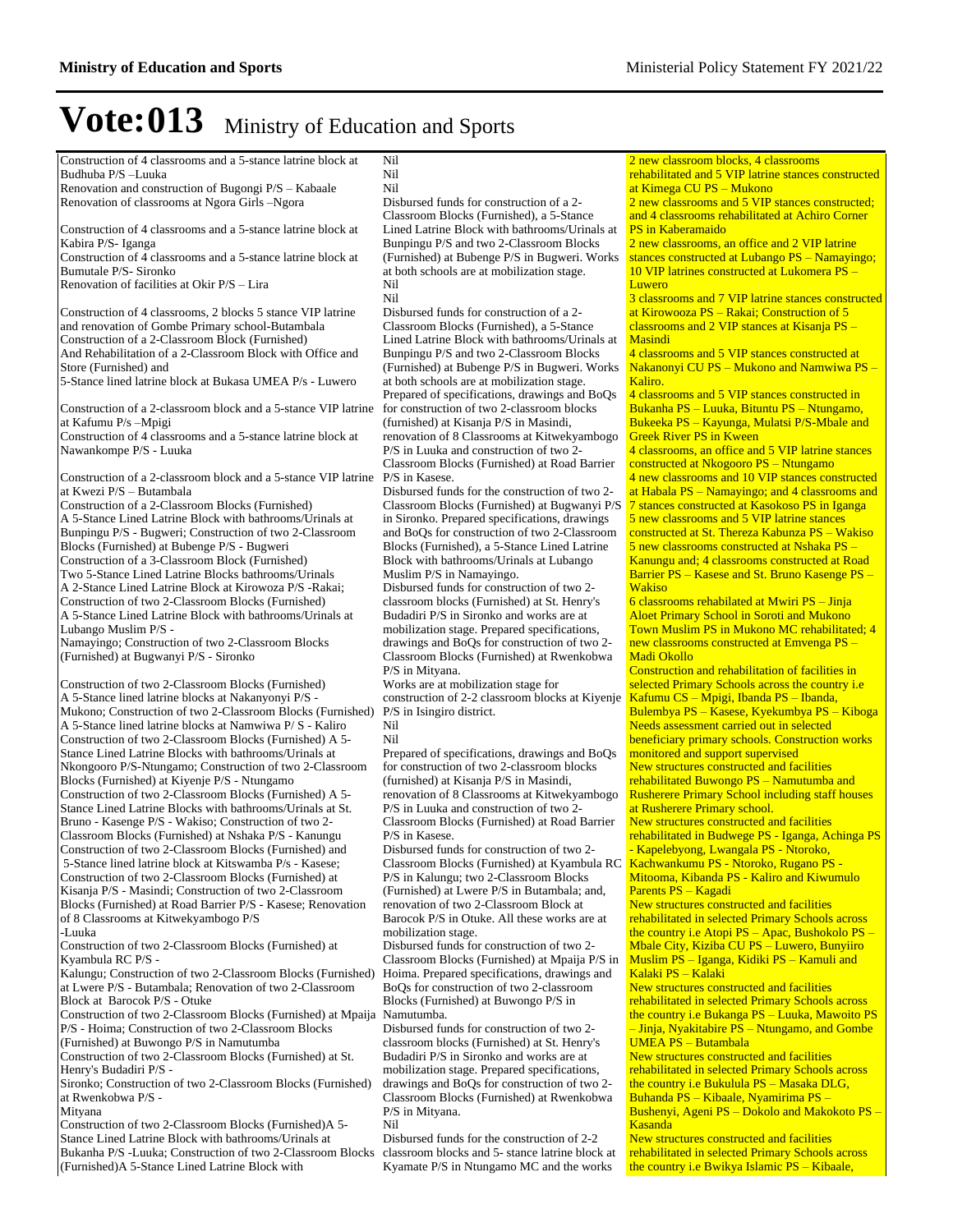bathrooms/Urinals at Kahija P/S-Ntungamo Construction of two 2-Classroom Blocks (Furnished)A 5- Stance Lined Latrine Blocks with bathrooms/Urinals at Kyamate P/S - Ntungamo MC Construction works monitored and supervised. Re-roofing a 3-Classroom Block with minor renovation works Construction of a 2-Classroom Block at Mulatsi Primary School - Mbale; Construction of two 2-Classroom Blocks (Furnished) at St. Theresa- Kabunza Primary School Wakiso Rehabilitation of 4-Classrooms (Furnished) Two 5-Stance Lined Latrine Blocks with bathrooms/Urinals at Kitunga P/S - Ntungamo; Renovation of Classrooms (Furnished) at Habala P/S - Namayingo Rehabilitation of 4-Classrooms (Furnished) Two 5-Stance Lined Latrine Blocks bathrooms/Urinals at Mpambire UMEA Demonstration P/S - Mpigi;Renovate and construct a 3 classroom block, a 5-stance VIP latrine at Bushikoli Catholic P/s-Mbale MC Rehabilitation of a 2-Classroom Block at Nabenekwa Primary School - Sironko; Construction of a 2-Classroom Blocks (Furnished) Rehabilitation of two 2-Classroom Blocks (Furnished) at Rwampororo Primary School - Bushenyi Rehabilitation of a 4-Classroom Block at Bituntu Primary School - Ntungamo ; Two 5-Stance Lined Latrine Blocks bathrooms/Urinals and Construction of a 2-Stance Latrine Block at Kivubuka Primary School - Jinja Rehabilitation of a 6-Classroom Block A 5-Stance Lined Latrine Blocks with bathroom at Kimega CU P/S - Mukono; Rehabilitation of a 6-Classroom Block A 5-Stance Lined Latrine Blocks with bathroom at Kasokoso P/S - Iganga MC Rehabilitation of Classroom Blocks (Furnished)A 5-Stance Lined Latrine Block with bathrooms/Urinals at Mukumbwe P/S -Kabarole; Construction of 4 classrooms and a 5-stance latrine block at Buronzi P/S-Kibaale Rehabilitation of Classroom Blocks at Ogoro Primary School ±Otuke; Completion of construction works at Kibuga Primary school, Kabale District Rehabilitation of Classrooms at Buhehe P/Sl-Busia; Construction of a 2-Classroom Blocks (Furnished) Rehabilitation of two 2-Classroom Blocks (Furnished) at Achiro Corner P/ S - Kaberamaido Renovation of Classroom/Multi-purpose Block (Furnished) at St. Theresa Girls P/S, Gayaza - Wakiso Renovation of Classrooms (Furnished) at Karambi P/S - Buhweju; Renovation of Classrooms (Furnished) at Walugogo P/S - Iganga Two 5-Stance Lined Latrine Blocks bathrooms/Urinals Construction of a 2-Stance Latrine Block at Lukomera P/s - Luwero are at mobilization stage. Monitored monitored construction works in Bulambuli, Luweero, Kaliro, Namayingo, Mitooma, Butambala, Luuka, Ntungamo, Buyende, Amuria, Busia, Iganga, Soroti, Bundibujo, Wakiso, Mityana, Jinja, Kabale, Sheema and Rukungiri. Disbursed funds for rehabilitation of 4- Classrooms (Furnished) Two 5-Stance Lined Latrine Blocks bathrooms/Urinals at Mpambire rehabilitated in selected Primary Schools across UMEA Demonstration P/S in Mpigi. The works are at mobilization stage. Disbursed funds for the construction of 2-2 classroom blocks at Kitunga P/S in Ntungamo district. Disbursed funds for rehabilitation of 4- Classrooms (Furnished) Two 5-Stance Lined Latrine Blocks bathrooms/Urinals at Mpambire UMEA Demonstration P/S in Mpigi. The works are at mobilization stage. Disbursed funds for rehabilitation of a 3- Classroom block at Nabenekwa P.S in Sironko district.Prepared specifications, drawings and BoQs for construction of a 2-Classroom Blocks (Furnished) and rehabilitation of two 2- Classroom Blocks (furnished) at Rwampororo Primary School in Bushenyi. Disbursed funds for construction of two 2- Classroom Blocks (Furnished) at Kyambula RC P/S in Kalungu; two 2-Classroom Blocks (Furnished) at Lwere P/S in Butambala; and, renovation of two 2-Classroom Block at Barocok P/S in Otuke. All these works are at mobilization stage. Nil Renovation of a 4- classroom/multi-purpose block. Construction of a 2- classroom block and a 5- stance latrine block at Mukumbwe P/S in Kabarole district; and, construction of 2-2 classroom block, 5- stance latrine block and 2 latrine stance block at St. Peter's Buronzi P/S in Kibaale is at the stage of mobilization. Prepared specifications, drawings and BoQs for rehabilitation of Classroom Blocks at Ogoro Primary School in Otuke and completion of construction works at Kibuga P.S in Kabale District Disbursed funds for construction of two 2- Classroom Blocks (Furnished) at Mpaija P/S in Hoima. Prepared specifications, drawings and BoQs for construction of two 2-classroom Blocks (Furnished) at Buwongo P/S in Namutumba. Disbursed funds for renovation of classroom/Multi-purpose Block (Furnished) at St. Theresa Girls P/S in Gayaza, Wakiso district. The works are at mobilization stage. Disbursed funds for the renovation of 2-2 classroom block, 5- stance latrine block and 2 latrine stance block at Walugogo P.S in Iganga district. Disbursed funds for construction of a 2- Classroom Blocks (Furnished) at Bugwanyi P/S in Sironko district. Works are at mobilization stage. Butambala Ntungamo **Jinja Total Output Cost(Ushs Thousand) 10,184,000 7,902,596 11,567,461** Gou Dev¶t: 10,184,000 7,902,596 11,567,461 Ext Fin:  $\begin{array}{ccccccc} 0 & 0 & 0 & 0 & 0 & 0 \end{array}$ 

A.I.A: 0 0 0

Bbowa PS - Luwero, Nawankompe PS - Luuka, Kamuwunga PS – Kalungu and Bulo UMEA PS

New structures constructed and facilities rehabilitated in selected Primary Schools across the country i.e Kwezi  $PS - But$ ambala, Kisiiro PS  $-$ Namutumba, Nakawunzo - Namutumba and Ndodo CU PS - Gomba

New structures constructed and facilities the country i.e Saala COU PS - Mityana, Butawuka UMEA PS - Butambala, Nalongo PS and Iki Iki PS

New structures constructed and facilities rehabilitated in selected Primary Schools across the country i.e St. Cleophus Bulamba PS -Kagadi, Bikurungu PS - Rukungiri, Kyafora PS -

New structures constructed and facilities rehabilitated, Kakure PS - Kalaki, Okapel PS - Kaberamaido, Ogaro PS - Oyam, Lalogi PS - Omoro, and St. Lawrence PS - Bugiri, Iziru PS -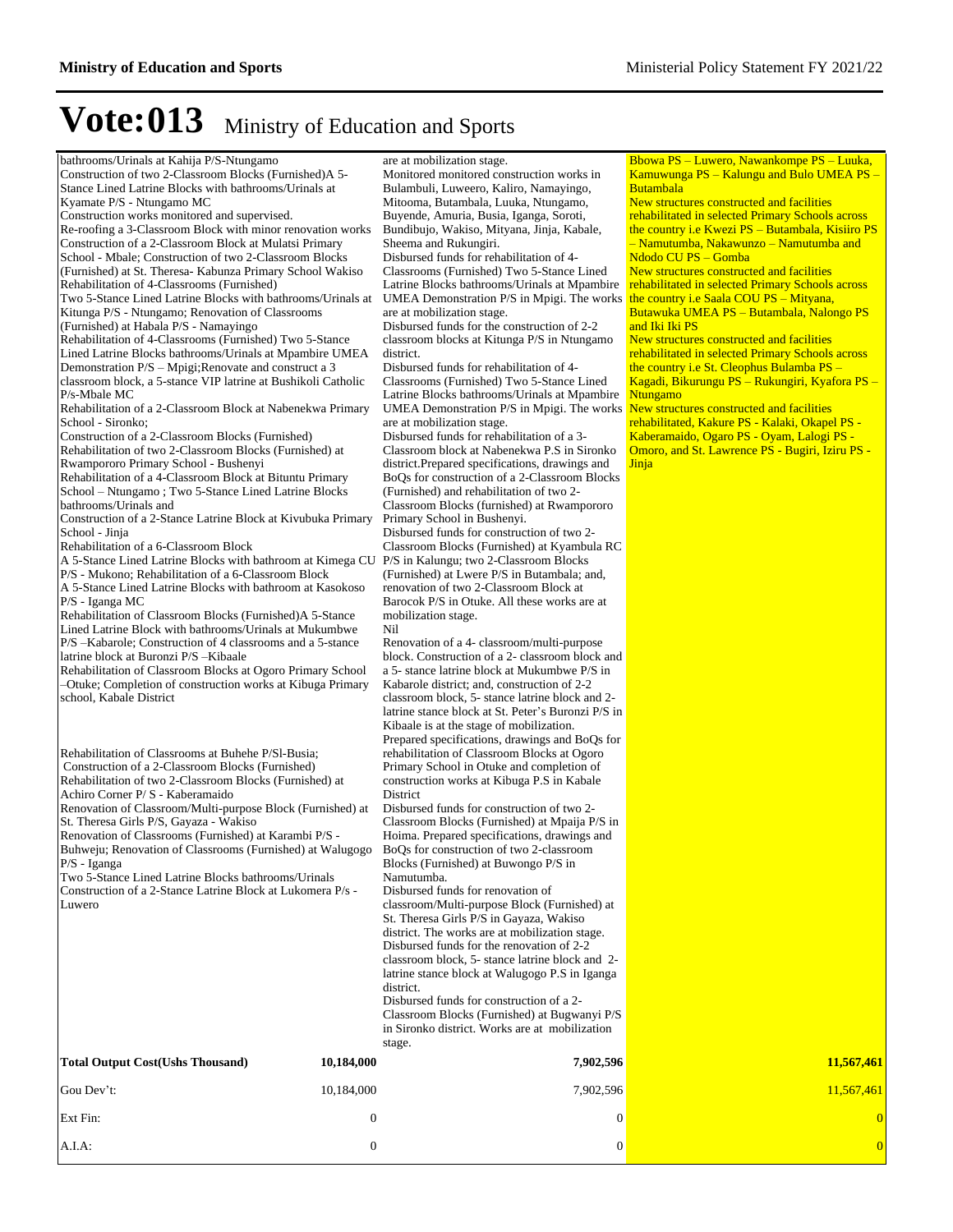#### *Sub-SubProgramme : 07 02 Secondary Education*

#### Development Project : 1540 Development of Secondary Education Phase II

#### **Budget Output: 07 02 84 Construction and rehabilitation of learning facilities (Secondary)**

Bukedi College Kachonga-Butaleja school land fenced to protect school from squatters Completion of 2 Unit Science Block -Kigaragara Voc SS -Isingiro Completion of a 2-Classroom Block, a Science Laboratory Block and a 5-Stance Latrine Block in Gomba District Completion Of Apl1 Facilities ( Multipurpose Science Laboratory) - Orom Seed Sec.School Kitgum Completion of Apl1 Facilities (2 New Classes At Walling; 2-5 Stance Latrine Blocks Not Provided; Library Block At Foundation Slab) - Uleppi S.S - Arua Completion Of Apl1 Facilities (2 New Classes; 2-5 Stance Latrine; 1 Lab) -Buhehe- Busia. Completion Of Apl1 Facilities (12 New Classes; 3-5 Stance Latrine;) - Jubilee Sec School-Karenga - Kaabong Completion Of Apl1 Facilities (2new Classes; 1-5 Stance Latrine; 1 Lab)- Kakuka Hill Sec Schoo-Bundibugyo Completion Of Apl1 Facilities (6new Classes; 2-5 Stance Latrine; 1 Lab) -Kihihi High School- Kanungu Completion Of Apl1 Works (2no. 2-Classroom Blocks, 2 5- Stance Latrine Blocks And Science Laboratory Block) - Kaggulwe S.S- Butambala Completion of APLI facilities in Sacred Heart Najja schools in Buikwe District Local Governments. ( 2 Classes; 1-5 Stance Latrine) Completion of classroom blocks at Nankandula S.S in Kiboga District Completion of ICT laboratory works that stalled at walling Rwekiniro S.S. in Ntungamo district Completion Of Multipurpose Science Laboratory (Ongoing Works With Contract Deficits Under Development Of Secondary Phase 1) of Jjungo S.S- Wakiso Completion Of Multipurpose Science Laboratory (Ongoing Works With Contract Deficits Under Development Of Secondary Phase 1) - Kanaba SS - Kisoro Completion Of Multipurpose Science Laboratory (Ongoing Works With Contract Deficits Under Development Of Secondary Phase 1) - Lira Ss- Lira Completion Of Multipurpose Science Laboratory (Ongoing Works With Contract Deficits Under Development Of Secondary Phase 1) - Nyakiyumbu SS- Kasese Completion Of Multipurpose Science Laboratory (Ongoing Works With Contract Deficits Under Development Of Secondary Phase 1) - Saad Memorial SS - Kasese Completion Of Multipurpose Science Laboratory (Ongoing Works With Contract Deficits Under Development Of Secondary Phase  $1$ ) – Mpigi S.S – Luwero Completion Of Multipurpose Science Laboratory (Ongoing Works With Contract Deficits Under Development Of Secondary Phase 1)- Rwabukooba SS - Rukungiri Completion Of Multipurpose Science Laboratory (Ongoing Works With Contract Deficits Under Development Of Secondary Phase One) - Omot Secondary School - Agago Completion Of Multipurpose Science Laboratory (Ongoing Works With Contract Deficits Under Development Of Secondary Phase One) for Kakoma SS Completion of multipurpose science laboratory at Butawuka Magezi Ntakke S.S in Butambala District Completion of multipurpose science laboratory at Kamonkoli College in Budaka District Completion of multipurpose science laboratory at Mahungye S.S in Mitooma District Completion of multipurpose science laboratory at St. Barnabas Nil in Kitgum. Uleppi S.S in Arua School in Bundibugyo. in Kanungu. S.S in Butambala Nil S.S in Kiboga district. Nil Nil Nil Nil Nil Nil Nil Nil Nil completion of multipurpose science laboratory at Butawuka Magezi Ntakke S.S in Butambala district. at Kamonkoli College in Budaka district.

Karujanga in Kabale District Completion of multipurpose science laboratory at Vurra S.S in Arua District

Determined the budgetary requirements for the completion of 2 Unit Science Block at Kigaragara Voc SS in Isingiro district. The procurement for completion of a 2- Classroom Block, a Science Laboratory Block and a 5-Stance Latrine Block in Gomba district is at the stage of advertisement. Determined the budgetary requirements for the completion of APL1 facilities ( Multipurpose Science Laboratory) at Orom Seed Sec. School Determined the budgetary requirements for the completion of APL1 facilities (2 New Classes At Walling; 2-5 Stance Latrine Blocks Not Provided; Library Block At Foundation Slab)at Determined the budgetary requirements for the completion of APL1 facilities (2 New Classes; 2-5 Stance Latrine; 1 Lab) at Buhehe at Busia. Completion Of Apl1 Facilities (12 New Classes; 3-5 Stance Latrine;) at Jubilee Sec School- Karenga in Kaabong. Determined the budgetary requirements for the completion of APL1 facilities (2new Classes; 1- 5 Stance Latrine; 1 Lab) at Kakuka Hill Sec Determined the budgetary requirements for the completion of APL1 Facilities (6new Classes; 2 -5 Stance Latrine; 1 Lab) -Kihihi High School Determined the budgetary requirements for the completion of APL1 facilities (2no. 2- Classroom Blocks, 2 5-Stance Latrine Blocks And Science Laboratory Block) at Kaggulwe Determined the budgetary requirements for the completion of classroom blocks at Nankandula Determined the budgetary requirements for the completion of ICT laboratory works that stalled at walling Rwekiniro S.S. in Ntungamo district. Completion of facilities under APL1 project (4 Determined the budgetary requirements for the

Determined the budgetary requirements for the completion of multipurpose science laboratory

Determined the budgetary requirements for the completion of multipurpose science laboratory at Mahungye S.S in Mitooma district.

Determined the budgetary requirements for the completion of multipurpose science laboratory at St. Barnabas Karujanga in Kabale district. Determined the budgetary requirements for the

A science Lab renovated/expanded at Kibubura Girls - Ibanda; a Home Economics Lab constructed at Bwongyera Girls in Ntungamo to enhance acquisition of practical skills for self reliance

Civil works under Phase II of UgIFT monitored (Twenty sites per quarter).

Completion of a storeyed classroom block at Kigezi High School; Payment for works implemented at Rugarama SS under APL1. Completion of facilities under APL1 2 classroom blocks, library and 2 blocks of 5 stance latrines at Uleppi SS and completion of science laboratory at Okollo SS

Completion of facilities under APL1 project (1 lab, 1 Lib, 1-5 stance latrine) at John Eluru Mem. SS; (2 new classes, 1 lab, 2-5 stance latrine) at Atanga SS; (1 lab, 1 lib, 5-5 stance latrine) at Morungatunyi Seed SS.

Completion of facilities under APL1 project (2 new classes, 1 lab, 1-5 stance latrine) at Acaba SS; (2 new classes, 1-5 stance latrine) at Sacred Heart Najja.

Completion of facilities under APL1 project (2 new classes, 1 lab, 1-5 stance latrine) at Bamusuuta SS; (4 new classes, 2-5 stance latrine) at St Kizito SS Kisule; (4 new classes, 1 lab, 1 teacher houses; 2-5 stance latrine) at Kikatsi SS. Completion of facilities under APL1 project (2 new classes, 1 lab, 1-5 stance latrine) at Kakuka Hill; (4 new classes, 2-5 stance latrine) at

Namasumbi M.SS; (12 new classes, 5-5 stance latrine) at Kojja SS

Completion of facilities under APL1 project (2 new classes, 1 lab, 1-5 stance latrine) at Kasaka SS; Gomba; (4 new classes, 1 lab, 2-5 stance latrine) at Jangokoro Seed SS; (4 new classes, 2-5 stance latrine) at Loro SS

Completion of facilities under APL1 project (4 new classes, 1 lab, 2-5 stance latrine) at Gogonyo SS; (10 new classes, 1 lab, 3-5 stance latrine) at Sigulu SS.

new classes, 1 lab, 2-5 stance latrine) at Rhino Camp SS; (2 new classes, 1 lab, 1-5 stance latrine) at Magoro Comp SS

Completion of facilities under APL1 project (8 new classes, 1 lab, 3-5 stance latrine) at St John Bosco SS Dokolo; (1 lab) at Orom Voc. SS; (2 new classes, 2-5 stance latrine) at Chegere SS; (2 new classes, 1 lab, 1-5 stance latrine) at Kwera SS. Completion of facilities under APL1 project 2 classroom blocks and a 2 unit science laboratory

at Buhehe SS; Six 2 classroom blocks and construction of 3 blocks of 5 stance latrines at Jubilee SS Karenga

Completion of facilities under APL1 project 2 new classes, 1 lab, 1-5 stance latrine at Nyankwanzi HS;6 new classes, 1 lab,2-5 stance latrine at Kihihi H.S

Completion of facilities under APL1 project 4 new classes, 1 lab, 2-5 stance latrine at Karugutu SS;2 new classes, 1 lab, 1-5 stance latrine at Rwanstinga H.S

Completion of facilities under APL1 project 4 new classes, 1 lab, 2-5 stance latrine at Loro SS; 5 new classes, 2-5 stance latrine at Toroma SS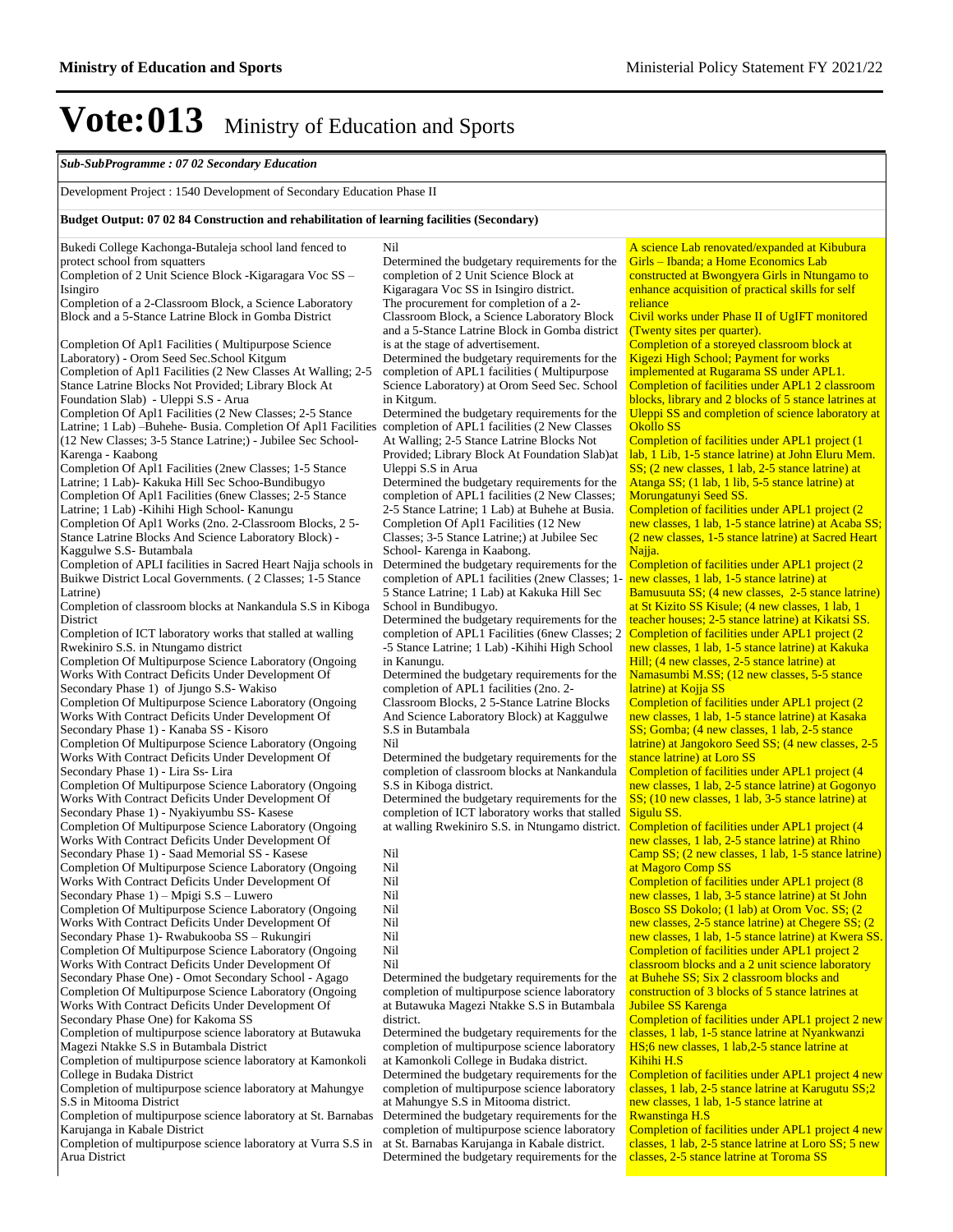| Completion of science laboratory block at Koro S.S. in Gulu<br>district<br>Completion of science laboratory block at Okollo S.S. in Arua<br>district<br>Completion of staff house, latrine block and science laboratory<br>block plus supply of furniture at Nabingoola Public School in<br>Mubende District<br>Completion of stalled works for a staff house at Butanda S.S in Okollo S.S. in Arua district.<br>Kabale<br>Completion of storeyed ICT-library structure at St<br>Balikuddembe s.s. Mitala Maria in Mpigi district<br>Construction Of 2 New 2-Classroom Blocks And 2 5-Stance<br>Latrine Blocks - Millennium College- Koboko<br>Construction Of 4 New 2-Classroom with furniture at Lango<br>College - Lira<br>Construction of a dormitory facility at Ntare School in<br>Mbarara District<br>Construction of a perimeter wall at Gayaza High school<br>Construction of a science laboratory block at Kijjabwemi S.S.<br>in Masaka district<br>Construction of a science laboratory block at Kisinga<br>Vocational S.S. in Kasese district<br>Construction of a science laboratory block at Rukungiri<br>Vocational S.S. in Rukungiri district<br>Construction of a science laboratory block Hamura S.S. in<br>Kyegegwa District<br>Construction of a science laboratory block St. John's<br>comprehensive S.S. in Lyantonde<br>Construction of a swimming Pool in Teso College<br>Construction of classroom blocks in Bumasoobo SSS<br>Bulambuli district<br>Construction of Laboratory; 3 classroom blcoks; 1<br>administration block; 2 unit staff quarters; 2 unit staff kitchen;<br>2 VIP latrine for staff and 2-5 VIP students' latrine for<br>Kyamate S.S- Ntungamo<br>Construction Of Multi-Purpose Laboratory -St Raphael<br>Vocational S.S - Isingiro<br>Construction Of Multi-Purpose Laboratory -Bukalasi SS -<br>Bududa<br>Construction of new 2.5-Stance Latrine Blocks, 2-Stance<br>Latrine Block For Admin and 1 science laboratory at Wakatayi<br>S.S inLuwero District<br>Construction of school buildings at St Peters Kiturassi,<br>Kiruhura district; Priscilla Girls' SS Katakwi district; St<br>Aloysius Nyapea, Zombo district; and<br>Lango College school, Lira District<br>Payment of balance on balance for completion of storeyed<br>classroom block at Kigezi High school in Kabale District<br>Payment of balance on certificates under APL1 for Bussi S.S.<br>in Wakiso District<br>Payment of balance on certificates under APL1 for<br>Nakanyonyi S.S in Mukono District<br>Payment of contract balance on the construction of facilities at<br>Kangulumira Public School in Kayunga District<br>Payment of cost overrun on the construction of a science block Carried out site assessment for completion of<br>at Bukasa S.S. in Kalangala District<br>Payment of cost overrun on the construction of a science block Laboratory at Jjungo SS in Wakiso, Kanaba SS<br>at St. Paul Kagongi S.S in Mbarara<br>Purchase of The School - St. Thomas S.S - Rubirizi<br>Renovate and construct a multipurpose science laboratory at<br>Sipi SS - Kapchorwa<br>Renovation of facilities [multipurpose laboratory] at Ruteete SS and construction of a swimming Pool in Teso<br>- Kabarole<br>Site assessments conducted. Civil works under Development<br>of Secondary monitored by Department; Supervision of civil<br>works by Engineering Assistants conducted. |                  | completion of multipurpose science laboratory<br>at Vurra S.S in Arua district.<br>Determined the budgetary requirements for the<br>completion of science laboratory block at Koro<br>S.S. in Gulu district.<br>Determined the budgetary requirements for the<br>completion of a science laboratory block at<br>Determined the budgetary requirements for the<br>completion of staff house, latrine block and<br>science laboratory block plus supply of<br>furniture at Nabingoola Public School in<br>Mubende district.<br>Determined the budgetary requirements for the<br>completion of stalled works for a staff house at<br>Butanda S.S in Kabale district.<br>Determined the budgetary requirements for the<br>completion of storeyed ICT library structure at<br>St Balikuddembe S.S. Mitala Maria in Mpigi<br>district.<br>Nil<br>Nil<br>Nil<br>Nil<br>Nil<br>The procurement for construction of a science<br>laboratory block at Kisinga Vocational S.S. in<br>Kasese district is at the stage of advertisement.<br>The procurement for construction of a science<br>laboratory block at Rukungiri Vocational S.S.<br>in Rukungiri district is at the stage of<br>advertisement.<br>Nil<br>Nil<br>The procurement for Construction of a<br>swimming Pool in Teso College is at the stage<br>of advertisement.<br>The procurement for construction of classroom<br>blocks in Bumasoobo SSS Bulambuli district is<br>at the stage of advertisement.<br>Nil<br>Nil<br>Nil<br>Nil<br>Nil<br>Nil<br>Nil<br>Nil<br>Nil<br>Nil<br>Nil<br>Purchased St. Thomas S.S in Rubirizi<br>Nil<br>Nil<br>civil works for a Multipurpose Science<br>in Kisoro, Lira SS in Lira, Nyakiyumbu SS in<br>Kasese, Saad Memorial SS in Kasese, Mpigi SS<br>in Luwero, Rwabukooba SS in Rukungiri,<br>Omot Secondary School in Agago, Kakoma SS<br>College. | Completion of stalled facilities under APL1<br>project (2 new classes, 1 lab, 1-5 stance latrine) at<br>St Philips SS Lwangosia; (4 new classes, 1 lab, 2-<br>5 stance latrine) at Kigandaalo SS; (1 lab) at<br>Bulamogi College Gadumire-Kaliro District<br>Completion of stalled facilities under APL1<br>project (4 new classes, 1 lab, 2-5 stance latrine) at<br>Busiime SS; (2 new classes, 1 lab, 2-5 stance<br>latrine) at Buhehe SS<br>Construction of 1 block of 12 classrooms at<br>Makerere College school commenced<br>Construction of a computer Laboratory at Bukedi<br><b>College Kachonga</b><br>Construction of a laboratory and administration<br>Block at St. Peter's SS Kiturassi; Construction of a<br>chain link fence at Bukedi College Kachonga;<br>Construction of 3 classrooms and 2 blocks of 5<br>stance latrines at Nakasoga SS.<br>Construction of a science laboratory at Kings<br>College Buddo and renovation of Busoga College<br>Mwiri commenced.<br>Construction of a science laboratory in 5 schools:<br>Kijjabwemi SS; St. John's Comprehensive SS;<br>Bukalasi SS; Koro SS and Kanaba SS<br>Construction of staff kitchen block and 2 stance<br>latrine block with showers at Lira SS;<br>Construction of 5 classrooms and rehabilitation of<br>a dormitory block at Lango College Lira.<br>Renovation and expansion of Kabalega SSS, St.<br>Edwards' Bukumi, Lango College and Tryet High<br><b>Altitude SS</b><br>Renovation and expansion of Mvara SS in Arua<br>District, Nabumali High School and Nabisunsa<br><b>Girls' Secondary School</b><br>School facilities at Aggrey Mem.SS; Bukoyo SS<br>rehabilitated; construction of classrooms and<br>library at Moroto HS.<br>Site assessments conducted and civil works under<br>Development of Secondary monitored by<br><b>Department</b><br><b>Storeyed dormitory block at Ntare School</b><br>completed; Storeyed classroom block with<br>laboratory at St. Henry's College Kitovu<br>completed<br>Supervision of civil works by Engineering<br><b>Assistants conducted</b> |
|-----------------------------------------------------------------------------------------------------------------------------------------------------------------------------------------------------------------------------------------------------------------------------------------------------------------------------------------------------------------------------------------------------------------------------------------------------------------------------------------------------------------------------------------------------------------------------------------------------------------------------------------------------------------------------------------------------------------------------------------------------------------------------------------------------------------------------------------------------------------------------------------------------------------------------------------------------------------------------------------------------------------------------------------------------------------------------------------------------------------------------------------------------------------------------------------------------------------------------------------------------------------------------------------------------------------------------------------------------------------------------------------------------------------------------------------------------------------------------------------------------------------------------------------------------------------------------------------------------------------------------------------------------------------------------------------------------------------------------------------------------------------------------------------------------------------------------------------------------------------------------------------------------------------------------------------------------------------------------------------------------------------------------------------------------------------------------------------------------------------------------------------------------------------------------------------------------------------------------------------------------------------------------------------------------------------------------------------------------------------------------------------------------------------------------------------------------------------------------------------------------------------------------------------------------------------------------------------------------------------------------------------------------------------------------------------------------------------------------------------------------------------------------------------------------------------------------------------------------------------------------------------------------------------------------------------------------------------------------------------------------------------------------------------------------------------------------------------------------------------------------------------------------------------------------------------------------------------------------------------------------------------------------------------------------------------------------------------------------------------------------------------------------------------|------------------|----------------------------------------------------------------------------------------------------------------------------------------------------------------------------------------------------------------------------------------------------------------------------------------------------------------------------------------------------------------------------------------------------------------------------------------------------------------------------------------------------------------------------------------------------------------------------------------------------------------------------------------------------------------------------------------------------------------------------------------------------------------------------------------------------------------------------------------------------------------------------------------------------------------------------------------------------------------------------------------------------------------------------------------------------------------------------------------------------------------------------------------------------------------------------------------------------------------------------------------------------------------------------------------------------------------------------------------------------------------------------------------------------------------------------------------------------------------------------------------------------------------------------------------------------------------------------------------------------------------------------------------------------------------------------------------------------------------------------------------------------------------------------------------------------------------------------------------------|----------------------------------------------------------------------------------------------------------------------------------------------------------------------------------------------------------------------------------------------------------------------------------------------------------------------------------------------------------------------------------------------------------------------------------------------------------------------------------------------------------------------------------------------------------------------------------------------------------------------------------------------------------------------------------------------------------------------------------------------------------------------------------------------------------------------------------------------------------------------------------------------------------------------------------------------------------------------------------------------------------------------------------------------------------------------------------------------------------------------------------------------------------------------------------------------------------------------------------------------------------------------------------------------------------------------------------------------------------------------------------------------------------------------------------------------------------------------------------------------------------------------------------------------------------------------------------------------------------------------------------------------------------------------------------------------------------------------------------------------------------------------------------------------------------------------------------------------------------------------------------------------------------------------------------------------------------------------------------------------------------------------------------------------------------------------------|
| <b>Total Output Cost(Ushs Thousand)</b>                                                                                                                                                                                                                                                                                                                                                                                                                                                                                                                                                                                                                                                                                                                                                                                                                                                                                                                                                                                                                                                                                                                                                                                                                                                                                                                                                                                                                                                                                                                                                                                                                                                                                                                                                                                                                                                                                                                                                                                                                                                                                                                                                                                                                                                                                                                                                                                                                                                                                                                                                                                                                                                                                                                                                                                                                                                                                                                                                                                                                                                                                                                                                                                                                                                                                                                                                                         | 13,157,083       | 1,119,360                                                                                                                                                                                                                                                                                                                                                                                                                                                                                                                                                                                                                                                                                                                                                                                                                                                                                                                                                                                                                                                                                                                                                                                                                                                                                                                                                                                                                                                                                                                                                                                                                                                                                                                                                                                                                                    | 22,541,196                                                                                                                                                                                                                                                                                                                                                                                                                                                                                                                                                                                                                                                                                                                                                                                                                                                                                                                                                                                                                                                                                                                                                                                                                                                                                                                                                                                                                                                                                                                                                                                                                                                                                                                                                                                                                                                                                                                                                                                                                                                                 |
| Gou Dev't:                                                                                                                                                                                                                                                                                                                                                                                                                                                                                                                                                                                                                                                                                                                                                                                                                                                                                                                                                                                                                                                                                                                                                                                                                                                                                                                                                                                                                                                                                                                                                                                                                                                                                                                                                                                                                                                                                                                                                                                                                                                                                                                                                                                                                                                                                                                                                                                                                                                                                                                                                                                                                                                                                                                                                                                                                                                                                                                                                                                                                                                                                                                                                                                                                                                                                                                                                                                                      | 13, 157, 083     | 1,119,360                                                                                                                                                                                                                                                                                                                                                                                                                                                                                                                                                                                                                                                                                                                                                                                                                                                                                                                                                                                                                                                                                                                                                                                                                                                                                                                                                                                                                                                                                                                                                                                                                                                                                                                                                                                                                                    | 22,541,196                                                                                                                                                                                                                                                                                                                                                                                                                                                                                                                                                                                                                                                                                                                                                                                                                                                                                                                                                                                                                                                                                                                                                                                                                                                                                                                                                                                                                                                                                                                                                                                                                                                                                                                                                                                                                                                                                                                                                                                                                                                                 |
| Ext Fin:                                                                                                                                                                                                                                                                                                                                                                                                                                                                                                                                                                                                                                                                                                                                                                                                                                                                                                                                                                                                                                                                                                                                                                                                                                                                                                                                                                                                                                                                                                                                                                                                                                                                                                                                                                                                                                                                                                                                                                                                                                                                                                                                                                                                                                                                                                                                                                                                                                                                                                                                                                                                                                                                                                                                                                                                                                                                                                                                                                                                                                                                                                                                                                                                                                                                                                                                                                                                        | $\boldsymbol{0}$ | $\boldsymbol{0}$                                                                                                                                                                                                                                                                                                                                                                                                                                                                                                                                                                                                                                                                                                                                                                                                                                                                                                                                                                                                                                                                                                                                                                                                                                                                                                                                                                                                                                                                                                                                                                                                                                                                                                                                                                                                                             | $\bf{0}$                                                                                                                                                                                                                                                                                                                                                                                                                                                                                                                                                                                                                                                                                                                                                                                                                                                                                                                                                                                                                                                                                                                                                                                                                                                                                                                                                                                                                                                                                                                                                                                                                                                                                                                                                                                                                                                                                                                                                                                                                                                                   |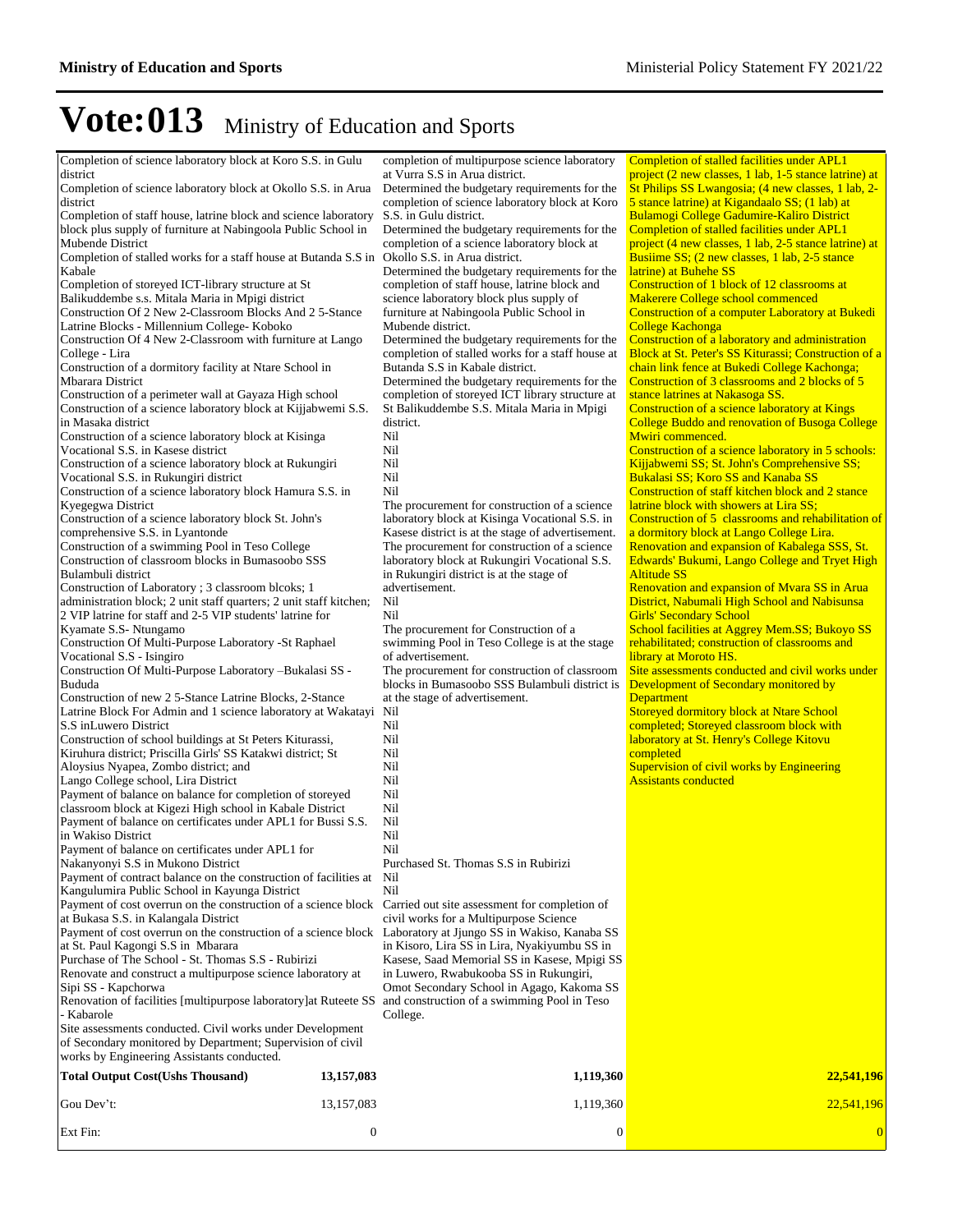| A.I.A:                                                                                                                                                                                                                                                                                                                | $\mathbf{0}$              | $\mathbf{0}$                                                                                                                                                                                                                                                                                                                                                                                                                                                                                                        | $\overline{0}$                                                                                                             |
|-----------------------------------------------------------------------------------------------------------------------------------------------------------------------------------------------------------------------------------------------------------------------------------------------------------------------|---------------------------|---------------------------------------------------------------------------------------------------------------------------------------------------------------------------------------------------------------------------------------------------------------------------------------------------------------------------------------------------------------------------------------------------------------------------------------------------------------------------------------------------------------------|----------------------------------------------------------------------------------------------------------------------------|
| Development Project : 1665 Uganda Secondary Education Expansion Project                                                                                                                                                                                                                                               |                           |                                                                                                                                                                                                                                                                                                                                                                                                                                                                                                                     |                                                                                                                            |
| Budget Output: 07 02 75 Purchase of Motor Vehicles and Other Transport Equipment                                                                                                                                                                                                                                      |                           |                                                                                                                                                                                                                                                                                                                                                                                                                                                                                                                     |                                                                                                                            |
| Procurement of 10 project vehicles<br>Procurement of 60 motorcycles                                                                                                                                                                                                                                                   |                           | Nil<br>Nil                                                                                                                                                                                                                                                                                                                                                                                                                                                                                                          | 1 Motor cycle procured for project town running<br>activities                                                              |
|                                                                                                                                                                                                                                                                                                                       |                           |                                                                                                                                                                                                                                                                                                                                                                                                                                                                                                                     | 10 vehicles procured to support project activities                                                                         |
| <b>Total Output Cost(Ushs Thousand)</b>                                                                                                                                                                                                                                                                               | 2,000,000                 | $\boldsymbol{0}$                                                                                                                                                                                                                                                                                                                                                                                                                                                                                                    | 2,315,000                                                                                                                  |
| Gou Dev't:                                                                                                                                                                                                                                                                                                            | $\overline{0}$            | $\mathbf{0}$                                                                                                                                                                                                                                                                                                                                                                                                                                                                                                        | 315,000                                                                                                                    |
| Ext Fin:                                                                                                                                                                                                                                                                                                              | 2,000,000                 | $\Omega$                                                                                                                                                                                                                                                                                                                                                                                                                                                                                                            | 2,000,000                                                                                                                  |
| A.I.A:                                                                                                                                                                                                                                                                                                                | $\mathbf{0}$              | $\mathbf{0}$                                                                                                                                                                                                                                                                                                                                                                                                                                                                                                        |                                                                                                                            |
| Budget Output: 07 02 80 Classroom construction and rehabilitation (Secondary)                                                                                                                                                                                                                                         |                           |                                                                                                                                                                                                                                                                                                                                                                                                                                                                                                                     |                                                                                                                            |
| 36 new schools constructed and 24 existing schools<br>rehabilitated and expanded in refugee hosting districts                                                                                                                                                                                                         |                           | Nil                                                                                                                                                                                                                                                                                                                                                                                                                                                                                                                 | 60 new secondary schools constructed in 60 LGs<br>Civil works in 60 phase one sites monitored,<br>appraised and supervised |
| <b>Total Output Cost(Ushs Thousand)</b>                                                                                                                                                                                                                                                                               | 18,553,300                | $\boldsymbol{0}$                                                                                                                                                                                                                                                                                                                                                                                                                                                                                                    | 11,947,262                                                                                                                 |
| Gou Dev't:                                                                                                                                                                                                                                                                                                            | $\overline{0}$            | $\mathbf{0}$                                                                                                                                                                                                                                                                                                                                                                                                                                                                                                        | 240,000                                                                                                                    |
| Ext Fin:                                                                                                                                                                                                                                                                                                              | 18,553,300                | $\Omega$                                                                                                                                                                                                                                                                                                                                                                                                                                                                                                            | 11,707,262                                                                                                                 |
| A.I.A:                                                                                                                                                                                                                                                                                                                | $\mathbf{0}$              | $\mathbf{0}$                                                                                                                                                                                                                                                                                                                                                                                                                                                                                                        |                                                                                                                            |
| Sub-SubProgramme: 07 04 Higher Education                                                                                                                                                                                                                                                                              |                           |                                                                                                                                                                                                                                                                                                                                                                                                                                                                                                                     |                                                                                                                            |
| Development Project : 1241 Development of Uganda Petroleum Institute Kigumba                                                                                                                                                                                                                                          |                           |                                                                                                                                                                                                                                                                                                                                                                                                                                                                                                                     |                                                                                                                            |
| Budget Output: 07 04 80 Construction and Rehabilitation of facilities                                                                                                                                                                                                                                                 |                           |                                                                                                                                                                                                                                                                                                                                                                                                                                                                                                                     |                                                                                                                            |
| Lecture Block constructed and a female Student Dormitory<br>completed at Uganda Petroleum Institute Kigumba.                                                                                                                                                                                                          |                           | Construction of the male students' hostel is<br>estimated at 95% completion, female students'<br>hostel at 35% completion and classroom block                                                                                                                                                                                                                                                                                                                                                                       | Lecture Block constructed; Female student<br>dormitory completed                                                           |
|                                                                                                                                                                                                                                                                                                                       |                           |                                                                                                                                                                                                                                                                                                                                                                                                                                                                                                                     |                                                                                                                            |
| <b>Total Output Cost(Ushs Thousand)</b>                                                                                                                                                                                                                                                                               | 5,000,000                 | at 25% completion.<br>1,687,420                                                                                                                                                                                                                                                                                                                                                                                                                                                                                     |                                                                                                                            |
| Gou Dev't:                                                                                                                                                                                                                                                                                                            | 5,000,000                 | 1,687,420                                                                                                                                                                                                                                                                                                                                                                                                                                                                                                           |                                                                                                                            |
| Ext Fin:                                                                                                                                                                                                                                                                                                              | $\boldsymbol{0}$          | $\theta$                                                                                                                                                                                                                                                                                                                                                                                                                                                                                                            |                                                                                                                            |
| A.I.A:                                                                                                                                                                                                                                                                                                                | $\overline{0}$            | $\theta$                                                                                                                                                                                                                                                                                                                                                                                                                                                                                                            | 5,000,000<br>5,000,000                                                                                                     |
| Sub-SubProgramme : 07 05 Skills Development                                                                                                                                                                                                                                                                           |                           |                                                                                                                                                                                                                                                                                                                                                                                                                                                                                                                     |                                                                                                                            |
| Development Project : 1338 Skills Development Project                                                                                                                                                                                                                                                                 |                           |                                                                                                                                                                                                                                                                                                                                                                                                                                                                                                                     |                                                                                                                            |
| Budget Output: 07 05 77 Purchase of Specialised Machinery & Equipment                                                                                                                                                                                                                                                 |                           |                                                                                                                                                                                                                                                                                                                                                                                                                                                                                                                     |                                                                                                                            |
| New CBET Curriculum like Electrical, plumbing, Welding,<br>Ribar, Gasline, Carpentry & joinery, Mech maintenance,<br>Roofing, Geotechnical, Material & soil, Concrete, Road<br>equipment, Bitumen & Asphalt, Bridge constr & maince,<br>Water testing plus consumables<br>Specialized Machinery & Equipment Purchased |                           | Signed three (3) contracts: with De Lorenzo on<br>30-Jul-2020 for supply of equipment S.p.A for<br>UTC Bushenyi; Eagle Scientific Ltd for UTC<br>Lira and 3 VTIs; and, VenefirS.r.l. for UTC<br>Elgon and 3 VTIs. 10% Advance paid to De<br>Lorenzo S.p.A and Eagle Scientific Ltd.<br>Paid 10% advance to De Lorenzo S.p.A and<br>Eagle Scientific Ltd for procurement of<br>equipment of Nyamitanga, Karera, Lake Katwe<br>VTIs and, Bukalasa AC and 3 VTIs. Initiated<br>procurement for Vehicles and furniture. | <b>Technical Education Machinery &amp; Equipment</b><br>Purchased and installed in 4 COEs plus 12 VTIs                     |
| <b>Total Output Cost(Ushs Thousand)</b>                                                                                                                                                                                                                                                                               | 4,325,000                 | 474,163                                                                                                                                                                                                                                                                                                                                                                                                                                                                                                             | 11,852,898                                                                                                                 |
| Gou Dev't:<br>Ext Fin:                                                                                                                                                                                                                                                                                                | $\mathbf{0}$<br>4,325,000 | $\mathbf{0}$                                                                                                                                                                                                                                                                                                                                                                                                                                                                                                        | 11,852,898                                                                                                                 |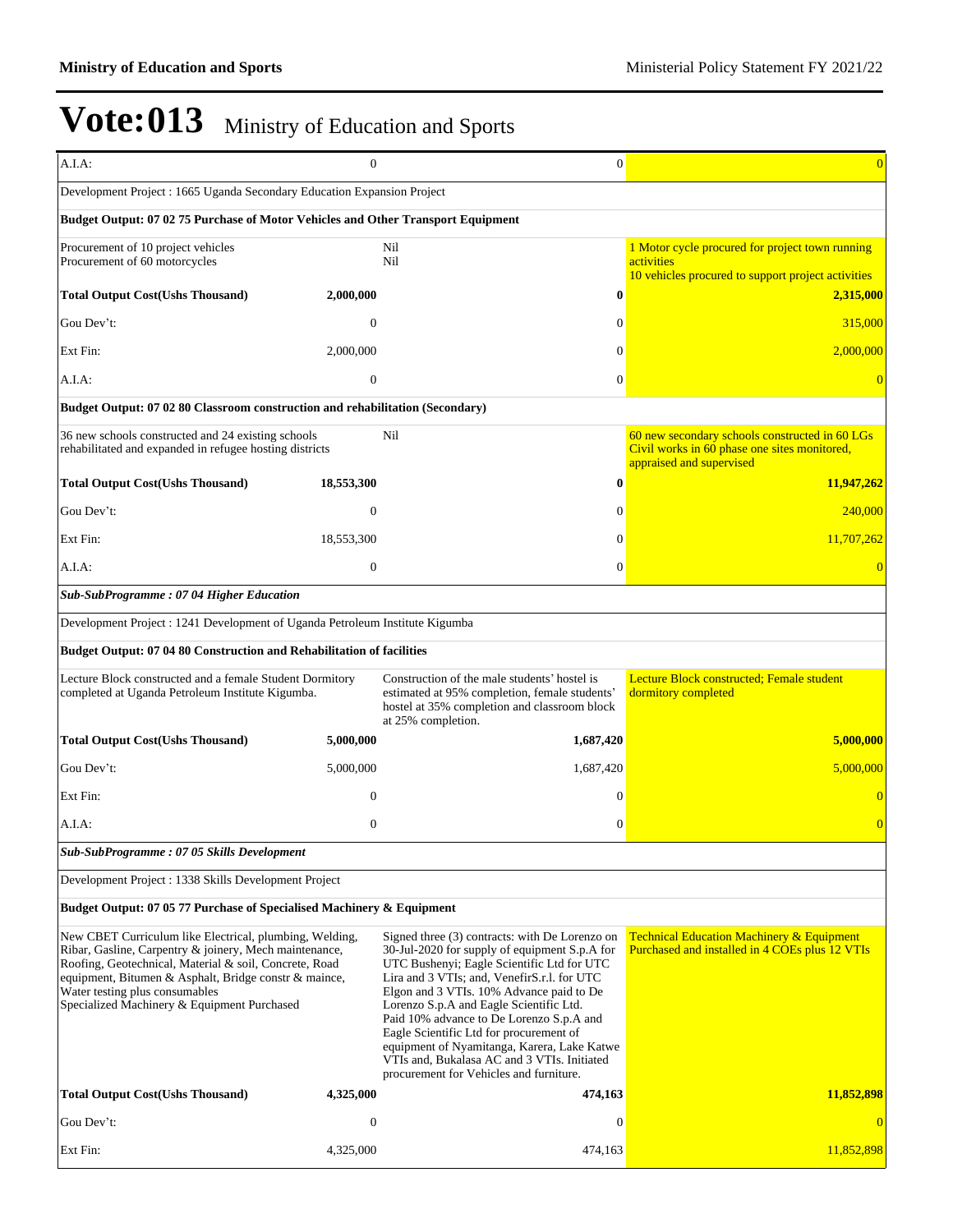| A.I.A:                                                                                                                                                                                                                                                                                                                                                                                                                                                                                                                                                                                                                                                                                                  | $\overline{0}$ | $\overline{0}$                                                                                                                                                                                                                                                                                                                                                                                                                                                   | $\overline{0}$                                                                                                                                                                                                                                                                                                                                                                                                                                                                                                                                                                                                                                                                                                                                                                |
|---------------------------------------------------------------------------------------------------------------------------------------------------------------------------------------------------------------------------------------------------------------------------------------------------------------------------------------------------------------------------------------------------------------------------------------------------------------------------------------------------------------------------------------------------------------------------------------------------------------------------------------------------------------------------------------------------------|----------------|------------------------------------------------------------------------------------------------------------------------------------------------------------------------------------------------------------------------------------------------------------------------------------------------------------------------------------------------------------------------------------------------------------------------------------------------------------------|-------------------------------------------------------------------------------------------------------------------------------------------------------------------------------------------------------------------------------------------------------------------------------------------------------------------------------------------------------------------------------------------------------------------------------------------------------------------------------------------------------------------------------------------------------------------------------------------------------------------------------------------------------------------------------------------------------------------------------------------------------------------------------|
| Budget Output: 07 05 80 Construction and rehabilitation of learning facilities (BTEVET)                                                                                                                                                                                                                                                                                                                                                                                                                                                                                                                                                                                                                 |                |                                                                                                                                                                                                                                                                                                                                                                                                                                                                  |                                                                                                                                                                                                                                                                                                                                                                                                                                                                                                                                                                                                                                                                                                                                                                               |
| 6 classroom blocks, 2 laboratories, 1 Calf pen, 3 Incinerators,<br>3 poultry units, 1 piggery unit, 1 zero-grazing, 1 Agric<br>processing, 1 feed mill, demo unit, external works @ BAC.<br>2-storey block, Library & External works @ Kaberamaido;<br>Spray race, Feedmil<br>6 Workshops, 1 Multipurpose hall, 1 classroom block, 1<br>dormitory, 1 Toilet & changing block, 1 External Storage<br>blocks @ Bushenyi<br>&3 Vocational Training Institutions carried out. Reports on<br>supervision of construction works submitted.<br>Training Lab, Classroom block, Admin block Girls & Boys<br>Hostel, Generator house, Staff house & External Works @<br>Lira. One block $@$ at $@$ of the 3 VTIs. |                | Completed foundations, walling & roofing for:<br>6 classroom blocks; 2 laboratories; 1 calf pen; 3<br>incinerators; 3 piggery unit; 1 zero -grazing<br>unit; 1 agric processing unit; 1 feed mill unit;<br>and, 1 demonstration room at Bukalasa<br>Agricultural College.<br>Plinth Walling completed at 3 workshops.<br>Foundation completed for 3 workshops, 1<br>multipurpose hall, 1 classroom block and<br>foundation casting stage for 1 dormitory.<br>Nil | Construction completed in the 4 Centres of<br>excellency<br>(Bukalasa Agricultural College, UTC Elgon, Lira,<br>and Bushenyi $+12$ Vocational Training<br><b>Institutions</b> )<br>carried out. Reports on supervision of construction<br>works<br>Monitoring & Supervision done for each 4 COEs<br>and 12 VTIs                                                                                                                                                                                                                                                                                                                                                                                                                                                               |
| <b>Total Output Cost(Ushs Thousand)</b>                                                                                                                                                                                                                                                                                                                                                                                                                                                                                                                                                                                                                                                                 | 30,295,416     | 2,236,799                                                                                                                                                                                                                                                                                                                                                                                                                                                        | 35,345,416                                                                                                                                                                                                                                                                                                                                                                                                                                                                                                                                                                                                                                                                                                                                                                    |
| Gou Dev't:                                                                                                                                                                                                                                                                                                                                                                                                                                                                                                                                                                                                                                                                                              | $\overline{0}$ | $\overline{0}$                                                                                                                                                                                                                                                                                                                                                                                                                                                   | $\overline{0}$                                                                                                                                                                                                                                                                                                                                                                                                                                                                                                                                                                                                                                                                                                                                                                |
| Ext Fin:                                                                                                                                                                                                                                                                                                                                                                                                                                                                                                                                                                                                                                                                                                | 30,295,416     | 2,236,799                                                                                                                                                                                                                                                                                                                                                                                                                                                        | 35,345,416                                                                                                                                                                                                                                                                                                                                                                                                                                                                                                                                                                                                                                                                                                                                                                    |
| A.I.A.                                                                                                                                                                                                                                                                                                                                                                                                                                                                                                                                                                                                                                                                                                  | $\theta$       | $\overline{0}$                                                                                                                                                                                                                                                                                                                                                                                                                                                   | $\overline{0}$                                                                                                                                                                                                                                                                                                                                                                                                                                                                                                                                                                                                                                                                                                                                                                |
| Development Project : 1412 The Technical Vocational Education and Training (TVET-LEAD)                                                                                                                                                                                                                                                                                                                                                                                                                                                                                                                                                                                                                  |                |                                                                                                                                                                                                                                                                                                                                                                                                                                                                  |                                                                                                                                                                                                                                                                                                                                                                                                                                                                                                                                                                                                                                                                                                                                                                               |
| Budget Output: 07 05 77 Purchase of Specialised Machinery & Equipment                                                                                                                                                                                                                                                                                                                                                                                                                                                                                                                                                                                                                                   |                |                                                                                                                                                                                                                                                                                                                                                                                                                                                                  |                                                                                                                                                                                                                                                                                                                                                                                                                                                                                                                                                                                                                                                                                                                                                                               |
| Health Training Institutions; community polytechnics and<br>technical schools equipped and Tractor for UCC. Soroti                                                                                                                                                                                                                                                                                                                                                                                                                                                                                                                                                                                      |                | Initiated the procurement of instructional<br>materials for Technical Schools and a tractor<br>for UCC Soroti.                                                                                                                                                                                                                                                                                                                                                   | Assorted machinery and equipment for 12<br>community polytechnics technical schools and 2<br><b>Health training Institutions procured</b><br>Procurement assorted machinery and equipment<br>for; Namisindwa TS, Lyolwa TS, and Kizinga<br>TS.<br>Procurement of machinery and equipment<br>for; Nagwere TS, Obyen CP, and Hakyitengya CP.<br>Procurement of assorted equipment for; Wera TS,<br>Kihanda TS, and Olio CP.<br>Procurement of assorted machinery and equipment<br>for; Eng. Kauliza Kasadha, Maumbe Mukhwana<br>TI and James Mbigiti TI.<br>Procurement of assorted machinery and equipment<br>for;Bamunanika TI, Kiruhura TI, and Eriya<br>Kategaya TI.<br>Procurement of assorted machinery and equipment<br>for; Epel TI, Mucwiny TI, Prof. Dan Nabudere TI. |
| <b>Total Output Cost(Ushs Thousand)</b>                                                                                                                                                                                                                                                                                                                                                                                                                                                                                                                                                                                                                                                                 | 6,500,000      | 406,000                                                                                                                                                                                                                                                                                                                                                                                                                                                          | 10,500,000                                                                                                                                                                                                                                                                                                                                                                                                                                                                                                                                                                                                                                                                                                                                                                    |
| Gou Dev't:                                                                                                                                                                                                                                                                                                                                                                                                                                                                                                                                                                                                                                                                                              | 6,500,000      | 406,000                                                                                                                                                                                                                                                                                                                                                                                                                                                          | 10,500,000                                                                                                                                                                                                                                                                                                                                                                                                                                                                                                                                                                                                                                                                                                                                                                    |
| Ext Fin:                                                                                                                                                                                                                                                                                                                                                                                                                                                                                                                                                                                                                                                                                                | $\overline{0}$ | $\mathbf{0}$                                                                                                                                                                                                                                                                                                                                                                                                                                                     | $\overline{0}$                                                                                                                                                                                                                                                                                                                                                                                                                                                                                                                                                                                                                                                                                                                                                                |
| A.I.A.                                                                                                                                                                                                                                                                                                                                                                                                                                                                                                                                                                                                                                                                                                  | $\overline{0}$ | $\overline{0}$                                                                                                                                                                                                                                                                                                                                                                                                                                                   | $\overline{0}$                                                                                                                                                                                                                                                                                                                                                                                                                                                                                                                                                                                                                                                                                                                                                                |
| Budget Output: 07 05 80 Construction and rehabilitation of learning facilities (BTEVET)                                                                                                                                                                                                                                                                                                                                                                                                                                                                                                                                                                                                                 |                |                                                                                                                                                                                                                                                                                                                                                                                                                                                                  |                                                                                                                                                                                                                                                                                                                                                                                                                                                                                                                                                                                                                                                                                                                                                                               |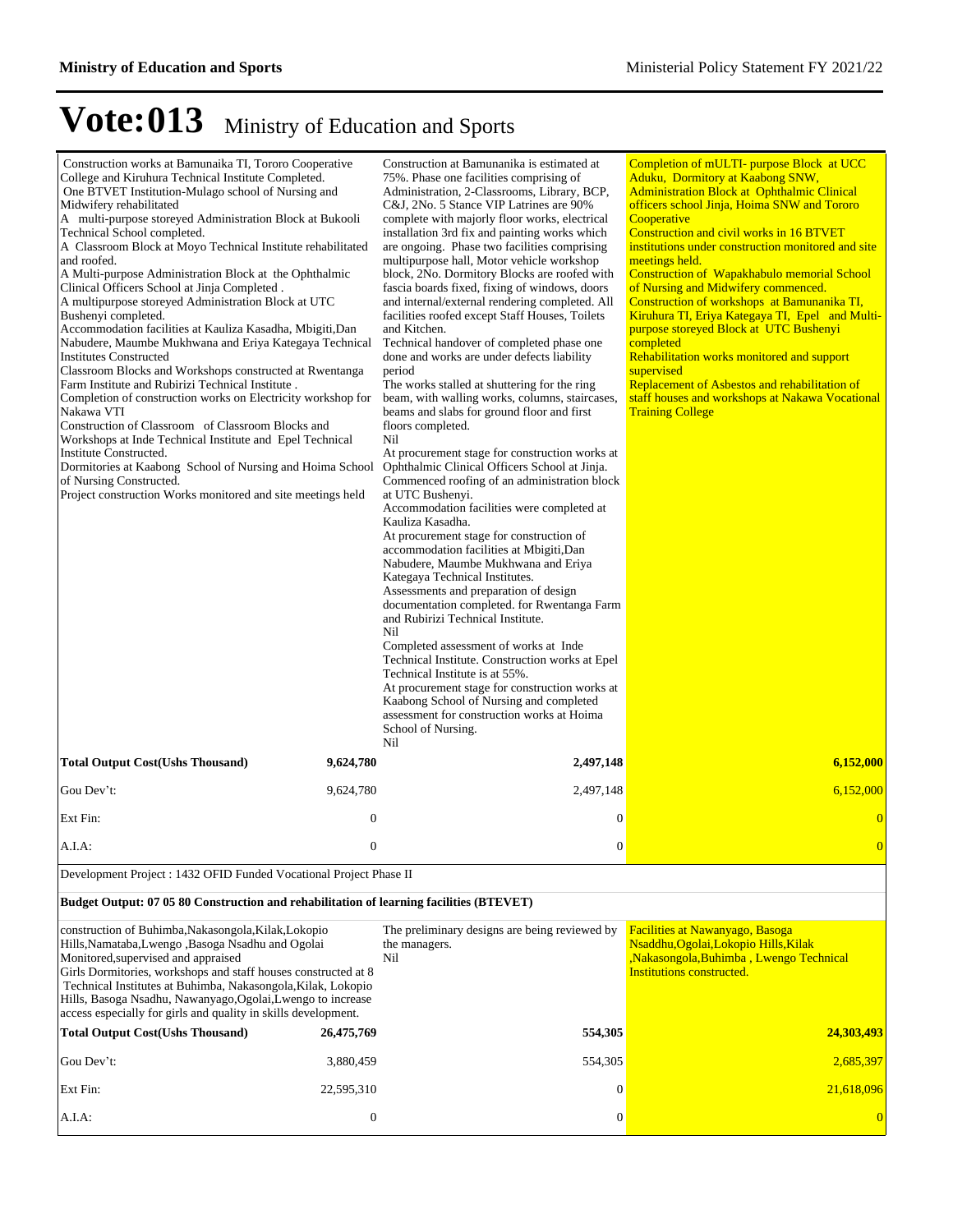| Sub-SubProgramme: 07 10 Special Needs Education                                                                                                                                                                                                                                                                                                                   |                  |                                                                                                                                                                                                                                                                                         |                                                                                                                                                                                                                                                                                                                                                                               |
|-------------------------------------------------------------------------------------------------------------------------------------------------------------------------------------------------------------------------------------------------------------------------------------------------------------------------------------------------------------------|------------------|-----------------------------------------------------------------------------------------------------------------------------------------------------------------------------------------------------------------------------------------------------------------------------------------|-------------------------------------------------------------------------------------------------------------------------------------------------------------------------------------------------------------------------------------------------------------------------------------------------------------------------------------------------------------------------------|
| Development Project: 1308 Development and Improvement of Special Needs Education (SNE)                                                                                                                                                                                                                                                                            |                  |                                                                                                                                                                                                                                                                                         |                                                                                                                                                                                                                                                                                                                                                                               |
| Budget Output: 07 10 72 Government Buildings and Administrative Infrastructure                                                                                                                                                                                                                                                                                    |                  |                                                                                                                                                                                                                                                                                         |                                                                                                                                                                                                                                                                                                                                                                               |
| 2 workshops, 2 blocks of VIP latrines and 2 blocks of<br>bathrooms constructed and payment of certificate for<br>completed 2 classroom block.<br>Certificates indicating completed construction works of 2<br>dormitories, 2 unit teachers' house paid.<br>Construction of a perimeter wall and a twin Staff House at<br>Mbale school for the deaf.               |                  | Procurement of a contractor for construction of<br>a perimeter wall at Mbale School for the Deaf<br>is at BOQs stage.<br>Nil<br>Procurement of a contractor for construction of<br>a perimeter wall and a twin Staff House at<br>Mbale School for the Deaf is at BOQs stage.            | Retention fees for construction of a perimeter<br>wall, twin teachers' house at Mbale School for the<br>Deaf paid<br>Twin teacher's house, 2 blocks of 2 classrooms,<br>and 2 dormitories with beds constructed at Wakiso<br>school for the deaf.                                                                                                                             |
| <b>Total Output Cost(Ushs Thousand)</b>                                                                                                                                                                                                                                                                                                                           | 1,789,819        | 172,443                                                                                                                                                                                                                                                                                 | 1,789,819                                                                                                                                                                                                                                                                                                                                                                     |
| Gou Dev't:                                                                                                                                                                                                                                                                                                                                                        | 1,789,819        | 172,443                                                                                                                                                                                                                                                                                 | 1,789,819                                                                                                                                                                                                                                                                                                                                                                     |
| Ext Fin:                                                                                                                                                                                                                                                                                                                                                          | $\theta$         | $\mathbf{0}$                                                                                                                                                                                                                                                                            | $\Omega$                                                                                                                                                                                                                                                                                                                                                                      |
| A.I.A:                                                                                                                                                                                                                                                                                                                                                            | $\theta$         | $\mathbf{0}$                                                                                                                                                                                                                                                                            | $\overline{0}$                                                                                                                                                                                                                                                                                                                                                                |
| Sub-SubProgramme: 07 49 Policy, Planning and Support Services                                                                                                                                                                                                                                                                                                     |                  |                                                                                                                                                                                                                                                                                         |                                                                                                                                                                                                                                                                                                                                                                               |
| Development Project: 1601 Retooling of Ministry of Education and Sports                                                                                                                                                                                                                                                                                           |                  |                                                                                                                                                                                                                                                                                         |                                                                                                                                                                                                                                                                                                                                                                               |
| Budget Output: 07 49 72 Government Buildings and Administrative Infrastructure                                                                                                                                                                                                                                                                                    |                  |                                                                                                                                                                                                                                                                                         |                                                                                                                                                                                                                                                                                                                                                                               |
| Facilitation of Project team to attend Monthly site meetings;<br>Payment certificate processed and payments made to<br>Contractor M/S COMPLANT Ltd for on-going construction<br>works for constructing works at the Project site; Procurement<br>of short-term consultancy<br>Renovation of Embassy House.<br>Construction of a one stop center for the teachers. |                  | Facilitated the project team to attend monthly<br>site meetings; Payment of certificate processed<br>and payments made; procurement of short term<br>consultancy undertaken.<br>Commenced the renovation of Embassy House.<br>Renovation of the Northern Office is estimated<br>at 65%. | <b>Construction of NHATC phase I continued</b><br>Construction works at NHATC monitored and<br>support supervised<br>Plumbing system requires over hauled, the interior<br>floors and corridors and staircase rehabilitated;<br>water Borne Toilet constructed at Embassy House<br>Parking and creation of space for a modest<br>restaurant for staff and office for drivers. |
| Construction of a four stance water borne toilet in the parking<br>yard for stores, drivers and other clients<br>Renovation of the Directorate of Education Standard Regional<br>Offices                                                                                                                                                                          |                  |                                                                                                                                                                                                                                                                                         |                                                                                                                                                                                                                                                                                                                                                                               |
| <b>Total Output Cost(Ushs Thousand)</b>                                                                                                                                                                                                                                                                                                                           | 6,574,571        | 479,105                                                                                                                                                                                                                                                                                 | 7,371,000                                                                                                                                                                                                                                                                                                                                                                     |
| Gou Dev't:                                                                                                                                                                                                                                                                                                                                                        | 6,574,571        | 479,105                                                                                                                                                                                                                                                                                 | 7.371,000                                                                                                                                                                                                                                                                                                                                                                     |
| Ext Fin:                                                                                                                                                                                                                                                                                                                                                          | $\mathbf{0}$     | $\mathbf{0}$                                                                                                                                                                                                                                                                            |                                                                                                                                                                                                                                                                                                                                                                               |
| A.I.A:                                                                                                                                                                                                                                                                                                                                                            | $\mathbf{0}$     | $\overline{0}$                                                                                                                                                                                                                                                                          | $\overline{0}$                                                                                                                                                                                                                                                                                                                                                                |
| Budget Output: 07 49 76 Purchase of Office and ICT Equipment, including Software                                                                                                                                                                                                                                                                                  |                  |                                                                                                                                                                                                                                                                                         |                                                                                                                                                                                                                                                                                                                                                                               |
| 35 desktop computers, 39 laptops, 39 UPS, 18 printers, 5<br>xerox machine and 18 Heavy duty binding machine procured.                                                                                                                                                                                                                                             |                  | 30 laptops, 35 desktop computers and 39 UPS<br>procured.                                                                                                                                                                                                                                | Assorted Office and ICT Equipment procured to<br>increase staff efficieincy                                                                                                                                                                                                                                                                                                   |
| <b>Total Output Cost(Ushs Thousand)</b>                                                                                                                                                                                                                                                                                                                           | 500,000          | 69,963                                                                                                                                                                                                                                                                                  | 500,000                                                                                                                                                                                                                                                                                                                                                                       |
| Gou Dev't:                                                                                                                                                                                                                                                                                                                                                        | 500,000          | 69,963                                                                                                                                                                                                                                                                                  | 500,000                                                                                                                                                                                                                                                                                                                                                                       |
| Ext Fin:                                                                                                                                                                                                                                                                                                                                                          | $\mathbf{0}$     | $\overline{0}$                                                                                                                                                                                                                                                                          | $\overline{0}$                                                                                                                                                                                                                                                                                                                                                                |
| A.I.A:                                                                                                                                                                                                                                                                                                                                                            | $\boldsymbol{0}$ | $\boldsymbol{0}$                                                                                                                                                                                                                                                                        | $\overline{0}$                                                                                                                                                                                                                                                                                                                                                                |

### **X. Vote Challenges and Plans To Improve Performance**

#### **Vote Challenges**

In execution of its mandate, the Education Sector faces a number of challenges which include among others: dilapidated and deteriorating infrastructure in government schools and institutions leading to congestion in education institutions; lack of funds to construct new MoES headquarters to address the challenge of staff coordination and management due to scattered offices; the budgetary allocation has been maintained and this will affect the implementation of critical activities.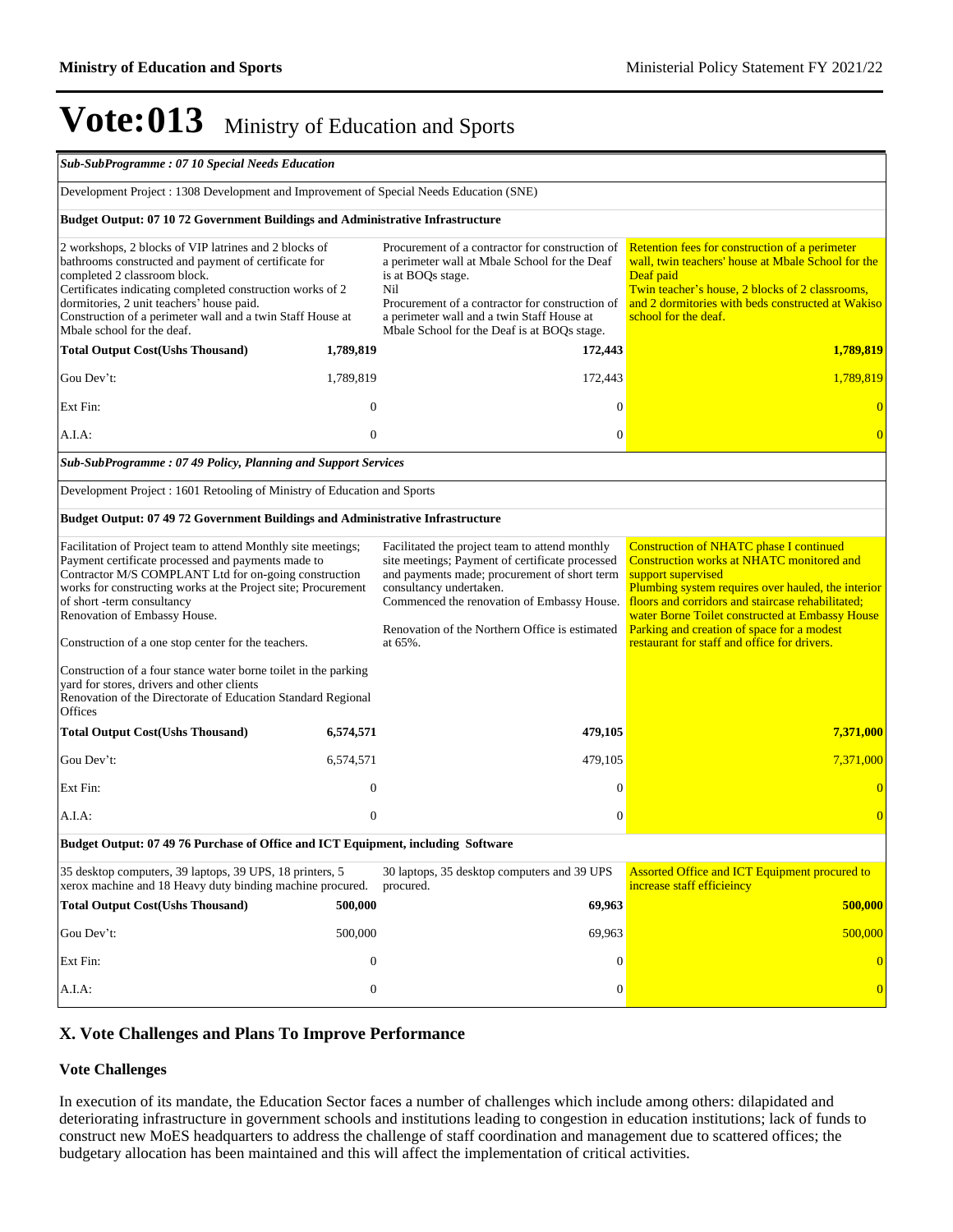The critically unfunded areas are as follows;

Basic and Secondary Education

i. Rehabilitation of traditional secondary schools -UShs17.03bn.

iii. Retooling of S3 teachers and CPDs S1 and S2 teachers to implement the lower secondary curriculum (LSC)-UShs. 11.75bn. iv. Development of 4 occupations; and training and assessment standards for 78 existing ATP for the new secondary curriculum

for work-based training/learning (DIT) Ushs.6.10bn.

v. Development of Training manuals and assessment tools and distribution of specialized equipment for the implementation of LSC for SNE learners - UShs. 4.70bn

vi. Land compensation for Kiwanga UMEA and Mityana Public primary schools – Ushs. 6.0bn

vii. Procurement and distribution of laboratory manuals to improve/promote practical science teaching and learning in secondary schools- Ushs. 2.5bn

Business Technical and Vocational Education

vii. Procurement of Instructional materials for Technical Institutes and Health Training Institutions -Ushs.11.18bn. viii. Equipping of existing BTVET Institutions;

- Health Training Institution at least 5 per year at UGX. 500m each.

- Departmental Institutions at least 1 per year at UGX. 500m each.

ix. Multipurpose Block at Nyamitanga TI

x. Revision of 40 curriculum , competence profile, occupational standards, training, assessment and certification standards in view of Covid-19 and other new emerging interventions – UShs 4bn

xi. Provide Personnel Protective Equipment (PPE) for learners in health training institutions – UShs 4bn

xii. Increase capitation grant for BTVET students

? Technical Colleges and UCC students from UGX. 1,800 to UGX. 7,200 per student for 17 weeks in a semester by 2 semesters in a year by 320 students of each institution by 5 TCs - UGX. 2.75bn

? Capitation grant for Health Training Institutions from UGX. 2,993= to at least UGX. 10,000= per day for the 450 students in each institution for 20 Health training Institutions - UGX 27.72 bn

xiii. Increase number of Government sponsored students at Technical Institutions and Vocational Institutes from 50 per year to 150 students for the 78 Technical Institutes/VTI (150 x 450 x 3 x78 = 15,795,000,000).

xiv. Roll out the 25 modularized curricula developed under the Centres of Excellence to other BTVET institutions UGX. 1,000,000,000=.

Higher Education

i. Complete civil works at UPIK Kigumba – UShs. 7bn.

ii. Operationalize Mountains of the Moon Univ - Ushs.24bn.

iii. Operational support to Uganda National Institute of Teacher Education (UNITE) - UShs. 7.2bn

Sports and Physical Education

- i. Renovation and upgrade of Mandela National Stadium- UShs. 96.20bn.
- ii. Complete designs of two regional stadia of Akii Bua and Buhinga, and phase II of NHATC commenced -UShs. 4.72bn.

iii. Operations of NHATC Teryet and Mandela National Stadium - UShs. 3bn.

iv. Increase the support to NCS and National Sports Federations – UShs 21bn

Policy, Planning and Support Services

i. Re-establish EMIS UShs. 6.26bn.

ii. One Stop Service Centres ( 4 Regional, 1 HQRs) established - UShs 0.9bn

iii. Leadership, professional and management development programs for staff at Headquarters, Education Schools and Institutions  $-$  UShs 1.44bn

iv. Facilitation of Government White Paper (GWP) 1992 Review Committee - UShs. 12.7bn.

#### **Plans to improve Vote Performance**

In effort to improve vote performance in FY 2020/21, the Ministry plans to implement interventions at subsector level as follows: Pre-Primary and Primary Education: Continue to engage and sensitize communities to improve parents' involvement in education of their children by providing a mid-day meal, masks, sanitizer etc; Build capacity of teachers in Early Grade Reading (EGR) methodologies to improve their effectiveness; conduct a national teachers' conference to enhance teachers' productivity taking into

ii. Complete APL1 structures in 44 secondary schools- UShs. 2.99bn.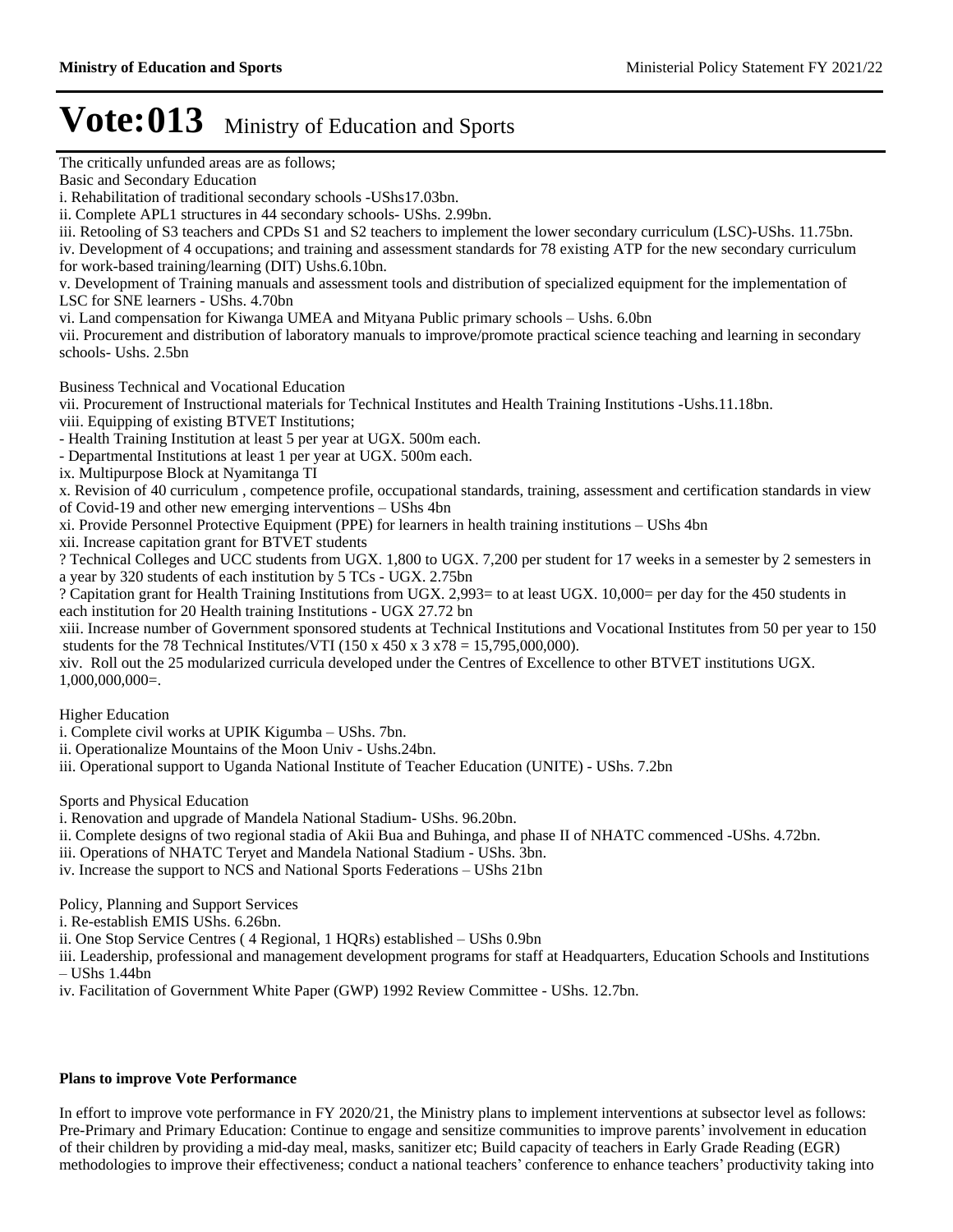consideration gender and equity concerns in the representation and participation; procure and install lightning arresters in 10 primary schools located in 10 lightning prone districts for safety of learners.

Secondary Education: Procure and distribute Science kits (Physics; Chemistry and Biology) for 12 seed secondary schools for use in teaching to improve performance in science subjects; monitor the implementation of lower secondary curriculum; and conduct a national Science Fair in line with STEM/STEI agenda.

Higher Education: Develop Quality Assurance Framework to ensure Universities and other Tertiary institutions adhere to Basic Requirement and Minimum Standards; restructure 10 University programs and accredit 8 STEM/STEI programmes in view of promoting STEM/STEI in higher education institutions.

Skills Development: Operationalize relevant Sector Skills Councils (SSCs) to work with the TVET sub sector to undertake development and implementation of modular TVET programs; continue to implement Competence Based Education and Training in Technical Colleges and Institutes; give effect to operationalising the new policy reform for Skills Development/TVET. Quality and Standards: Retool 13,000 S.3 teachers to enable them implement the new lower secondary curriculum. Strengthen the inspection system by increasing the frequency of inspection of schools, BTVET institutions and Teachers Colleges and ECCE centres to ensure compliance to BRMS as well as monitor LGs on compliance, inspection and accountability.

Special Needs Education: Procure and distribute specialized equipment i.e. Orbit Reader 20, 4 Braille printers for cut sheet braille paper, 4 Sara Scanners, Braille kits, Talking calculators, Digital pens, 10 DUXBURY Software, and cartons of Braille paper in special schools/Units and inclusive schools to enhance teaching of learners with special educational needs.

Guidance and Counselling: Support schools and TVET institutions to establish Guidance and Careers sessions to provide parents & learners with careers information on careers choices.

Physical Education and Sports: Review the National Physical Education and Sports Policy, Provision of community sports equipment, Support the transition of National Council of Sports to a fully operational Vote, and support operations of the National Sports Associations.

Policy, Planning and support services: Ensure that sub-sector outcome indicators are aligned with the National Development Plan III priorities; publicity and popularizing Government achievements.

### **XI Off Budget Support**

#### **Table 11.1 Off-Budget Support by Department and Project**

| <b>Billion Uganda Shillings</b>                                | 2020/21 Approved<br><b>Budget</b> | 2021/22 Draft<br><b>Estimates</b> |
|----------------------------------------------------------------|-----------------------------------|-----------------------------------|
| Sub-SubProgramme 0701 Pre-Primary and Primary Education        | 144.31                            | 29.77                             |
| <b>Recurrent Budget Estimates</b>                              |                                   |                                   |
| 02 Basic Education                                             | 144.31                            | 29.77                             |
| 426-UNICEF                                                     | 11.26                             | 2.77                              |
| 427-United Nations Population Fund                             | 0.18                              | 0.00                              |
| 437-United Nations High Commission for Refugees                | 30.18                             | 0.00                              |
| 464-United States Agency for International Development (USAID) | 0.00                              | 27.00                             |
| 520-Ireland Rep of (Eire)                                      | 7.20                              | 0.00                              |
| 549-United Kingdom                                             | 23.97                             | 0.00                              |
| 550-United States of America                                   | 71.51                             | 0.00                              |
| <b>Sub-SubProgramme 0702 Secondary Education</b>               | 13.78                             | 0.00                              |
| <b>Recurrent Budget Estimates</b>                              |                                   |                                   |
| <b>03 Secondary Education</b>                                  | 13.78                             | 0.00                              |
| 427-United Nations Population Fund                             | 0.46                              | 0.00                              |
| 437-United Nations High Commission for Refugees                | 5.39                              | 0.00                              |
| 520-Ireland Rep of (Eire)                                      | 4.24                              | 0.00                              |
| 549-United Kingdom                                             | 3.70                              | 0.00                              |
| <b>Sub-SubProgramme 0704 Higher Education</b>                  | 0.00                              | 0.00                              |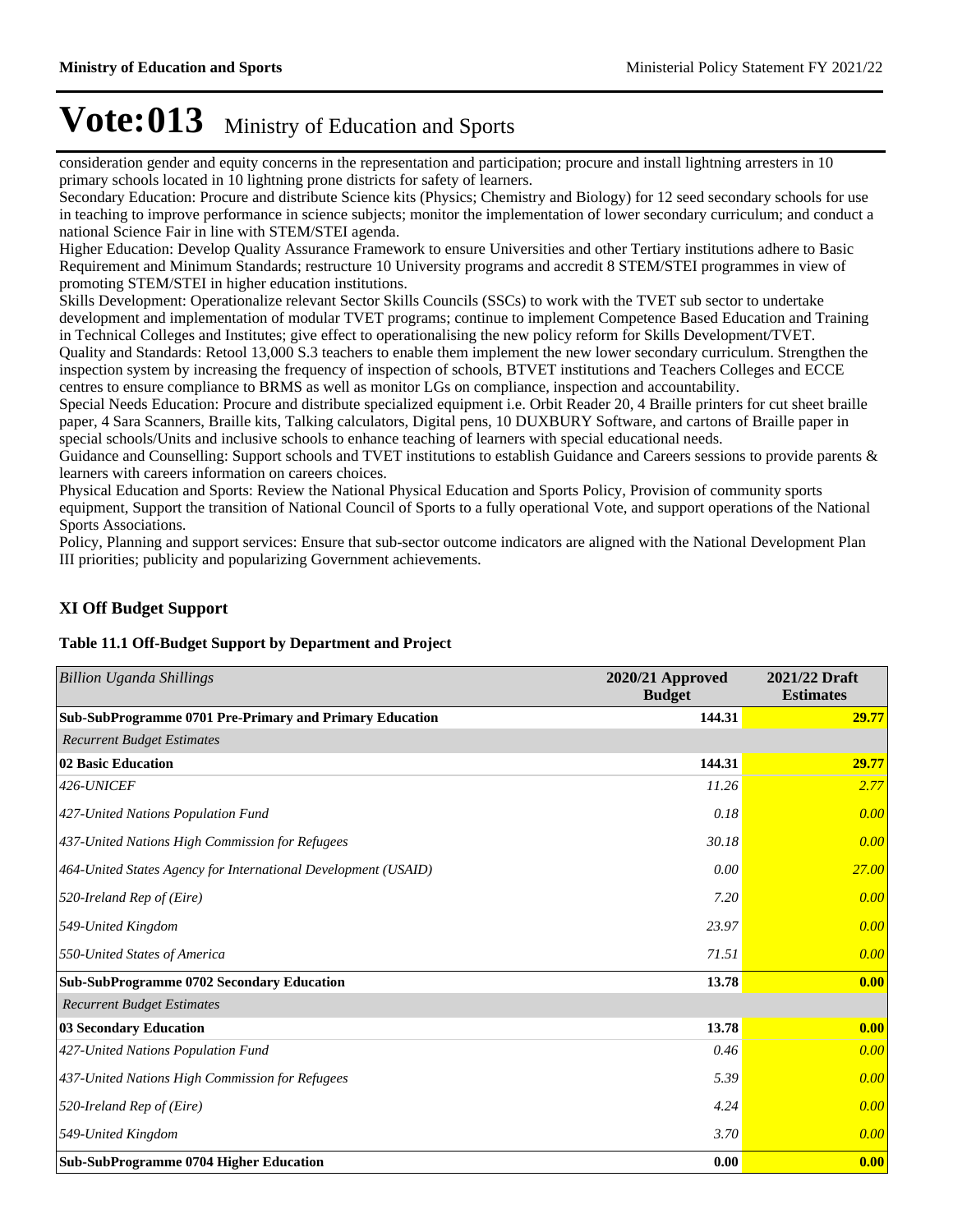| <b>Recurrent Budget Estimates</b>                  |        |       |
|----------------------------------------------------|--------|-------|
| 07 Higher Education                                | 0.00   | 0.00  |
| 437-United Nations High Commission for Refugees    | 0.00   | 0.00  |
| Sub-SubProgramme 0705 Skills Development           | 7.99   | 12.93 |
| <b>Recurrent Budget Estimates</b>                  |        |       |
| 05 BTVET                                           | 7.99   | 12.93 |
| 463-Korean International Cooperation Agency(KOICA) | 0.00   | 3.63  |
| 504-Belgium                                        | 2.83   | 9.30  |
| 514-Germany Fed. Rep.                              | 3.68   | 0.00  |
| 520-Ireland Rep of (Eire)                          | 1.48   | 0.00  |
| 10 NHSTC                                           | 0.00   | 0.00  |
| 427-United Nations Population Fund                 | 0.00   | 0.00  |
| Sub-SubProgramme 0706 Quality and Standards        | 0.00   | 16.31 |
| <b>Recurrent Budget Estimates</b>                  |        |       |
| 04 Teacher Education                               | 0.00   | 16.31 |
| 504-Belgium                                        | 0.00   | 12.68 |
| 550-United States of America                       | 0.00   | 3.63  |
| <b>Total for Vote</b>                              | 166.09 | 59.01 |

## **XII. Vote Cross Cutting Policy And Other Budgetary Issues**

### **Table 12.1: Cross- Cutting Policy Issues**

| <b>Issue Type:</b>                  | <b>HIV/AIDS</b>                                                                                                                                                                          |
|-------------------------------------|------------------------------------------------------------------------------------------------------------------------------------------------------------------------------------------|
| Objective:                          | Reduced HIV prevalence among adolescents and young people 15-24 years.                                                                                                                   |
| <b>Issue of Concern:</b>            | High cases of HIV prevalence among young people between 15-19 coupled with high cases of<br>HIV Stigma and Discrimination hence leading to school dropout                                |
| <b>Planned Interventions:</b>       | Orient all stakeholders on National School Health Policy and School Health Strategic Plan                                                                                                |
| <b>Budget Allocation (Billion):</b> | 0.060                                                                                                                                                                                    |
| <b>Performance Indicators:</b>      | Number of policies (01) developed.<br>No. of primary and secondary schools (120) monitored, supervised and mentored on the health<br>programs                                            |
| Objective :                         | Streamline and mainstream health related interventions in all education institutions in a coherent<br>and sustainable manner                                                             |
| <b>Issue of Concern:</b>            | Lack of a policy to streamline and mainstream health related interventions in all education<br>institutions in a coherent and sustainable manner                                         |
| <b>Planned Interventions:</b>       | a) Consultative meetings on the Draft National School Health Policy<br>b) Support the dissemination and nationwide rollout of the National School Health Policy primary<br>and secondary |
| <b>Budget Allocation (Billion):</b> | 0.500                                                                                                                                                                                    |
| <b>Performance Indicators:</b>      | No. of consultative meetings (04) held; No. of workshops (12) held for dissemination of National<br>School Health Policy                                                                 |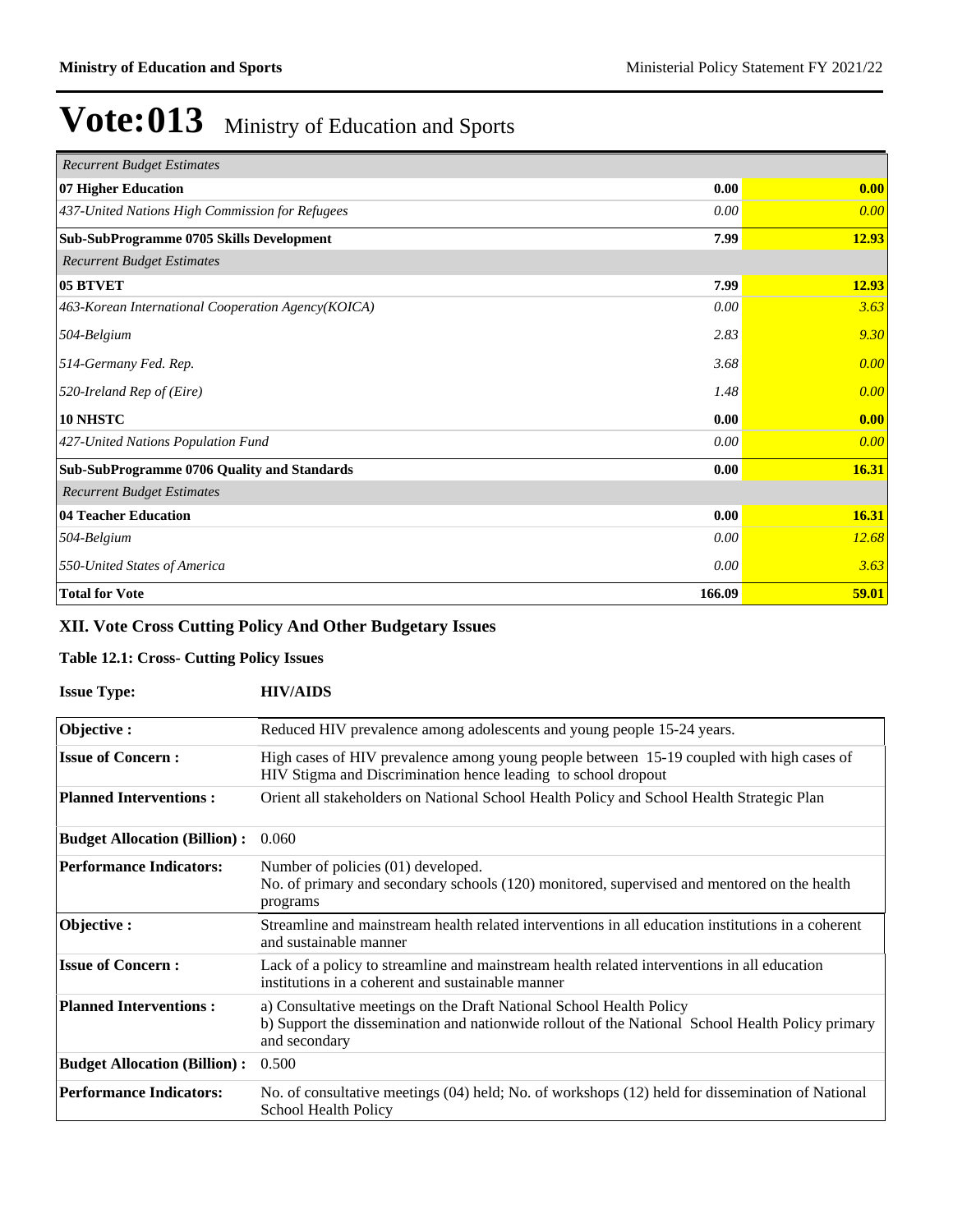| <b>Issue Type:</b>                  | Gender                                                                                                                                                                                                                                        |  |  |  |  |
|-------------------------------------|-----------------------------------------------------------------------------------------------------------------------------------------------------------------------------------------------------------------------------------------------|--|--|--|--|
| Objective:                          | Improved capacity among Departments and local governments on gender and equity<br>responsiveness specific to education.                                                                                                                       |  |  |  |  |
| <b>Issue of Concern:</b>            | Limited capacity among Departments and local governments in for complying with the provisions<br>of the Public Finance Management Act on gender and equity responsiveness specific to education.                                              |  |  |  |  |
| <b>Planned Interventions:</b>       | • Build the capacity of MoES staff on gender and equity responsive planning and budgeting<br>• Build the capacity of teachers on gender responsive pedagogy                                                                                   |  |  |  |  |
| <b>Budget Allocation (Billion):</b> | 0.043                                                                                                                                                                                                                                         |  |  |  |  |
| <b>Performance Indicators:</b>      | No. of MoES staff trained (40) on gender & equity responsive planning and budgeting; No. of<br>teachers trained (200) on gender responsive pedagogy; No. of collaborative working group<br>meetings (04) held                                 |  |  |  |  |
| Objective:                          | Reduced violence against children in schools leading to increase retention                                                                                                                                                                    |  |  |  |  |
| <b>Issue of Concern:</b>            | High levels of violence against children in schools leading to high school dropout especially among<br>girls                                                                                                                                  |  |  |  |  |
| <b>Planned Interventions:</b>       | Engage stakeholders on the importance of safe learning environments; Disseminate guidelines on<br>prevention and management of teenage pregnancy; Train district technical teams and teachers on<br>psychosocial support                      |  |  |  |  |
| <b>Budget Allocation (Billion):</b> | 0.057                                                                                                                                                                                                                                         |  |  |  |  |
| <b>Performance Indicators:</b>      | Improved retention and completion among adolescent girls;<br>No. of schools (50) with active student led school clubs;<br>Increased support of stakeholders for safe and positive learning environment.                                       |  |  |  |  |
| Objective:                          | Improved menstrual health management in schools                                                                                                                                                                                               |  |  |  |  |
| <b>Issue of Concern:</b>            | Poor menstrual health management in schools                                                                                                                                                                                                   |  |  |  |  |
| <b>Planned Interventions:</b>       | · Finalize, disseminate and support implementation of the menstrual health management strategic<br>plan.<br>• Training of teachers and students on menstrual health management                                                                |  |  |  |  |
| <b>Budget Allocation (Billion):</b> | 0.045                                                                                                                                                                                                                                         |  |  |  |  |
| <b>Performance Indicators:</b>      | No. of teachers and learners (200) trained on menstrual health management<br>No. of senior women and senior men teachers (100) trained to support adolescents in schools.<br>Menstrual Health Management Strategic Plan (01) finalized.       |  |  |  |  |
| <b>Issue Type:</b>                  | <b>Enviroment</b>                                                                                                                                                                                                                             |  |  |  |  |
| Objective:                          | Improved environment management in schools/institutions                                                                                                                                                                                       |  |  |  |  |
| <b>Issue of Concern:</b>            | Poor environment management in schools/institutions                                                                                                                                                                                           |  |  |  |  |
| <b>Planned Interventions:</b>       | • Carry out monitoring and support supervision to schools/institutions on proper environmental<br>management practices.<br>• Sensitize School Management Committees, head teachers and teachers on proper environment<br>management practices |  |  |  |  |
| <b>Budget Allocation (Billion):</b> | 0.010                                                                                                                                                                                                                                         |  |  |  |  |
| <b>Performance Indicators:</b>      | -Number of schools (200) monitored and support supervised on proper environmental management.                                                                                                                                                 |  |  |  |  |
|                                     | -Number of SMCs (200), headteachers (200) and deputy teachers (200) sensitized on proper<br>environmental management practices.                                                                                                               |  |  |  |  |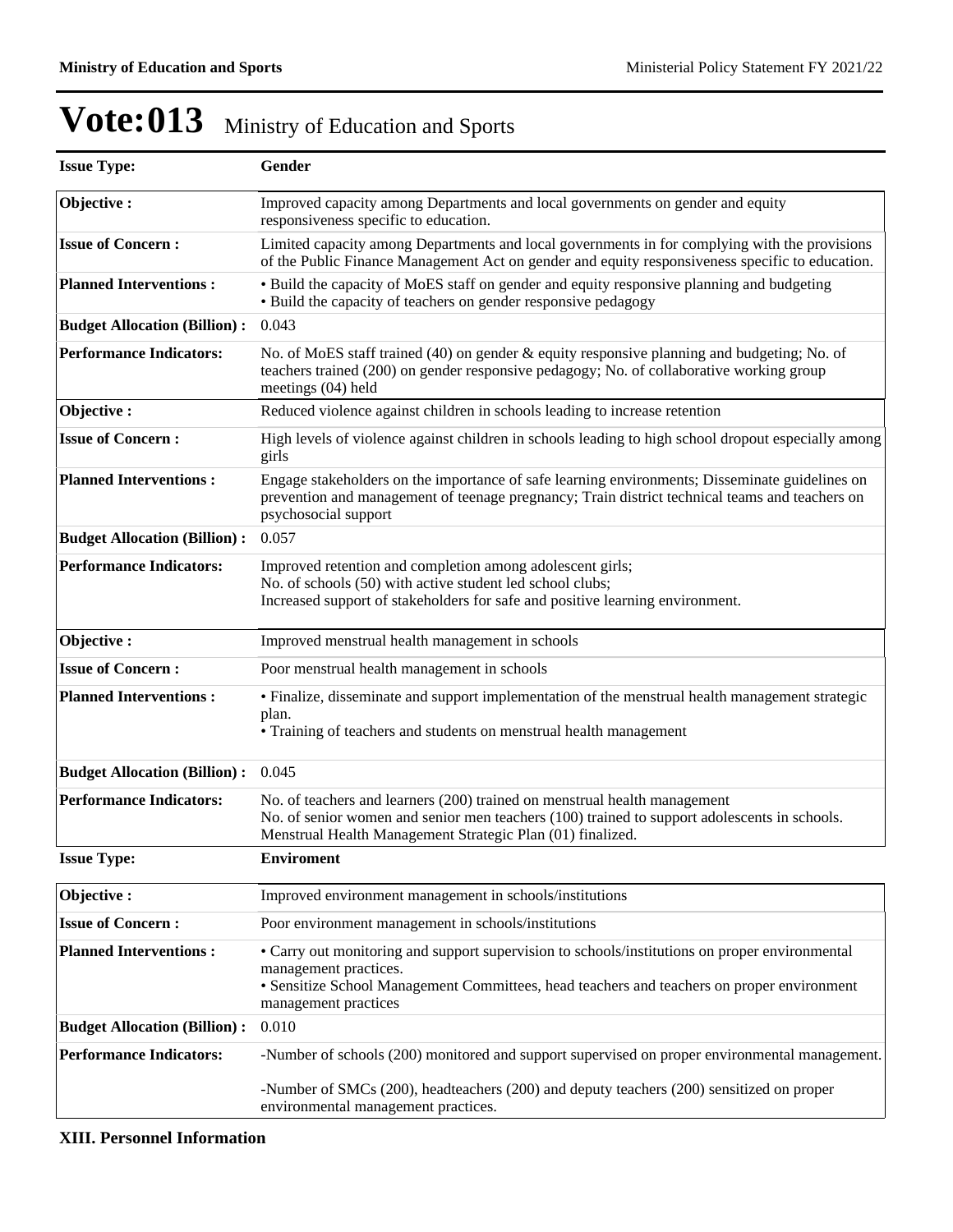## **Table 13.1 Staff Establishment Analysis**

| <b>Title</b>                                      | <b>Salary Scale</b>    | <b>Number Of Approved Positions</b> | <b>Number Of Filled Positions</b> |
|---------------------------------------------------|------------------------|-------------------------------------|-----------------------------------|
| <b>Assistant Commissioner</b><br>(Administrative) | U1E                    |                                     | $\theta$                          |
| <b>REGISTRAR</b>                                  | U1E                    | 5                                   | $\mathbf{0}$                      |
| <b>Assistant Secretary General</b>                | U1E UP                 |                                     | $\boldsymbol{0}$                  |
| D/PRINC.                                          | U1SE                   | 1                                   | $\mathbf{0}$                      |
| Director                                          | U1SE                   | 1                                   | $\boldsymbol{0}$                  |
| Principal Education Officer                       | U2                     | $\overline{2}$                      | 1                                 |
| Principal Records Officer                         | U <sub>2</sub> LWR     | 1                                   | $\boldsymbol{0}$                  |
| Principal Lecturer                                | U <sub>2</sub> UP      | 22                                  | $\mathbf{0}$                      |
| Principal Education Officer                       | U2L                    | 4                                   | 3                                 |
| Principal Records Officer                         | U2L                    | 1                                   | $\boldsymbol{0}$                  |
| Princpal Education officer                        | U2L                    | 3                                   | $\mathbf{1}$                      |
| Senior Education Officer                          | U <sub>3</sub>         | 5                                   | $\overline{c}$                    |
| Senior Finance Officer                            | U <sub>3</sub>         | $\overline{2}$                      | $\mathbf{1}$                      |
| Senior Inspector                                  | U <sub>3</sub>         | 48                                  | 34                                |
| Senior Lecturer                                   | <b>U3 Professional</b> | 178                                 | 71                                |
| Senior Education Officer                          | U3L                    | 5                                   | 3                                 |
| Clerical Officer                                  | U <sub>4</sub>         | 45                                  | 8                                 |
| <b>LIBRARIAN</b>                                  | U <sub>4</sub>         | 20                                  | 1                                 |
| Lecturer                                          | U4 Professional        | 519                                 | 251                               |
| Accountant                                        | U4L                    | 6                                   | 5                                 |
| Personal Secretary                                | U4L                    | $\overline{2}$                      | $\boldsymbol{0}$                  |
| <b>Systems Administrator</b>                      | U4L                    |                                     | $\mathbf{0}$                      |
| <b>Assistant Inventory Management</b><br>Officer  | U5 UP                  | 3                                   | $\overline{0}$                    |
| <b>Stenographer Secretary</b>                     | U <sub>6</sub>         | 6                                   | $\boldsymbol{0}$                  |
| Pool Stenographer                                 | U6 UP                  |                                     | $\boldsymbol{0}$                  |
| Office Typist                                     | U7                     | 1                                   | $\boldsymbol{0}$                  |
| Driver                                            | U8                     | 4                                   | $\boldsymbol{0}$                  |
| Office Assistant                                  | U8                     | 6                                   | $\overline{c}$                    |
| Records Assistant                                 | U8                     | 4                                   | $\boldsymbol{0}$                  |
| Waitress                                          | ${\bf U}8$             | 90                                  | $28\,$                            |
| Cook                                              | U8L                    | 4                                   | $\boldsymbol{0}$                  |
| LAB. ASST.                                        | $_{\rm U8L}$           | 4                                   | $\overline{c}$                    |
| Senior Accounts Asst.                             | $_{\rm U8L}$           | 6                                   | $\vert 3 \vert$                   |